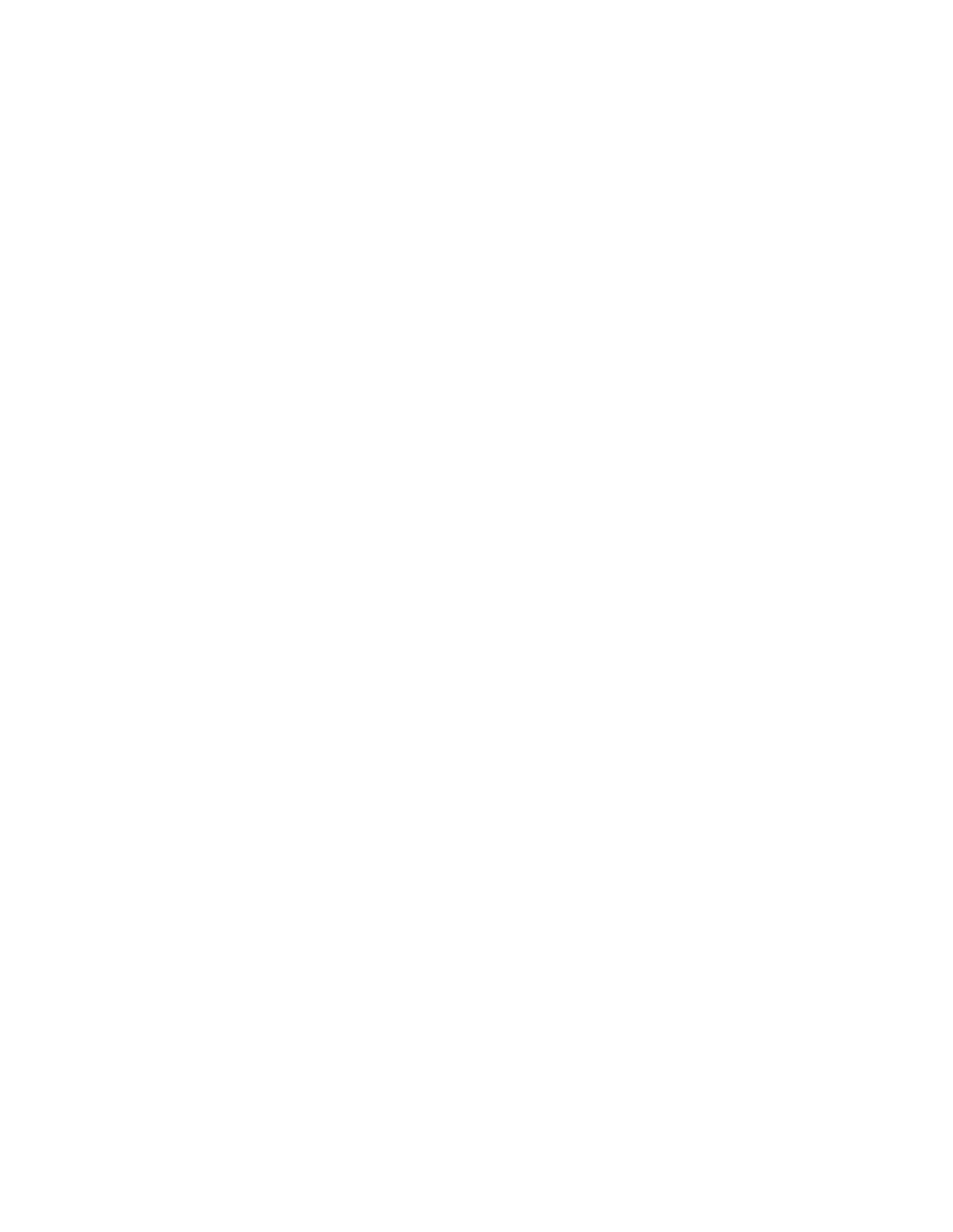## **Document History**

| <b>VERSION</b> | <b>DATE</b>                    | <b>CHANGE DESCRIPTION</b>                                                                                                                                                                                                                                                                                                                                                                                                                                                                        |
|----------------|--------------------------------|--------------------------------------------------------------------------------------------------------------------------------------------------------------------------------------------------------------------------------------------------------------------------------------------------------------------------------------------------------------------------------------------------------------------------------------------------------------------------------------------------|
| 1.0 to 3.9     | 2003-05-16<br>to<br>2014-09-02 | History removed.<br>$\bullet$                                                                                                                                                                                                                                                                                                                                                                                                                                                                    |
| 4.0            | 2015-04-17                     | Section 2: Message Definition. Added RoutingInst row to D: New<br>Single/Complex Order message. Added RoutingInst row to G:<br>Cancel/Replace Single/Complex Order Request message. Added<br>RoutingInst row to AB: New Multi-Leg Order - Single message.<br>Added RoutingInst row to AC: Cancel/Replace Multi-Leg Order<br>message<br>Section 3: Field Definitions. Add additional information to field<br>7901 [Executing ParticipantID]. Add 9303 [RoutingInst] to Field<br>Definitions table |
| 4.1            | 2016-06-13                     | General: Renumbered sections (messages are grouped)<br>$\bullet$<br>Section 5: Added Sec 5.15, 5.16 and 5.17 (Messages BE: User<br>$\bullet$<br>Request, BF: User Response, CB: User Notification)<br>Section 6: Added 2 new fields: 924 UserRequestType & 926<br>$\bullet$<br>UserStatusType                                                                                                                                                                                                    |
| 4.2            | 2016-09-07                     | Section 6: Added 2 fields: 923 UserRequestId & 7926 RiskTeamStatus                                                                                                                                                                                                                                                                                                                                                                                                                               |
| 4.3            | 2016-11-14                     | Floor Trade<br>Section 6: Added new value to Auction Type (R), Tags 9459<br>$\bullet$<br>(SpecialTradeInd), 9461 (AddQty) are also used for Floor Trades<br>Section 7: Added 2 error codes (0123 = Floor Trade Not Allowed,<br>$\bullet$<br>0124 = InsufficientSurrender quantity)                                                                                                                                                                                                               |
| 4.4            | 2017-06-13                     | Section 5.6- Message 8, modified Tag 37<br>$\bullet$<br>Section 6 -<br>$\bullet$<br>Tag 9383-Auction Type, Update X to include Qualified Contingent<br>Cross<br>Tag 9459-SpecialTradeInd, Update D to include Cross and<br><b>Qualified Contingent Cross</b>                                                                                                                                                                                                                                     |
| 4.5            | 2017-11-15                     | Section 5.1, 5.2, 5.13, 5.14: Added Note for IOI, Updated Tag 38<br>$\bullet$<br>Section 5.3: PI Message: Update description (add Floor Trade)<br>Section 5.6: Added Note for IOI<br>Section 6: OrderType updated with new value<br>$\bullet$                                                                                                                                                                                                                                                    |
| 4.6            | 2018-04-09                     | General editing (new logo, Section 3 renumbered Section 2.2)<br>$\bullet$<br>Section 5 Field Definitions: Added value 8 (AuctionOrKill) to Field<br>$\bullet$<br>59-TimeInForce                                                                                                                                                                                                                                                                                                                  |
| 4.7            | 2018-06-08                     | Update to Sections 4.3 PI: Auction Initial Order (new field<br>MultiLegPrice Tag 9379)                                                                                                                                                                                                                                                                                                                                                                                                           |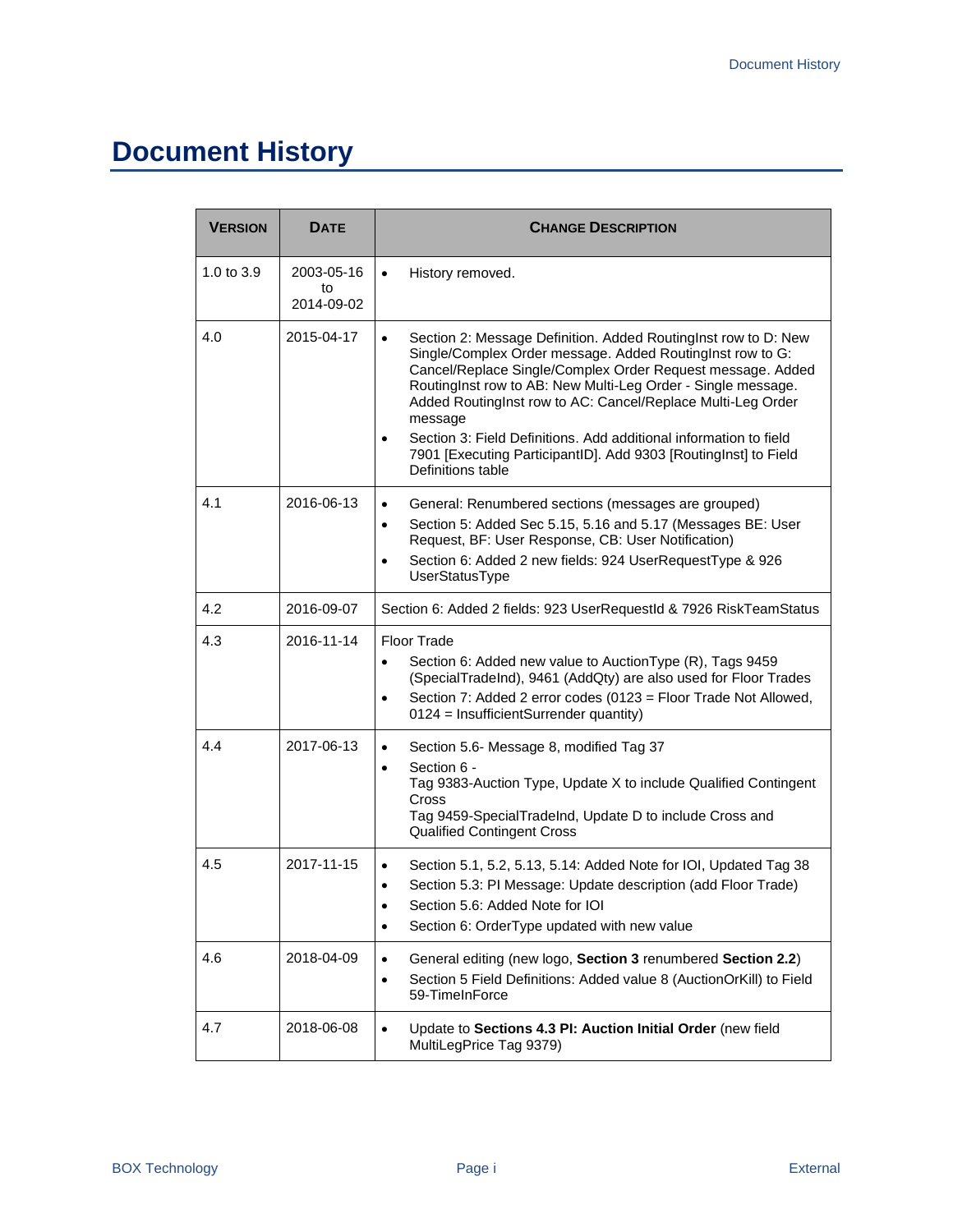| <b>VERSION</b> | <b>DATE</b> | <b>CHANGE DESCRIPTION</b>                                                                                                                                                                                                                                                                                                                                                                                                                                                                                                                                                                                                                                                                                         |
|----------------|-------------|-------------------------------------------------------------------------------------------------------------------------------------------------------------------------------------------------------------------------------------------------------------------------------------------------------------------------------------------------------------------------------------------------------------------------------------------------------------------------------------------------------------------------------------------------------------------------------------------------------------------------------------------------------------------------------------------------------------------|
| 4.8            | 2018-09-20  | Protocol version on cover page<br>Update of Tag 54 from Required to Optional/Conditional in<br>$\bullet$<br>Sections 4.3 Message PI, 4.4 Message F, 4.13 Message AB,<br>4.14 Message AC<br>Update of Nbr of Legs in Sections 4.3 Tag 555, 4.9 Tag 146, 4.10<br>$\bullet$<br>Tag 146, 4.13 Tag 555<br>Update of Time in microseconds in Sections 2.2.1, 4.1, 4.2, 4.3,<br>$\bullet$<br>4.4, 4.6, 4.13, 4.14, 4.15, 4.16, 4.17<br>Section 5: Field Definitions: Updates to Tags 319, 555, 623, 7906<br>$\bullet$<br>for Leg nbr & Ratio and to Tag 77<br>Section 5: Updates to Tags 52 and 60 for Time in microseconds,<br>Tag 11 for additional restriction<br>Update to Section 6 Error Codes (0310)<br>$\bullet$ |
| 4.9            | 2020-05-22  | Removed history change description prior to version 4.0<br>$\bullet$<br>Added description for MIP on Facilitation. No change in the<br>$\bullet$<br>procotol.                                                                                                                                                                                                                                                                                                                                                                                                                                                                                                                                                     |
| 5.0            | 2020-10-22  | Added precision for trailing spaces in ClOrdId field definition<br>$\bullet$                                                                                                                                                                                                                                                                                                                                                                                                                                                                                                                                                                                                                                      |
| 5.1            | 2021-04-01  | Introduction of FIX Protocol B5 (Internal BOX) version<br>$\bullet$<br>Added TAG 440 (ClearingAccount) in the following messages:<br>$\bullet$<br>D, G, PI, 8, AB, AC<br>Added FIX 8 can be returned as an Error to a business message<br>$\bullet$<br>Added definition, usage and declaration of Tag 440 in Section 5 -<br>$\bullet$<br><b>Field Definitions</b>                                                                                                                                                                                                                                                                                                                                                 |
| 5.2            | 2022-05-20  | Added clarification for usage of Hearbeat (FIX '0) [Section 3.2] and<br>$\bullet$<br>Test Request (FIX '1') [Section 3.3]                                                                                                                                                                                                                                                                                                                                                                                                                                                                                                                                                                                         |
| 5.2            | 2022-05-06  | Number of Legs for Complex Orders updated to 16 on the<br>$\bullet$<br>following messages:<br>$\circ$ Section 4.3 – PI: Auction Initial Order<br>$\circ$ Section 4.9 – c: Security Definition Request<br>$\circ$ Section 4.10 - d: Security Definition<br>○ Section 4.13 AB - New Multi-Leg Order<br>Tags updated to accommodate 16 legs<br>○ Section 5 - Tag 77: OpenClose<br>○ Section 5 - Tag 146: NoRelatedSym<br>$\circ$ Section 5 - Tag 555: NbLegs                                                                                                                                                                                                                                                         |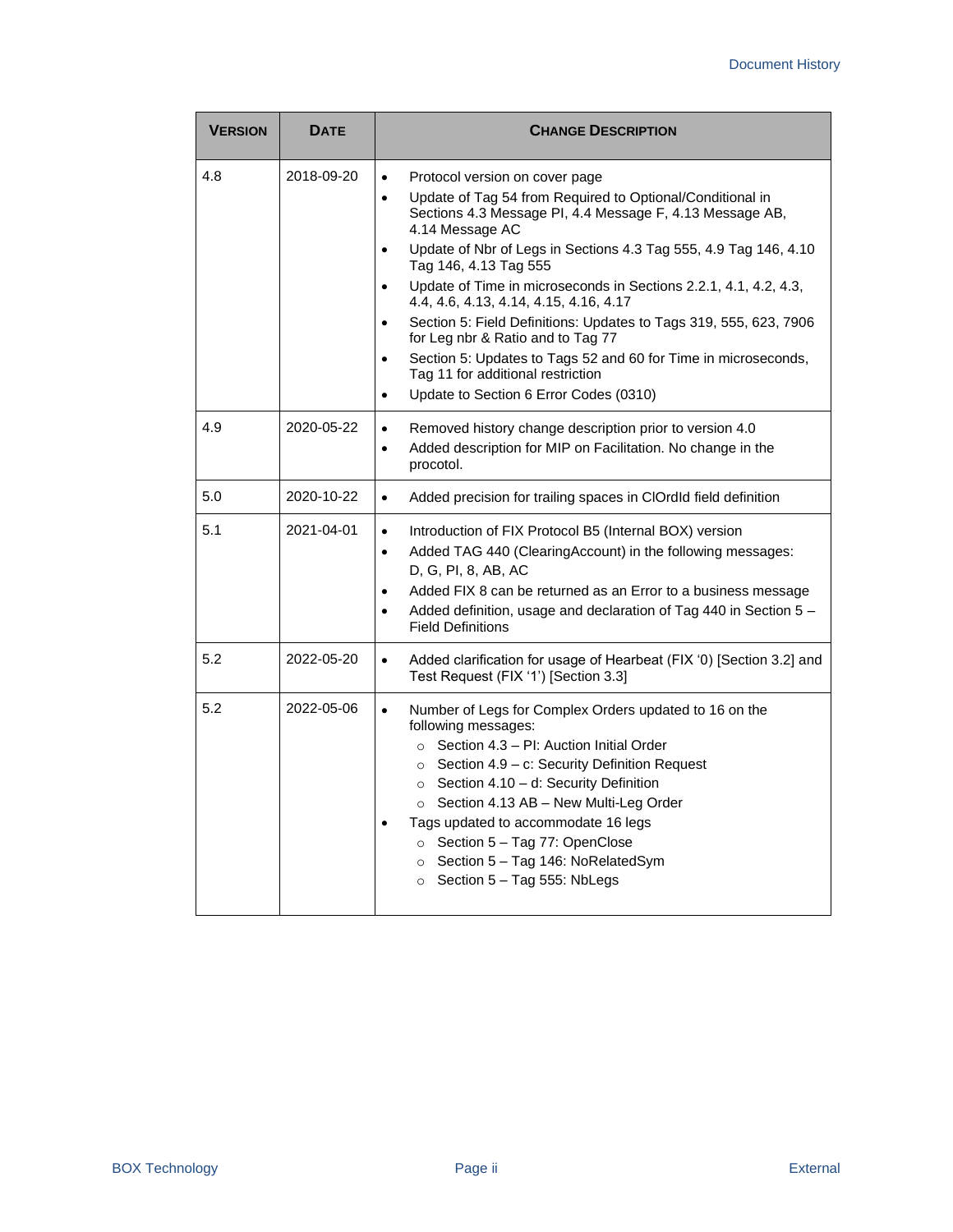## <span id="page-4-0"></span>**Table of Contents**

#### \_Toc70061055

| <b>Section 1</b> |                                                                             |  |
|------------------|-----------------------------------------------------------------------------|--|
| 1.1              |                                                                             |  |
| 1.2              |                                                                             |  |
| 1.3              |                                                                             |  |
| 1.4              |                                                                             |  |
| <b>Section 2</b> |                                                                             |  |
| 2.1              |                                                                             |  |
| 2.2              |                                                                             |  |
|                  |                                                                             |  |
| 2.2.1            |                                                                             |  |
| 2.2.2            |                                                                             |  |
| <b>Section 3</b> |                                                                             |  |
| 3.1              |                                                                             |  |
| 3.2              |                                                                             |  |
| 3.3              |                                                                             |  |
| 3.4              |                                                                             |  |
| 3.5              |                                                                             |  |
| 3.6              |                                                                             |  |
| 3.7              |                                                                             |  |
| <b>Section 4</b> |                                                                             |  |
| 4.1              |                                                                             |  |
| 4.2              | G: Cancel/Replace Single/Complex Order Request (Order Modification Request) |  |
|                  | 9                                                                           |  |
| 4.3              |                                                                             |  |
| 4.4              |                                                                             |  |
| 4.5              |                                                                             |  |
| 4.6              |                                                                             |  |
| 4.6.1            | [ExecType 150], [OrdStatus 39], [ExecTransType 20] Fields Description       |  |
|                  |                                                                             |  |
| 4.7              |                                                                             |  |
| 4.8              |                                                                             |  |
| 4.9              |                                                                             |  |
| 4.10             |                                                                             |  |
| 4.11             |                                                                             |  |
| 4.12             |                                                                             |  |
| 4.13             |                                                                             |  |
| 4.14             |                                                                             |  |
| 4.15             |                                                                             |  |
| 4.16             |                                                                             |  |
| 4.17             |                                                                             |  |
| <b>Section 5</b> |                                                                             |  |
| Section 6        |                                                                             |  |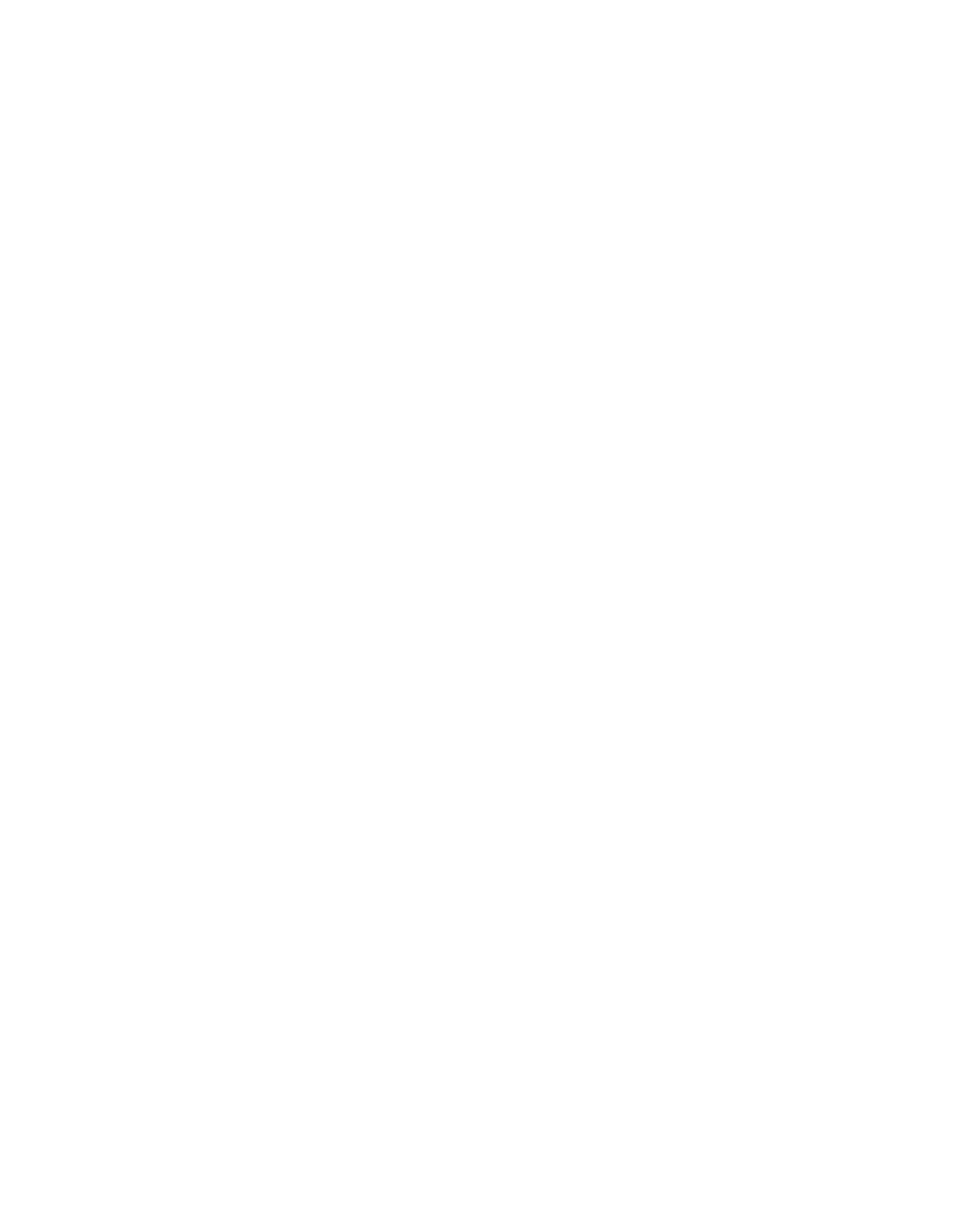## <span id="page-6-0"></span>**Section 1 Introduction**

This document defines the subset of the Financial Information eXchange (FIX) messages that BOX will support in its FIX implementation. All FIX communication with BOX's trading engine will be according to the protocol defined herein.

This document is designed to supplement the FIX protocol documentation that can be found at www.fixprotocol.org rather than be a complete and self-sufficient reference. BOX-FIX implementation is built on version 4.2 of FIX with a few exceptions as noted in the current document.

Exceptions specific to BOX are shown throughout the document in *bold-italics* style format.

Note: The only fields accepted by BOX are the ones described in the current document. Unsupported fields are rejected with a FIX Protocol Error/Reject message (message type 3).

> The reader must have a good working knowledge of FIX prior to reading this document.

#### <span id="page-6-1"></span>**1.1 Scope**

The scope of this document is to provide a detailed description of the FIX messages that are supported by BOX. This includes:

- Message Format
- Administrative Messages
- Application Messages

#### <span id="page-6-2"></span>**1.2 Audience**

This document targets business, programmer, and network analysts who are responsible for determining the technical solutions needed to interface with FIX.

#### <span id="page-6-3"></span>**1.3 Related Documents**

• BOX FIX Business Design Guide

#### <span id="page-6-4"></span>**1.4 BOX Contact**

Market Operation Center Support / Technical Help Desk Toll Free: 1-866-768- 8845 boxmoc@boxoptions.com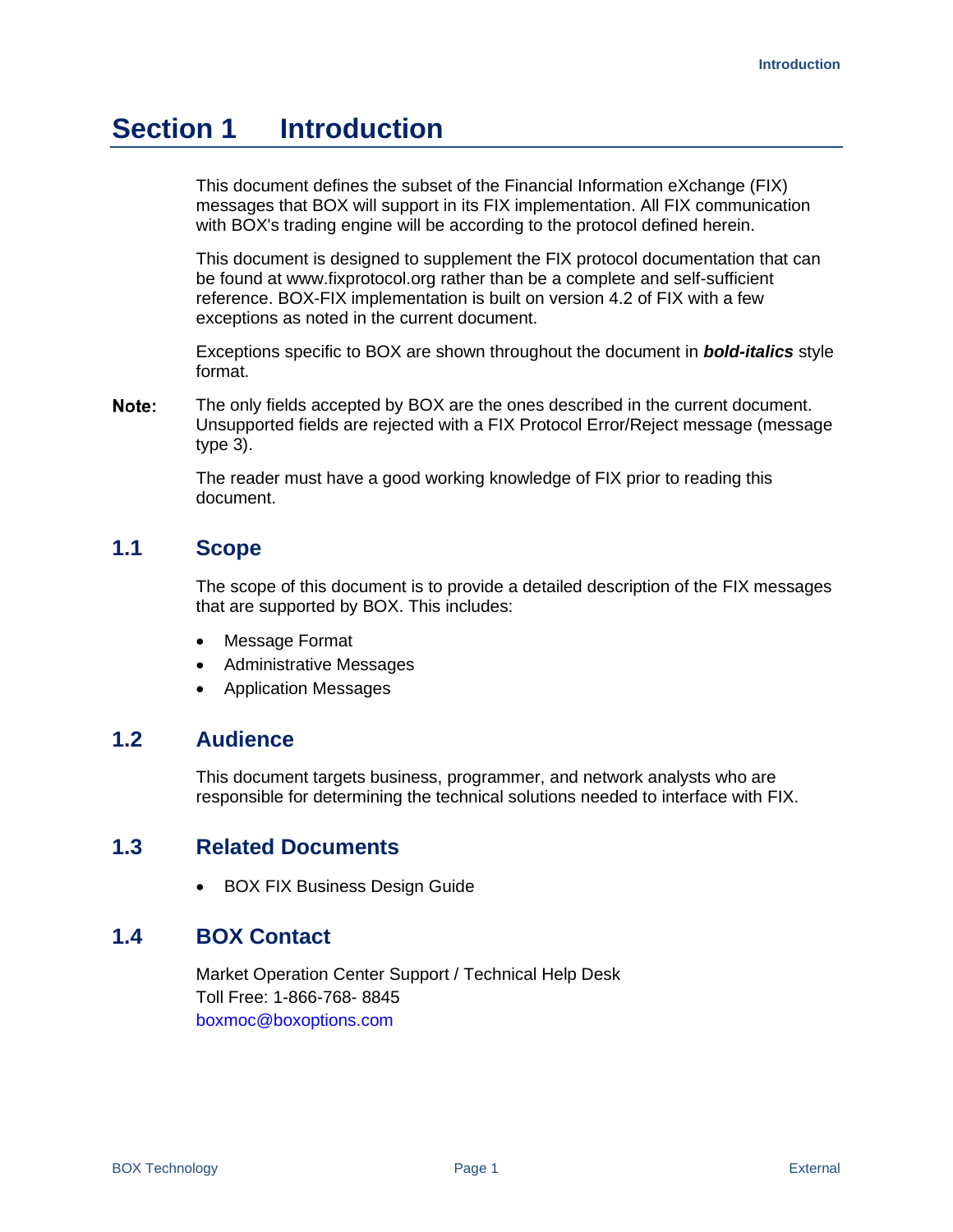## <span id="page-7-0"></span>**Section 2 Overview**

#### <span id="page-7-1"></span>**2.1 List of Messages**

This table contains the FIX messages supported by BOX.

| <b>TYPE</b>    | <b>FIX MESSAGES</b>                                                                                                                                                                                                                                                                                                                                                                                                                                                                                                                 | <b>ORIGINATOR</b>                                                                                                                                                                                                                                          |
|----------------|-------------------------------------------------------------------------------------------------------------------------------------------------------------------------------------------------------------------------------------------------------------------------------------------------------------------------------------------------------------------------------------------------------------------------------------------------------------------------------------------------------------------------------------|------------------------------------------------------------------------------------------------------------------------------------------------------------------------------------------------------------------------------------------------------------|
| Administration | 3 - FIX Protocol Error / Reject<br>$0$ – Heartbeat<br>A – Logon<br>2 - Resend Request<br>$5 -$ Logout<br>1 - Test Request<br>4 - Sequence Reset                                                                                                                                                                                                                                                                                                                                                                                     | Client / BOX<br>Client / BOX<br>Client / BOX<br>Client / BOX<br>Client / BOX<br>Client / BOX<br>Client / BOX                                                                                                                                               |
| Application    | D - New Order Single<br>G - Order Cancel/Replace Request<br>F - Order Cancel Request<br>R - Quote Request<br>8 - Execution Report<br>9 - Order Cancel Reject<br>b - Quote Acknowledgement<br>c - Security Definition Request<br>d - Security Definition<br>j - Business Message Reject<br>AB - New Multi Leg Order<br>AC - Cancel/Replace Multi-Leg Order<br>AF - Order Mass Status Request <sup>1</sup><br><b>BE-User Request</b><br><b>BF-User Response</b><br><b>CB</b> - User Notification<br><b>PI</b> - Auction Initial Order | <b>Client</b><br><b>Client</b><br><b>Client</b><br><b>Client</b><br><b>BOX</b><br><b>BOX</b><br><b>BOX</b><br><b>Client</b><br><b>BOX</b><br><b>BOX</b><br><b>Client</b><br>Client<br>Client<br><b>Client</b><br><b>BOX</b><br><b>BOX</b><br><b>Client</b> |

<sup>1</sup>Taken from FIX v4.3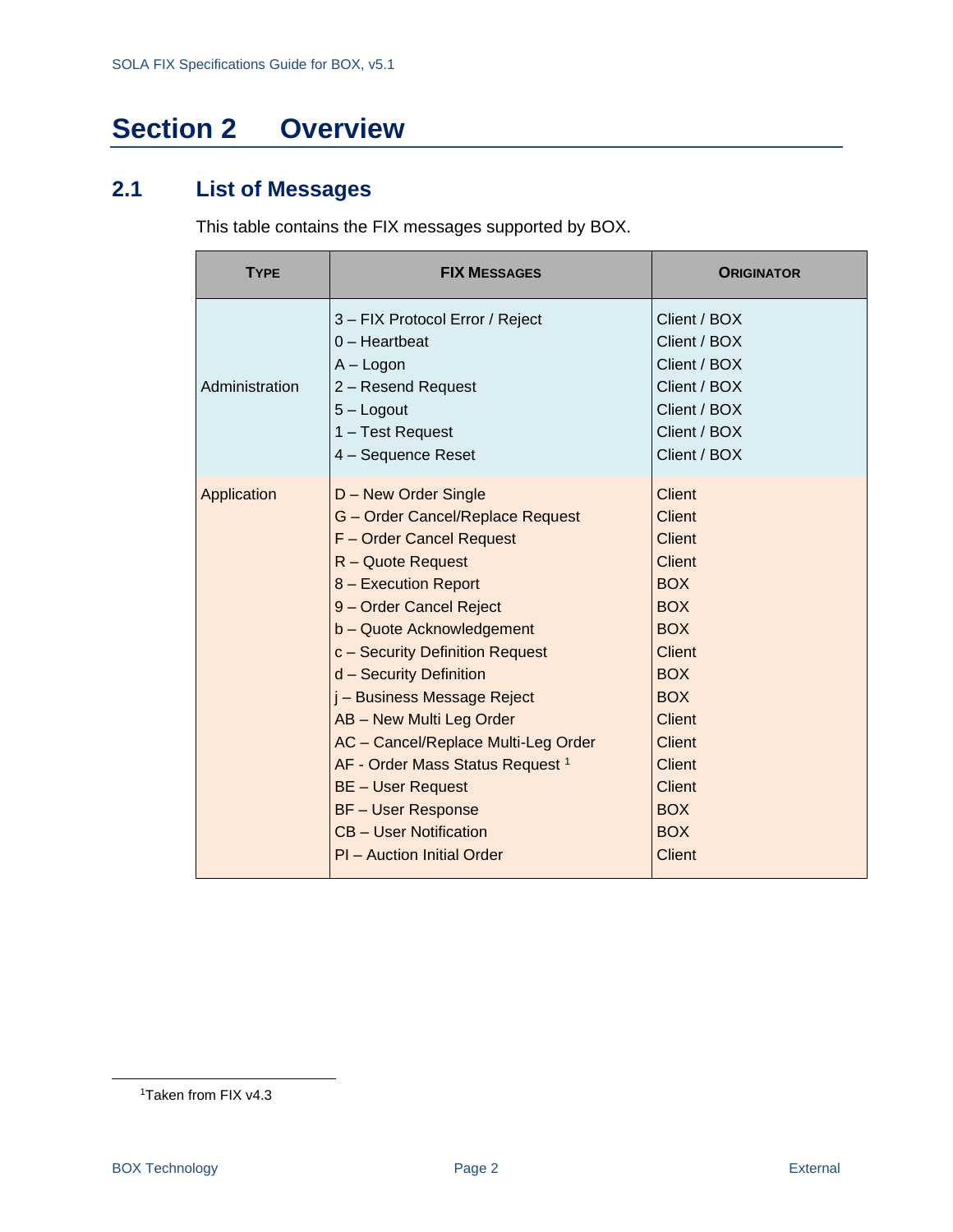### <span id="page-8-0"></span>**2.2 Message Definition**

This section includes the standard message Header and Trailer.

#### <span id="page-8-1"></span>**2.2.1 Standard Message Header**

| <b>TAG</b> | <b>FIELD NAME</b>   | REQ/<br><b>OPT</b> | <b>COMMENTS</b>                                                                                                                |
|------------|---------------------|--------------------|--------------------------------------------------------------------------------------------------------------------------------|
| 8          | <b>BeginString</b>  | R.                 | Value equals FIX.4.2<br>Must be first field in message.                                                                        |
| 9          | BodyLength          | R                  | Must be second field in message.                                                                                               |
| 35         | MsgType             | R                  | Must be third field in message.                                                                                                |
| 49         | SenderCompID        | R.                 |                                                                                                                                |
| 56         | <b>TargetCompID</b> | R                  |                                                                                                                                |
| 34         | MsgSeqNum           | R                  |                                                                                                                                |
| 52         | SendingTime         | R.                 | YYYYMMDD-HH:MM:SS.mmmuuu format                                                                                                |
| 43         | PossDupFlag         | $\Omega$           | Always required for retransmitted messages,<br>whether prompted by the sending system or as<br>the result of a resend request. |
| 122        | OrigSendingTime     | $\Omega$           | Required for message resends. If data is not<br>available, set to same value as SendingTime.                                   |
| 97         | PossResend          | $\Omega$           | Required when message may be duplicate of<br>another message sent under a different<br>sequence number.                        |

#### <span id="page-8-2"></span>**2.2.2 Standard Message Trailer**

| TAG | <b>FIELD NAME</b> | REQ/<br><b>OPT</b> | <b>COMMENTS</b>                               |
|-----|-------------------|--------------------|-----------------------------------------------|
| 10  | CheckSum          |                    | Always unencrypted, and last field in message |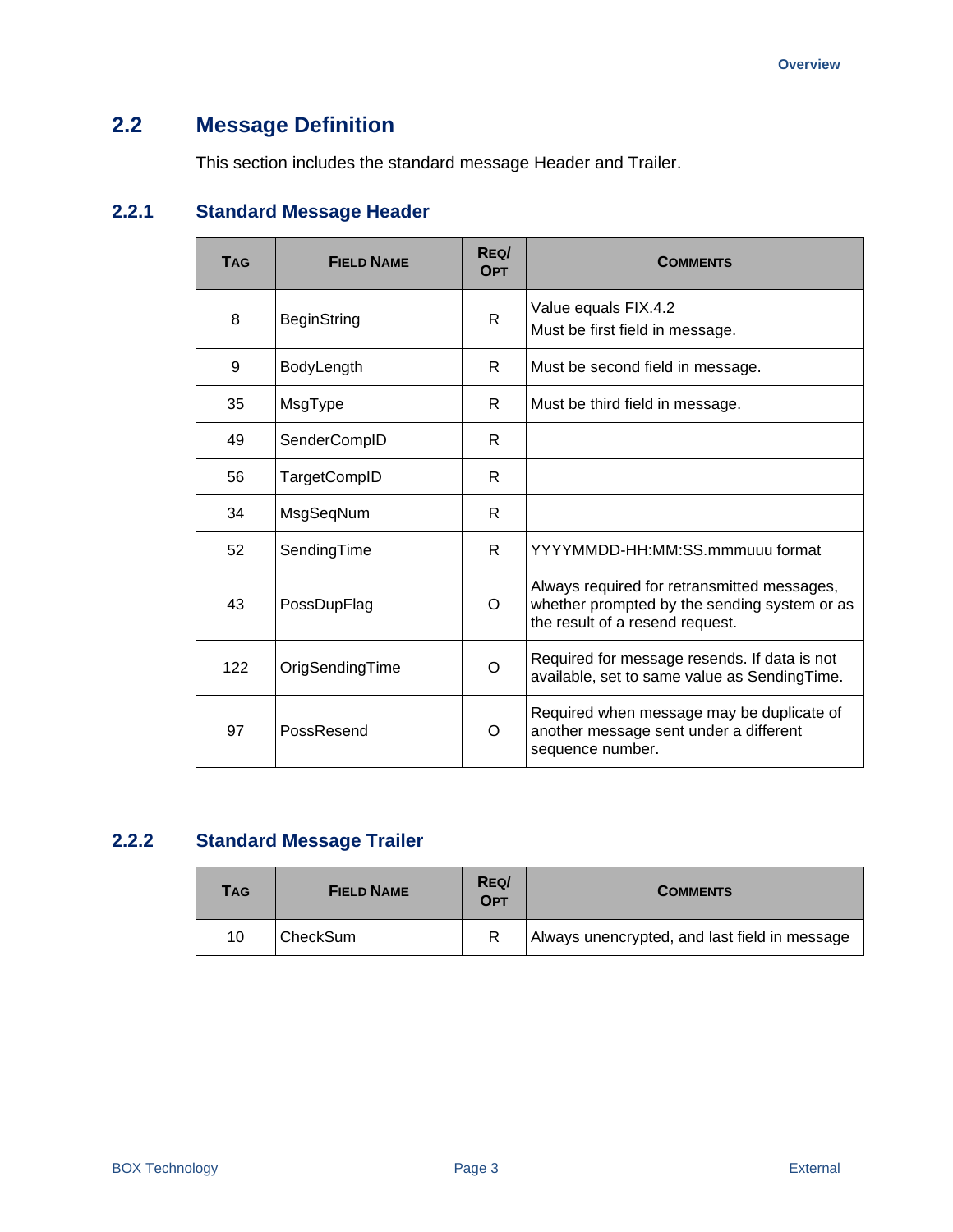## <span id="page-9-0"></span>**Section 3 Administration Messages**

#### <span id="page-9-1"></span>**3.1 A: Logon**

| TAG | <b>FIELD NAME</b>       | REQ/<br><b>OPT</b> | <b>COMMENTS</b>                                                                              |
|-----|-------------------------|--------------------|----------------------------------------------------------------------------------------------|
|     | <b>Standard Header</b>  | R                  | [MsgType 35=A]                                                                               |
| 98  | EncryptMethod           | R                  | Must be set to $0$ .                                                                         |
| 108 | HeartBtInt              | R                  | '0' means no HeartBeat message will be sent.<br>The value provided must not be less than 30. |
| 141 | ResetSegNumFlag         | $\Omega$           | Indicates both sides of a FIX session should<br>reset sequence numbers.                      |
| 383 | MaxMessageSize          | O                  | Can be used to specify the maximum number<br>of bytes supported for messages received.       |
|     | <b>Standard Trailer</b> | R                  |                                                                                              |

#### <span id="page-9-2"></span>**3.2 0: Heartbeat**

**A Heartbeat message (FIX '0') from the Participant should only be sent in response to a Heartbeat message (FIX '0') or a Test Request message (FIX '1') from the exchange**

<span id="page-9-3"></span>

| <b>TAG</b> | <b>FIELD NAME</b>       | REQ/<br><b>OPT</b> | <b>COMMENTS</b>                                                                                                                  |
|------------|-------------------------|--------------------|----------------------------------------------------------------------------------------------------------------------------------|
|            | <b>Standard Header</b>  | R                  | [MsgType 35=0]                                                                                                                   |
| 112        | TestRegID               | Ő                  | Required when the Heartbeat is the result of a<br>Test Request message. Used only in Heartbeat<br>message from server to client. |
|            | <b>Standard Trailer</b> | R                  |                                                                                                                                  |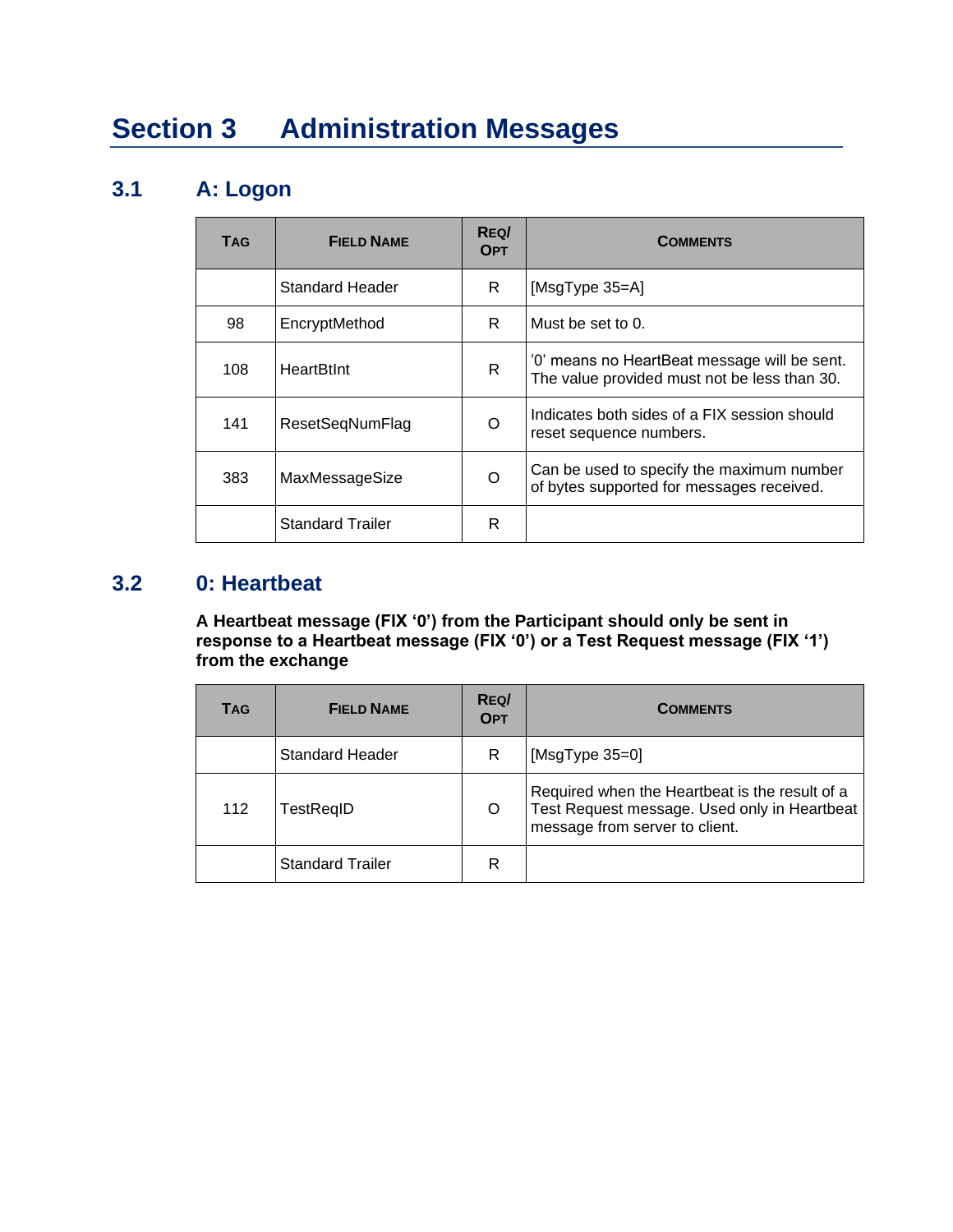#### **3.3 1: Test Request**

**A Test Request (FIX '1') from the Participant should only be sent if no data (business messages) or Heartbeat message (FIX '0') has been received for the (HeartBtInt + 1s) period specified in the Logon message (FIX 'A')** 

**If the HeartBInt is set to 0 in the Logon message (FIX 'A'), no Test Request (FIX '1') should be sent**

| <b>TAG</b> | <b>FIELD NAME</b>       | REQ/<br><b>OPT</b> | <b>COMMENTS</b> |
|------------|-------------------------|--------------------|-----------------|
|            | <b>Standard Header</b>  | R                  | [MsgType 35=1]  |
| 112        | TestReqID               | R                  |                 |
|            | <b>Standard Trailer</b> | R                  |                 |

#### <span id="page-10-0"></span>**3.4 2: Resend Request**

| <b>TAG</b> | <b>FIELD NAME</b>       | REQ/<br><b>OPT</b> | <b>COMMENTS</b> |
|------------|-------------------------|--------------------|-----------------|
|            | <b>Standard Header</b>  | R                  | [MsgType 35=2]  |
| 7          | BeginSeqNo              | R                  |                 |
| 16         | EndSeqNo                | R                  |                 |
|            | <b>Standard Trailer</b> | R                  |                 |

#### <span id="page-10-1"></span>**3.5 3: FIX Protocol Error / Reject**

| TAG | <b>FIELD NAME</b>      | REQ/<br><b>OPT</b> | <b>COMMENTS</b>                                               |
|-----|------------------------|--------------------|---------------------------------------------------------------|
|     | <b>Standard Header</b> | R                  | [MsgType 35=3]                                                |
| 45  | RefSegNum              | O                  | MsgSegNum of rejected message                                 |
| 371 | RefTagID               | O                  | Tag number of the FIX field being referenced                  |
| 372 | RefMsgType             | O                  | MsgType of the FIX message being referenced                   |
| 373 | SessionRejectReason    | Ω                  | Code to identify reason for a session-level<br>Reject message |
| 58  | Text                   | Ω                  | Where possible, message to explain reason for<br>rejection    |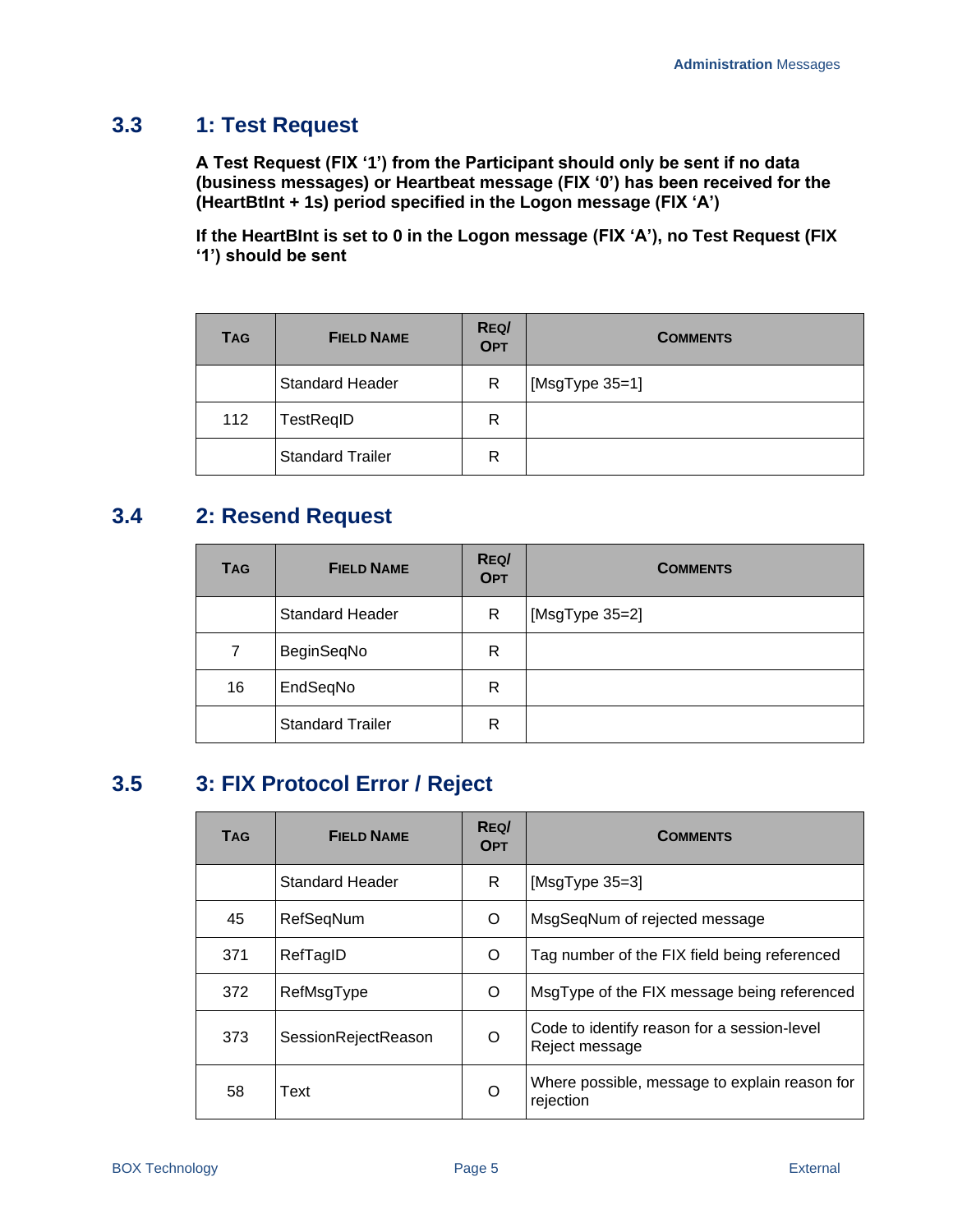| <b>Standard Trailer</b> |
|-------------------------|
|-------------------------|

## <span id="page-11-0"></span>**3.6 4: Sequence Reset**

| <b>TAG</b> | <b>FIELD NAME</b>       | REQ/<br><b>OPT</b> | <b>COMMENTS</b>                              |
|------------|-------------------------|--------------------|----------------------------------------------|
|            | <b>Standard Header</b>  | R                  | [ $MsgType 35=4$ ]                           |
| 123        | GapFillFlag             | O                  |                                              |
| 36         | NewSeqNo                | R                  | Cannot be lower than the last [MsgSeqNum 34] |
|            | <b>Standard Trailer</b> | R                  |                                              |

### <span id="page-11-1"></span>**3.7 5: Logout**

| <b>TAG</b> | <b>FIELD NAME</b>       | REQ/<br><b>OPT</b> | <b>COMMENTS</b> |
|------------|-------------------------|--------------------|-----------------|
|            | <b>Standard Header</b>  | R                  | [MsgType 35=5]  |
| 58         | Text                    | O                  |                 |
|            | <b>Standard Trailer</b> | R                  |                 |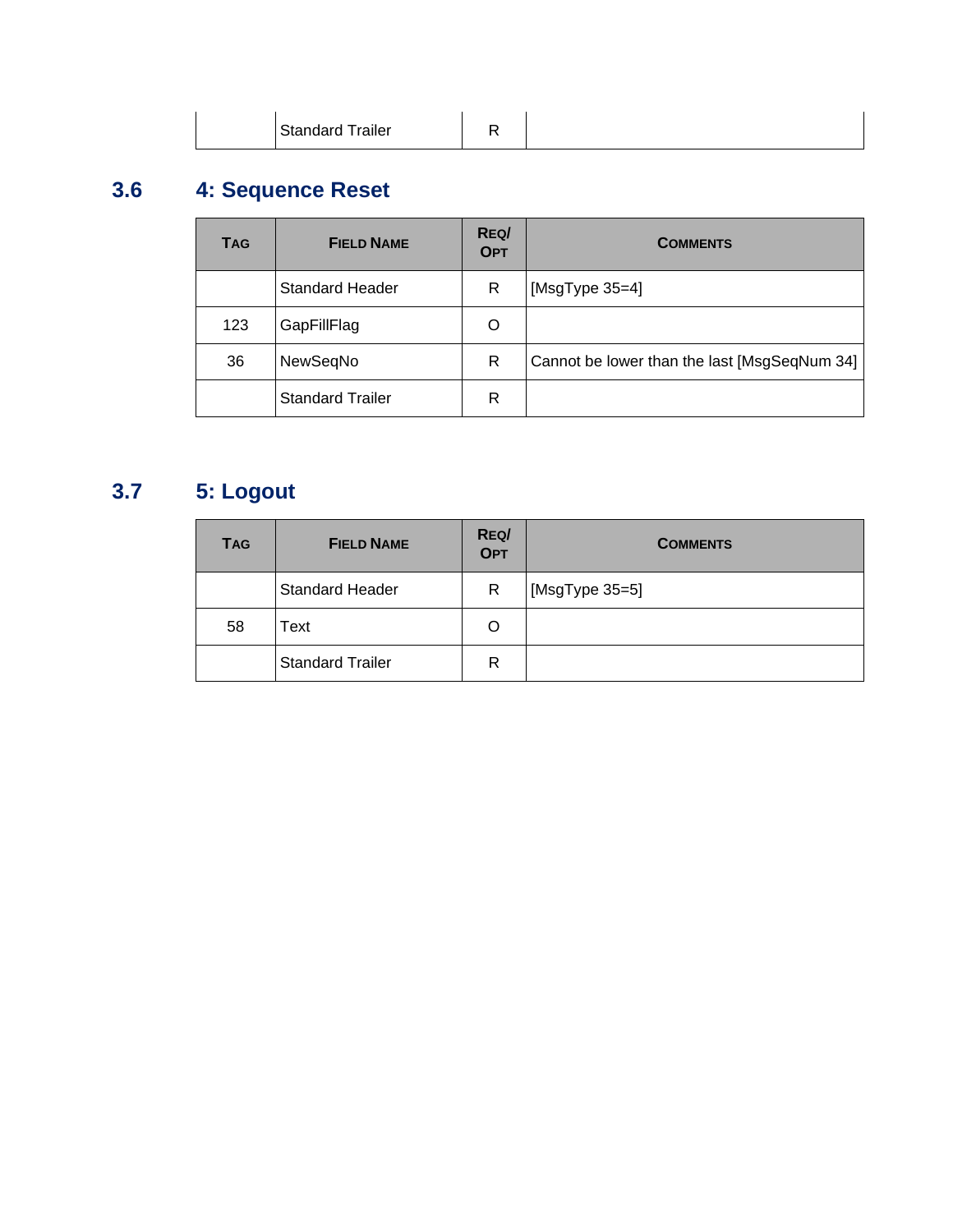## <span id="page-12-0"></span>**Section 4 Application Messages**

### <span id="page-12-1"></span>**4.1 D: New Single/Complex Order**

| <b>TAG</b>   | <b>FIELD NAME</b>      | REQ/<br>OPT/<br><b>COND</b> | <b>COMMENTS</b>                                                                                                                     |  |
|--------------|------------------------|-----------------------------|-------------------------------------------------------------------------------------------------------------------------------------|--|
|              | <b>Standard Header</b> | R.                          | [MsgType 35=D]                                                                                                                      |  |
| 11           | <b>CIOrdID</b>         | $\mathsf{R}$                | Unique identifier of the order as assigned by<br>institution                                                                        |  |
| 18           | Execlnst               | O                           | $F =$ Intermarket Sweep Order<br>$\bullet$<br>Must not be provided when [SecurityType<br>$\bullet$<br>167=MLEG]                     |  |
| $\mathbf{1}$ | Account                | O                           |                                                                                                                                     |  |
| 167          | SecurityType           | R                           | OPT = Options<br>$\bullet$<br>MLEG = Complex Order<br>$\bullet$                                                                     |  |
| 55           | Symbol                 | R                           | Underlying symbol when [SecurityType<br>$\bullet$<br>167=OPT]<br>Complex Order symbol when<br>[SecurityType 167=MLEG]               |  |
| 201          | PutOrCall              | O                           |                                                                                                                                     |  |
| 202          | <b>StrikePrice</b>     | O                           | Mandatory when [SecurityType 167=OPT]<br>$\bullet$                                                                                  |  |
| 200          | MaturityMonthYear      | O                           | Must not be provided when [SecurityType<br>167=MLEG]                                                                                |  |
| 205          | MaturityDay            | O                           |                                                                                                                                     |  |
| 54           | Side                   | R                           |                                                                                                                                     |  |
| 60           | TransactTime           | O                           | Time at which this order request was<br>initiated/released by the trader or trading<br>system in YYYYMMDD-HH:MM:SS.mmmuuu<br>format |  |
| 38           | OrderQty               | $\mathsf{C}$                | Represents the total order quantity<br>Cannot be 0<br>Optional when IOI<br>$\bullet$                                                |  |
| 40           | OrdType                | R                           | Refer to Section 5, Field Definitions                                                                                               |  |
| 47           | Rule80A                | R                           | Identifies the type of account<br>Refer to Section 5, Field Definitions                                                             |  |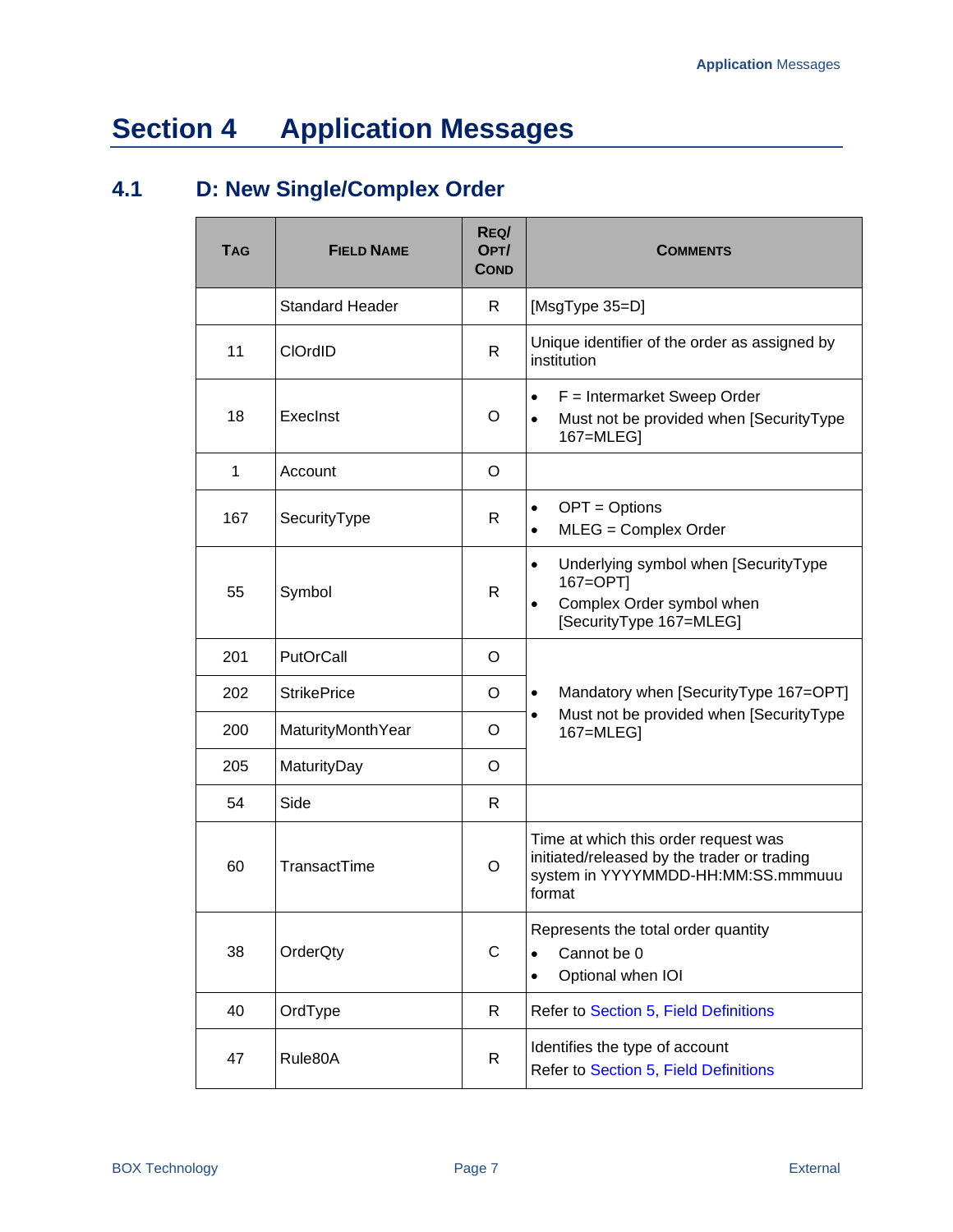| <b>TAG</b>                                                                                                                                                                                                                                                | <b>FIELD NAME</b>                  | REQ/<br>OPT/<br><b>COND</b> | <b>COMMENTS</b>                                                                                                                                                                                                                                                                                                              |  |
|-----------------------------------------------------------------------------------------------------------------------------------------------------------------------------------------------------------------------------------------------------------|------------------------------------|-----------------------------|------------------------------------------------------------------------------------------------------------------------------------------------------------------------------------------------------------------------------------------------------------------------------------------------------------------------------|--|
| 44                                                                                                                                                                                                                                                        | Price                              | O                           | Required when [OrdType $40$ ] = 2<br>$\bullet$<br>Can be negative or zero when<br>$\bullet$<br>[SecurityType 167=MLEG]                                                                                                                                                                                                       |  |
| 59                                                                                                                                                                                                                                                        | <b>TimeInForce</b>                 | O                           | Absence of this field indicates Day order                                                                                                                                                                                                                                                                                    |  |
| 432                                                                                                                                                                                                                                                       | <b>ExpireDate</b>                  | O                           | Conditionally required if [TimeInForce 59=6]<br>(GTD)<br>Refer to Section 5, Field Definitions                                                                                                                                                                                                                               |  |
| 58                                                                                                                                                                                                                                                        | <b>Text</b>                        | R                           |                                                                                                                                                                                                                                                                                                                              |  |
| 77                                                                                                                                                                                                                                                        | OpenClose                          | R                           | Refer to Section 5, Field Definitions                                                                                                                                                                                                                                                                                        |  |
| 76                                                                                                                                                                                                                                                        | ExecBroker                         | O                           | Give-Up firm                                                                                                                                                                                                                                                                                                                 |  |
| 439                                                                                                                                                                                                                                                       | ClearingFirm                       | O                           | <b>Clearing Firm for CMTA</b>                                                                                                                                                                                                                                                                                                |  |
| 440                                                                                                                                                                                                                                                       | ClearingAccount                    | O                           | Clearing Account (SubAccount) at OCC. This<br>represents the Market Maker ID (MMID)                                                                                                                                                                                                                                          |  |
| 7901                                                                                                                                                                                                                                                      | <b>ExecutingParticipantID</b><br>O |                             | Indicates the Executing Participant for a<br>$\bullet$<br>Directed Order or the Market Maker for a<br><b>Preferenced Order</b><br>When this field is provided, the<br>$\bullet$<br>[RoutingInst 9303] must also be provided                                                                                                  |  |
| 7906                                                                                                                                                                                                                                                      | <b>CombinedOrdType</b>             | O                           | Indicates the Price Validation Type<br>$\bullet$<br>requested by the client within the IML rules<br>Refer to Section 5, Field Definitions<br>When ExecInst and CombinedOrdType are<br>$\bullet$<br>present together, the order is rejected and<br>a FIX Order Report (MsgType = 8) is<br>transmitted back to the participant |  |
| 9303                                                                                                                                                                                                                                                      | RoutingInst                        | O                           | Required when [ExecutingParticipantID 7901]<br>is provided<br>Refer to Section 5, Field Definitions                                                                                                                                                                                                                          |  |
|                                                                                                                                                                                                                                                           | <b>Standard Trailer</b>            | R                           |                                                                                                                                                                                                                                                                                                                              |  |
| Note: When the OrderType(40)=F [IndicationOfInterest] are used, only the following fields<br>are processed: Standard Header, Tags 11, 167, 55, 201, 202, 200, 205, 54, 60, 38,<br>40, 44, 58, Leg Block, Standard Trailer. All other fields are not used. |                                    |                             |                                                                                                                                                                                                                                                                                                                              |  |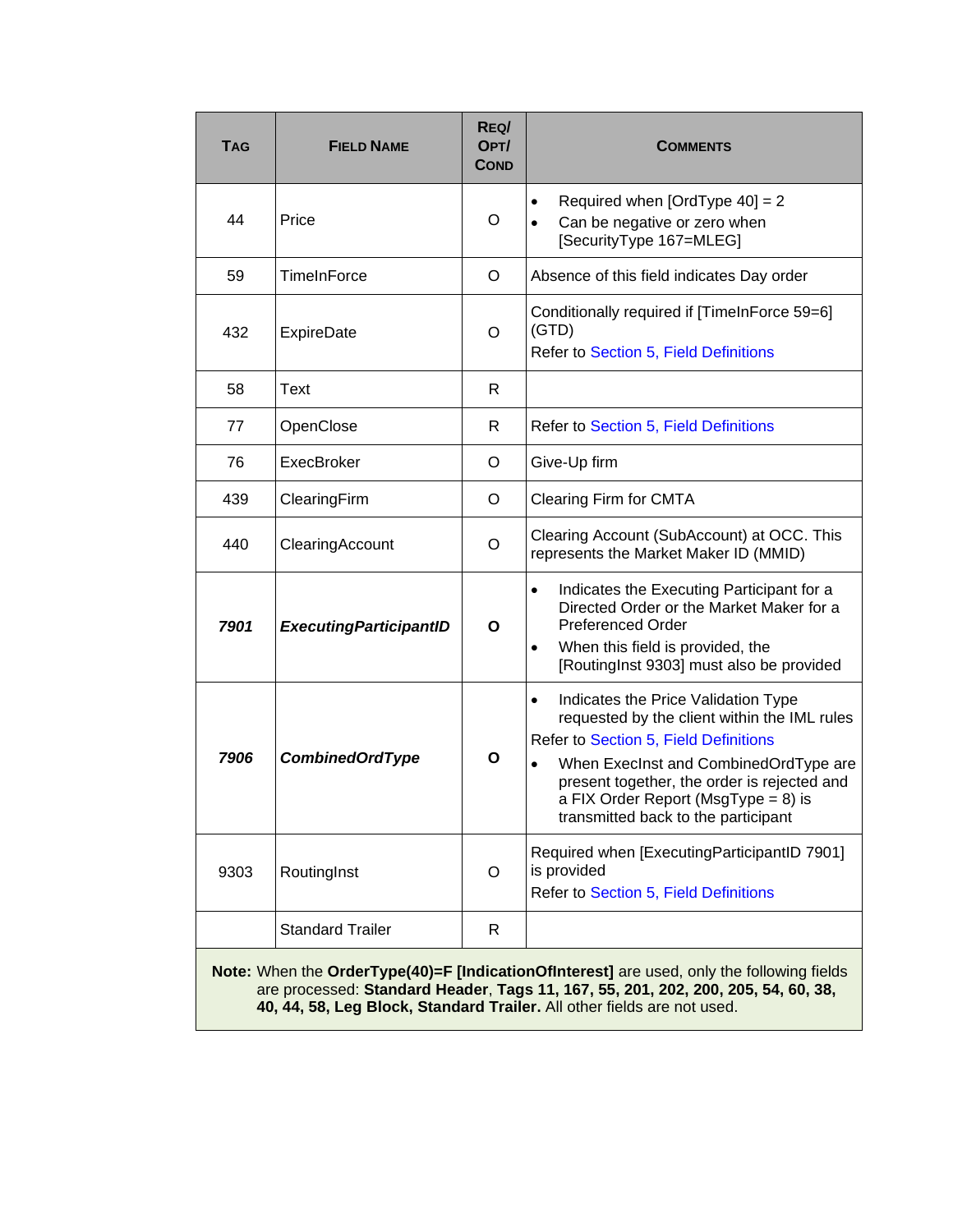#### <span id="page-14-0"></span>**4.2 G: Cancel/Replace Single/Complex Order Request (Order Modification Request)**

All fields can be modified except; [Symbol 55], [PutOrCall 201], [StrikePrice 202], [MaturityMonthYear 200], [MaturityDay 205], and [Side 54].

| <b>TAG</b> | <b>FIELD NAME</b>      | REQ/<br><b>OPT</b> | <b>COMMENTS</b>                                                                                                                                                                                                              |
|------------|------------------------|--------------------|------------------------------------------------------------------------------------------------------------------------------------------------------------------------------------------------------------------------------|
|            | <b>Standard Header</b> | R                  | [ $MsgType 35 = G$ ]                                                                                                                                                                                                         |
| 37         | OrderID                | O                  | Unique identifier as assigned by BOX                                                                                                                                                                                         |
| 1          | Account                | O                  |                                                                                                                                                                                                                              |
| 41         | OrigClOrdID            | R                  | [ClOrdID 11] of the order being replaced                                                                                                                                                                                     |
| 11         | <b>CIOrdID</b>         | $\mathsf{R}$       | Unique identifier of replacement order as<br>$\bullet$<br>assigned by the Participant<br>This identifier will be used in [ClOrdID 11] of<br>$\bullet$<br>the Cancel Reject message if the<br>replacement request is rejected |
| 167        | SecurityType           | R                  | OPT = Options<br>$\bullet$<br>MLEG = Complex Order<br>$\bullet$<br>Required for Options, optional for Complex<br>Order                                                                                                       |
| 55         | Symbol                 | R                  | Must match value provided in the original order                                                                                                                                                                              |
| 201        | PutOrCall              | O                  |                                                                                                                                                                                                                              |
| 202        | <b>StrikePrice</b>     | O                  | Must match value provided in the original<br>$\bullet$<br>order                                                                                                                                                              |
| 200        | MaturityMonthYear      | O                  | Must not be provided when [SecurityType<br>$\bullet$<br>167=MLEG]                                                                                                                                                            |
| 205        | MaturityDay            | $\circ$            |                                                                                                                                                                                                                              |
| 54         | Side                   | $\mathsf{R}$       | Must match value provided in the Execution<br>Report when the order was booked                                                                                                                                               |
| 60         | TransactTime           | $\mathsf{R}$       | Time this order request was initiated/released<br>by the trader or trading system in YYYYMMDD-<br>HH:MM:SS.mmmuuu format                                                                                                     |
| 38         | OrderQty               | $\mathsf{C}$       | Represents the total order quantity<br>Cannot be 0<br>$\bullet$<br>Optional when IOI<br>$\bullet$                                                                                                                            |
| 40         | OrdType                | O                  | Refer to Section 5, Field Definitions                                                                                                                                                                                        |
| 47         | Rule80A                | O                  | Identifies the type of account                                                                                                                                                                                               |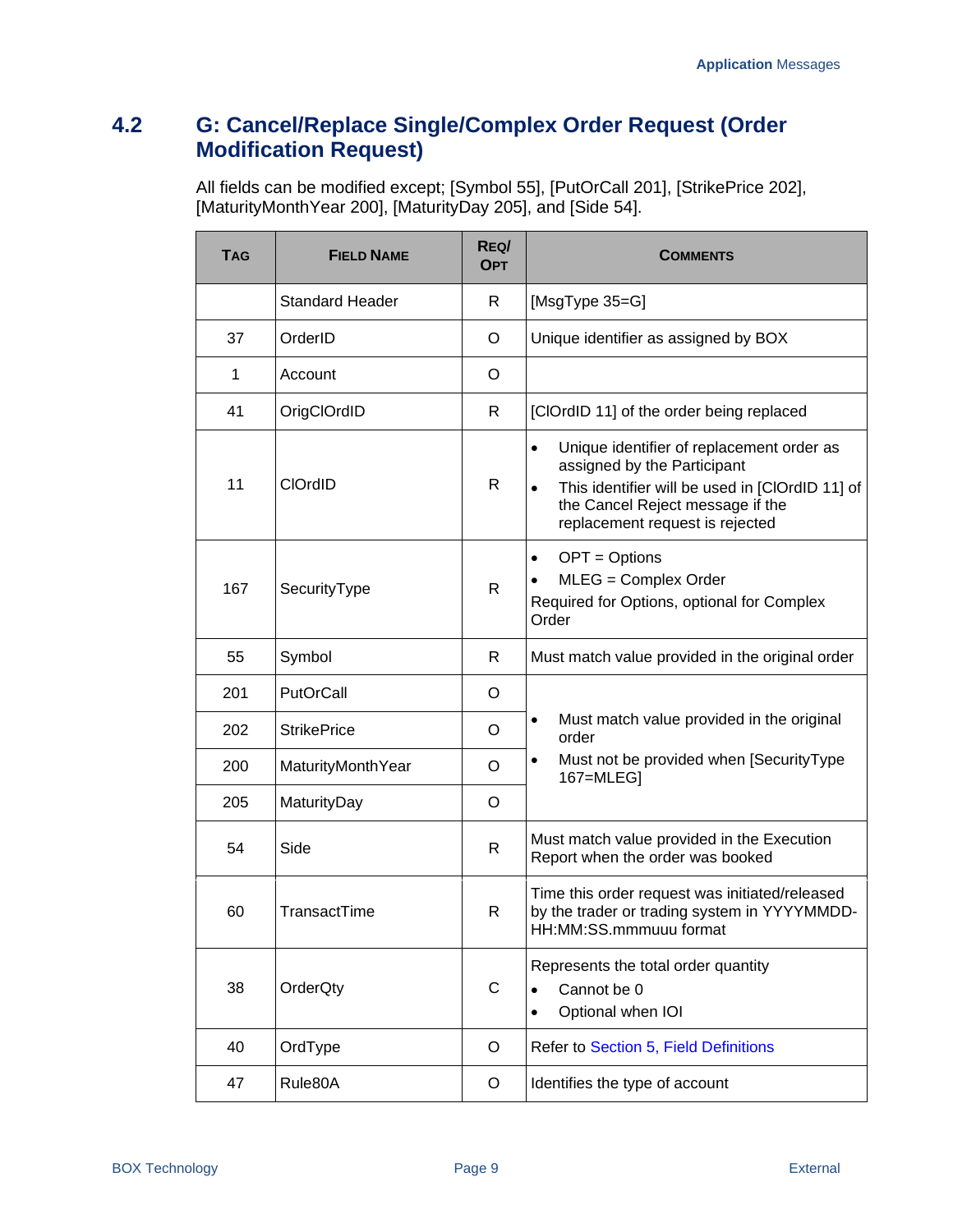| <b>TAG</b>                                                                                                                                                                                                                                                    | <b>FIELD NAME</b>             | REQ/<br><b>OPT</b>                                                                                    | <b>COMMENTS</b>                                                                                                                                                                                                                                                                                                    |  |  |
|---------------------------------------------------------------------------------------------------------------------------------------------------------------------------------------------------------------------------------------------------------------|-------------------------------|-------------------------------------------------------------------------------------------------------|--------------------------------------------------------------------------------------------------------------------------------------------------------------------------------------------------------------------------------------------------------------------------------------------------------------------|--|--|
|                                                                                                                                                                                                                                                               |                               |                                                                                                       | Refer to Section 5, Field Definitions                                                                                                                                                                                                                                                                              |  |  |
| 44                                                                                                                                                                                                                                                            | Price                         | Required when $[OrdType 40] = 2$<br>٠<br>O<br>Can be negative or zero when<br>[SecurityType 167=MLEG] |                                                                                                                                                                                                                                                                                                                    |  |  |
| 59                                                                                                                                                                                                                                                            | <b>TimeInForce</b>            | O                                                                                                     |                                                                                                                                                                                                                                                                                                                    |  |  |
| 432                                                                                                                                                                                                                                                           | ExpireDate                    | O                                                                                                     | Conditionally required if [TimeInForce 59=6]<br>(GTD)                                                                                                                                                                                                                                                              |  |  |
| 58                                                                                                                                                                                                                                                            | Text                          | O                                                                                                     |                                                                                                                                                                                                                                                                                                                    |  |  |
| 77                                                                                                                                                                                                                                                            | OpenClose                     | R                                                                                                     |                                                                                                                                                                                                                                                                                                                    |  |  |
| 76                                                                                                                                                                                                                                                            | ExecBroker                    | O                                                                                                     | Give-Up Firm                                                                                                                                                                                                                                                                                                       |  |  |
| 439                                                                                                                                                                                                                                                           | ClearingFirm                  | O                                                                                                     | <b>Clearing Firm for CMTA</b>                                                                                                                                                                                                                                                                                      |  |  |
| 440                                                                                                                                                                                                                                                           | ClearingAccount               | O                                                                                                     | Clearing Account (SubAccount) at OCC. This<br>represents the Market Maker ID (MMID)                                                                                                                                                                                                                                |  |  |
| 7901                                                                                                                                                                                                                                                          | <b>ExecutingParticipantID</b> | Ο                                                                                                     | Indicates the Executing Participant for a<br>$\bullet$<br>Directed Order or the Market Maker for a<br><b>Preferenced Order</b><br>When this field is provided, the [RoutingInst]<br>$\bullet$<br>9303] must also be provided                                                                                       |  |  |
| 7906                                                                                                                                                                                                                                                          | <b>CombinedOrdType</b>        | O                                                                                                     | Indicates the Price Validation Type<br>$\bullet$<br>requested by the client within the IML rules<br>Refer to Section 5, Field Definitions<br>When ExecInst and CombinedOrdType<br>are present together, the order is rejected<br>and a FIX Order Report (MsgType = $8$ ) is<br>transmitted back to the participant |  |  |
| 9303                                                                                                                                                                                                                                                          | RoutingInst                   | O                                                                                                     | Required when [ExecutingParticipantID 7901] is<br>provided<br>Refer to Section 5, Field Definitions                                                                                                                                                                                                                |  |  |
|                                                                                                                                                                                                                                                               | <b>Standard Trailer</b>       | R                                                                                                     |                                                                                                                                                                                                                                                                                                                    |  |  |
| Note: When the OrderType(40)=F [IndicationOfInterest] are used, only the following fields<br>are processed: Standard Header, Tags 11, 41, 167, 55, 201, 202, 200, 205, 54, 60, 38,<br>40, 44, 58, Leg Block, Standard Trailer. All other fields are not used. |                               |                                                                                                       |                                                                                                                                                                                                                                                                                                                    |  |  |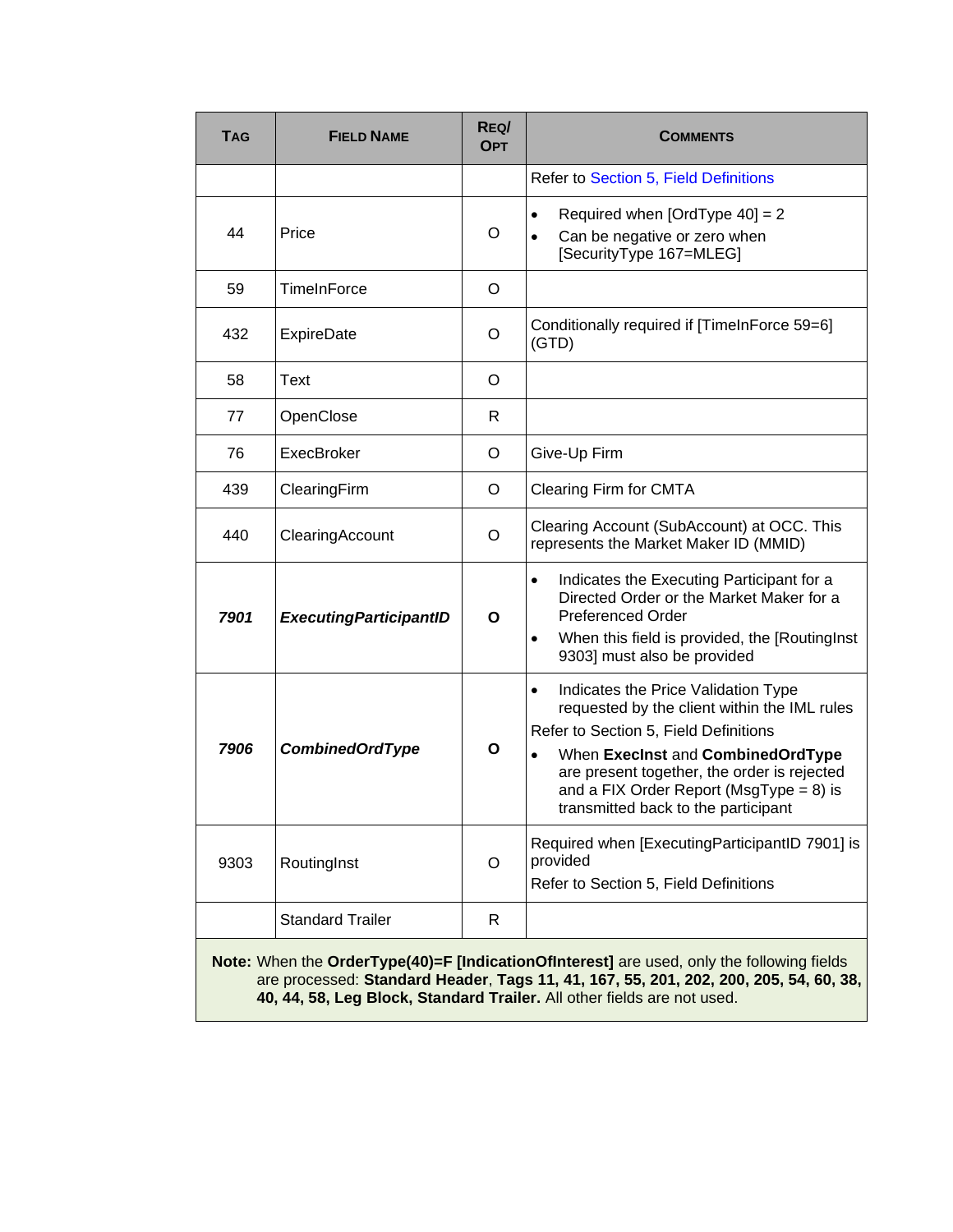#### <span id="page-16-0"></span>**4.3 PI: Auction Initial Order**

Regarding modification of an Auction Initial order, only [Price 44] may be modified.

When used for a Complex Order instrument, participant can specify either [Symbol 55] or the repeating leg block.

| <b>TAG</b> | <b>FIELD NAME</b>      | REQ/<br><b>OPT</b> | <b>COMMENTS</b>                                                                                                                                                                                                                                                                                                           |  |
|------------|------------------------|--------------------|---------------------------------------------------------------------------------------------------------------------------------------------------------------------------------------------------------------------------------------------------------------------------------------------------------------------------|--|
|            | <b>Standard Header</b> | R                  | [MsgType 35=PI]                                                                                                                                                                                                                                                                                                           |  |
| 167        | SecurityType           | R                  | <b>OPT= Options</b><br>$\bullet$<br>MLEG = Complex Order<br>$\bullet$                                                                                                                                                                                                                                                     |  |
| 55         | O<br>Symbol            |                    | Underlying symbol when [SecurityType<br>$\bullet$<br>167=OPT]<br>Complex Order symbol when [SecurityType<br>$\bullet$<br>167=MLEG]<br>Must not be used when using the repeating<br>$\bullet$<br>leg block section<br>For a modification, it must be identical to<br>$\bullet$<br>the one provided in the original message |  |
| 201        | PutOrCall              | O                  |                                                                                                                                                                                                                                                                                                                           |  |
| 202        | <b>StrikePrice</b>     | O                  | Must not be provided when [SecurityType                                                                                                                                                                                                                                                                                   |  |
| 200        | MaturityMonthYear      | O                  | 167=MLEG]                                                                                                                                                                                                                                                                                                                 |  |
| 205        | MaturityDay            | O                  |                                                                                                                                                                                                                                                                                                                           |  |
| 54         | Side                   | $\mathsf C$        | Optional when there is a repeating leg block<br>section, required otherwise                                                                                                                                                                                                                                               |  |
| 38         | OrderQty               | R                  | For Auction Initial Order modification, the value<br>must be equal to the quantity of the original<br><b>Auction Initial Order</b>                                                                                                                                                                                        |  |
| 44         | Price                  | $\circ$            | For Auction Initial Order modification, the value<br>must be different than the price of the related<br><b>Auction Initial Order</b><br>Required if Tag 9379 is not provided<br>$\bullet$<br>Optional if Tag 9379 is provided<br>$\bullet$                                                                                |  |
| 854        | QtyType                | O                  | Defines Auction Type as MIP (Maximum<br>$\bullet$<br>Improve Price) or surrender quantity for<br>Solicitation<br>Must not be provided when the message is<br>for improving an existing PIP<br>Refer to Section 5, Field Definitions                                                                                       |  |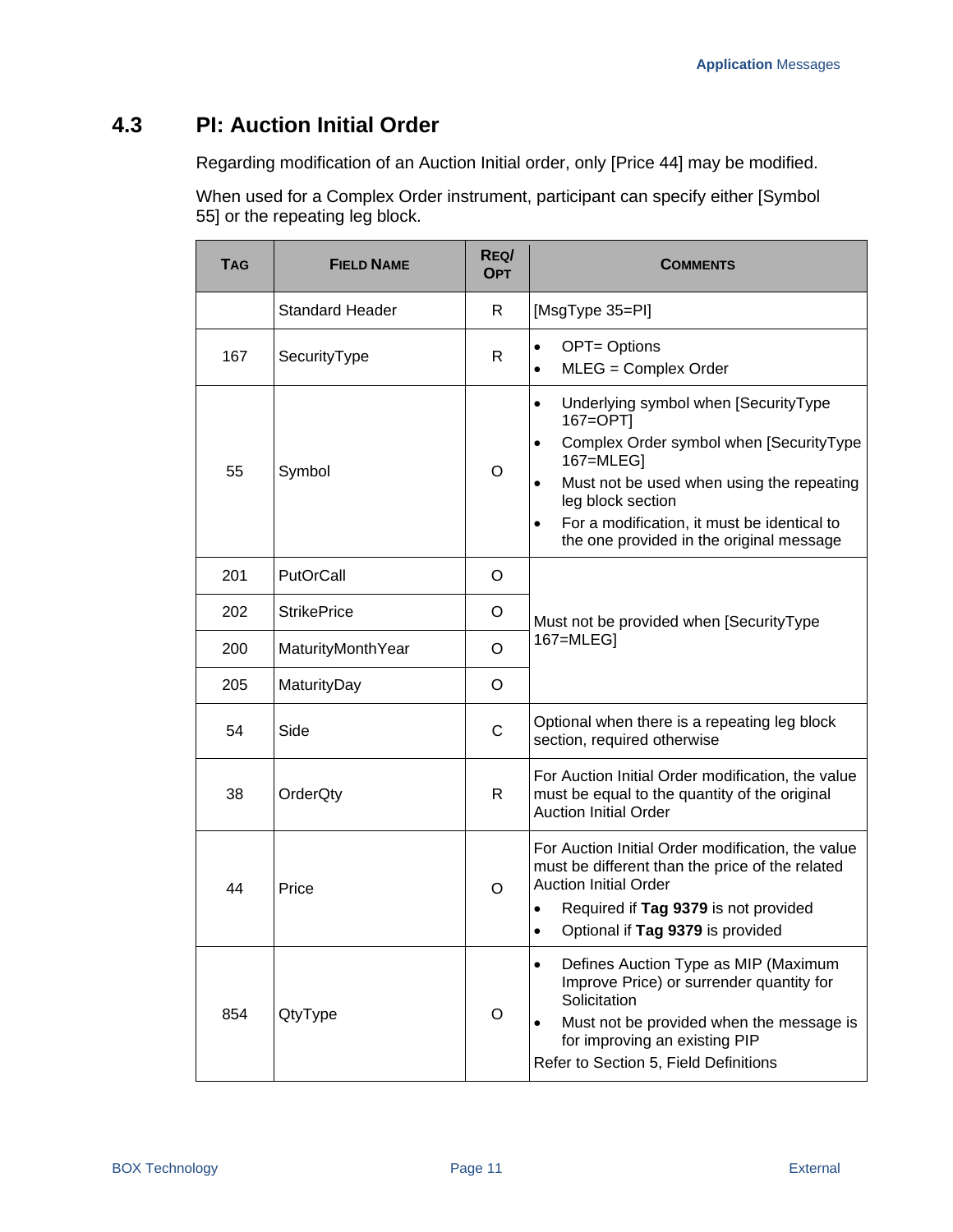| TAG  |                         | <b>FIELD NAME</b>       | REQ/<br><b>OPT</b> | <b>COMMENTS</b>                                                                                                                                                                                                                                                                                                                                                   |
|------|-------------------------|-------------------------|--------------------|-------------------------------------------------------------------------------------------------------------------------------------------------------------------------------------------------------------------------------------------------------------------------------------------------------------------------------------------------------------------|
| 639  |                         | <b>PriceImprovement</b> | O                  | Specifies the Maximum Improve Price for<br>$\bullet$<br>PIP<br>Must not be provided for Solicitation and<br>$\bullet$<br>when the message is for improving an<br>existing PIP                                                                                                                                                                                     |
| 7900 |                         | ImprovePhaseID          | O                  | Identification of the improvement phase<br>$\bullet$<br>Mandatory when the message represents a<br>$\bullet$<br>modification                                                                                                                                                                                                                                      |
| 9461 | <b>AddQty</b>           |                         | O                  | Used for PIP and Solicitation Auction<br>$\bullet$<br><b>Types</b><br>Indicates the number of contracts the InitO<br>$\bullet$<br>is willing to surrender<br>For Solicitation, used when [QtyType 854]<br>is set to 'B'. For PIP, use when [QtyType<br>854] is set to 'J'<br>The value must be less than or equal to the<br>$\bullet$<br>auction initial quantity |
| 9383 | <b>Auction Type</b>     |                         | O                  | Specifies which type of auction/order to<br>$\bullet$<br>start<br>If this tag is not provided, the default<br>$\bullet$<br>Auction Type is PIP<br>Refer to Section 5, Field Definitions                                                                                                                                                                           |
| 7388 | <b>Contingent Order</b> |                         | O                  | Applies to Solicitation and Facilitation Auction<br><b>Types and Floor Trades</b><br>Specifies that the Auction is contingent and<br>should not be controlled against the NBBO for<br>the execution price<br>Refer to Section 5, Field Definitions                                                                                                                |
| 7904 | NoClearingData          |                         | R.                 | Value equals 2. The first group of fields<br>provides the broker information, and the<br>second group provides the 'Must be Filled'<br>side information<br>All tags related to the 'Must be Filled' side<br>٠<br>are ignored when the message is sent for<br>improving an existing PIP                                                                            |
|      |                         |                         |                    | <b>CLEARING DATA BLOCK</b>                                                                                                                                                                                                                                                                                                                                        |
|      | 11                      | <b>ClOrdID</b>          | R                  | Unique identifier of the order as assigned<br>$\bullet$<br>by institution<br>When improving the price of an ongoing<br>PIP, [ClOrdID 11] for the "Must be Filled"<br>side is optional and, if supplied, must<br>always keep its original value                                                                                                                    |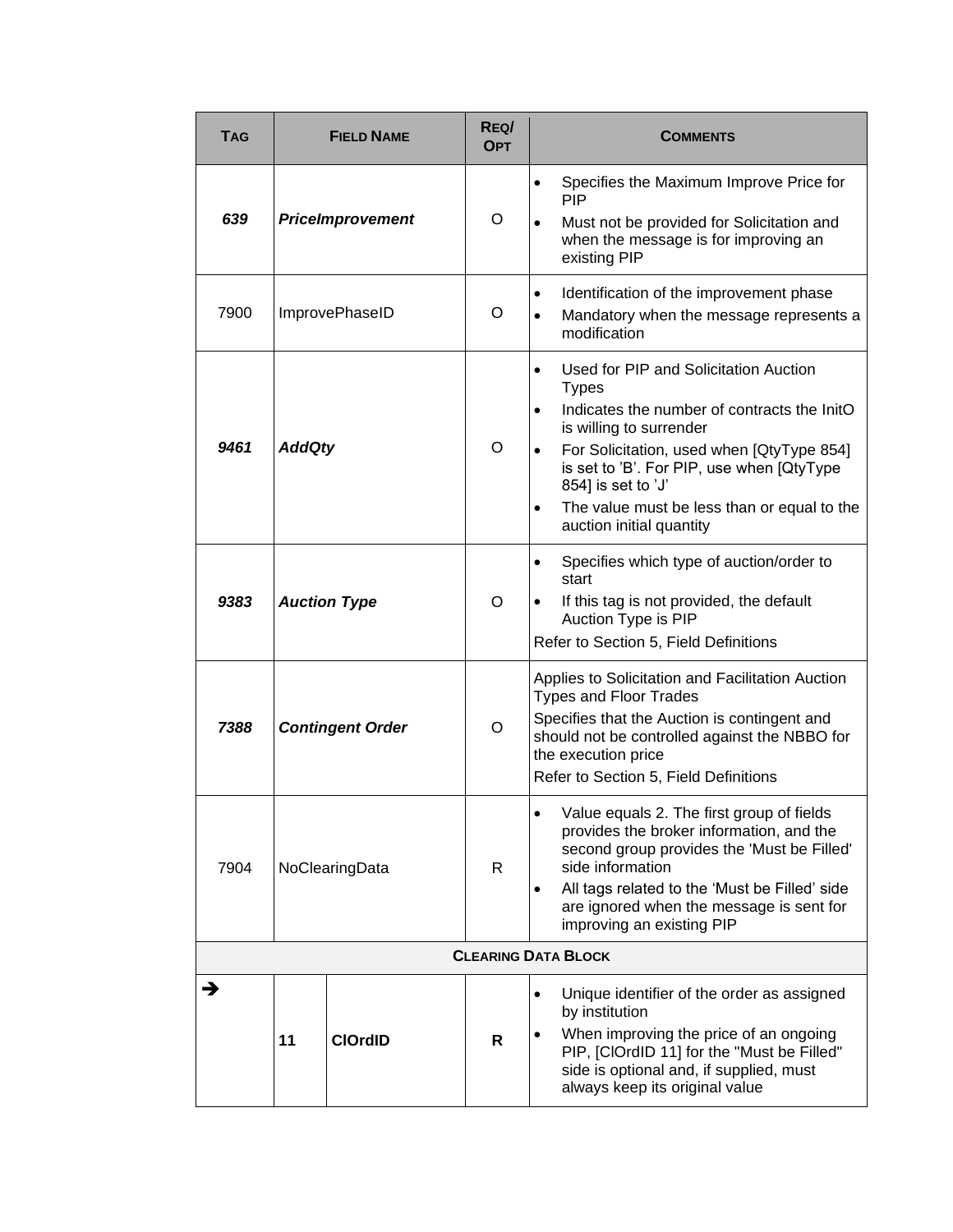| <b>TAG</b> |               | <b>FIELD NAME</b>                 | REQ/<br><b>OPT</b> | COMMENTS                                                                                                                                                                                                                                                                                                  |
|------------|---------------|-----------------------------------|--------------------|-----------------------------------------------------------------------------------------------------------------------------------------------------------------------------------------------------------------------------------------------------------------------------------------------------------|
| →          | 1.            | <b>Account</b>                    | Ο                  |                                                                                                                                                                                                                                                                                                           |
| →          | 58            | Text                              | Ο                  |                                                                                                                                                                                                                                                                                                           |
| →          | 47            | Rule80A                           | R                  | Identifies the type of account<br>Refer to Section 5, Field Definitions                                                                                                                                                                                                                                   |
| →          | 77            | OpenClose                         | R                  | Must only be provided when [SecurityType<br>167=OPT] or when NOT using the repeating<br>Leg Block section<br>Refer to Section 5, Field Definitions                                                                                                                                                        |
| →          | 76            | ExecBroker                        | O                  | Give-Up Firm                                                                                                                                                                                                                                                                                              |
| →          | 439           | ClearingFirm                      | O                  | Clearing Firm for CMTA                                                                                                                                                                                                                                                                                    |
| →          | 440           | ClearingAccount                   | O                  | Clearing Account (SubAccount) at OCC. This<br>represents the Market Maker ID (MMID)                                                                                                                                                                                                                       |
| →          | 7906          | <b>Combined</b><br><b>OrdType</b> | O                  | Indicates the price validation type<br>$\bullet$<br>requested by the client within the IML rules<br>Refer to Section 5, Field Definitions                                                                                                                                                                 |
| →          | 60            | <b>TransactTime</b>               | O                  | YYYYMMDD-HH:MM:SS.mmmuuu format                                                                                                                                                                                                                                                                           |
| 555        | <b>NoLegs</b> |                                   | R                  | Number of legs that make up the<br>$\bullet$<br>instrument. Group of fields must be<br>included in sequential order as defined in<br>the Complex Order<br>Must not be provided when [Symbol 55] is<br>$\bullet$<br>included<br>From 2 to 16                                                               |
|            |               |                                   |                    | <b>LEG BLOCK</b>                                                                                                                                                                                                                                                                                          |
| →          | 654           | LegRefID                          | R                  | Unique identifier for each leg within the<br>$\bullet$<br>order. Not required to be unique for the<br>day.<br>Must be received in sequential order (ex.:<br>leg 1 before leg 2) and must be the first tag<br>in each component block<br>Must not be provided when [Symbol 55] is<br>$\bullet$<br>included |
| →          | 600           | LegSymbol                         | R                  | Symbol for each individual leg                                                                                                                                                                                                                                                                            |
| →          | 608           | LegCFICode                        | R                  | Type of option of each individual leg<br>$OC = Option Call$<br>$OP = Option Put$                                                                                                                                                                                                                          |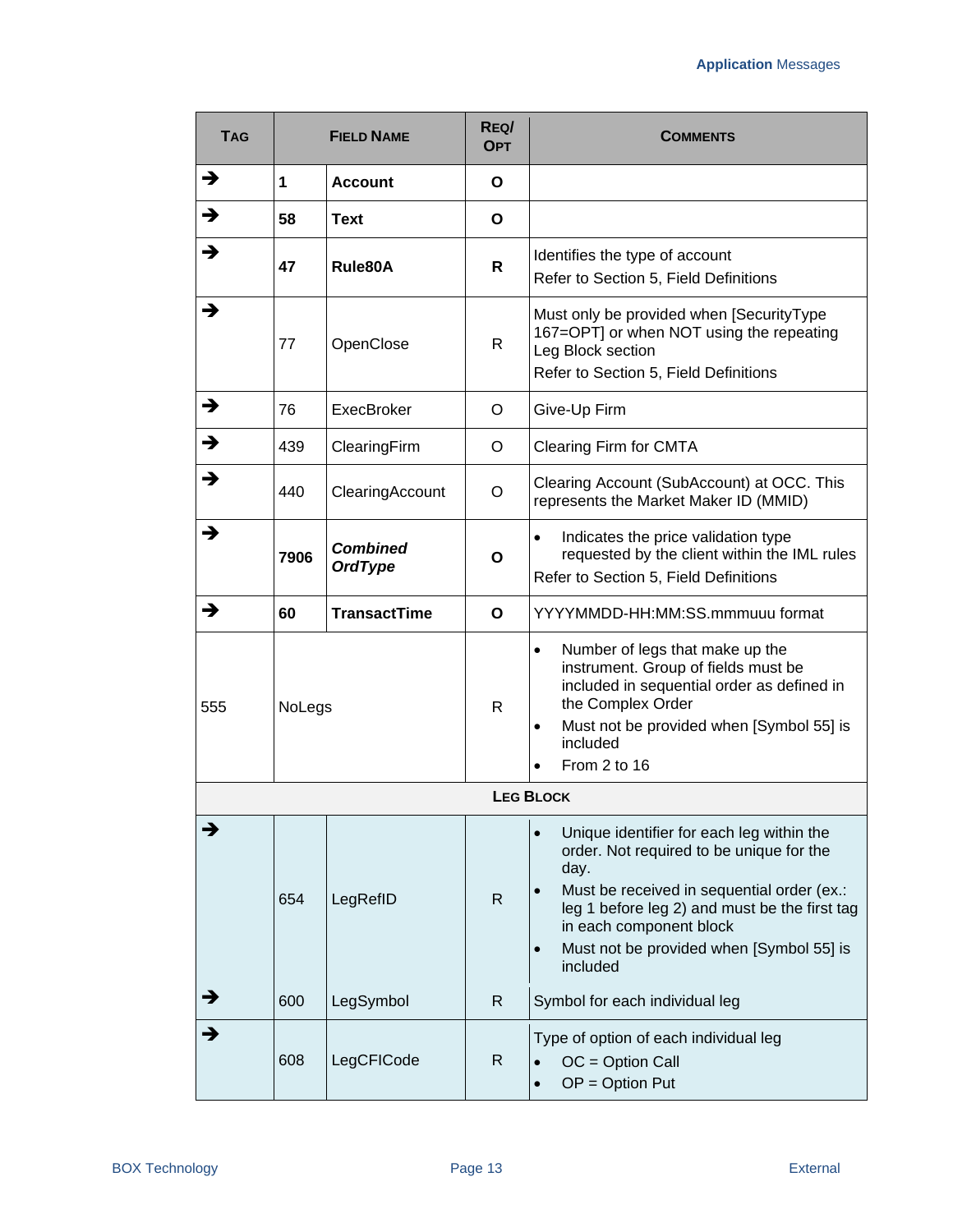| <b>TAG</b> | <b>FIELD NAME</b> |                                 | REQ/<br><b>OPT</b> | <b>COMMENTS</b>                                                                                                                                                      |
|------------|-------------------|---------------------------------|--------------------|----------------------------------------------------------------------------------------------------------------------------------------------------------------------|
|            |                   |                                 |                    | Must not be provided when [Symbol 55] is<br>$\bullet$<br>included                                                                                                    |
| →          | 611               | LegMaturityDate                 | $\mathsf{R}$       | Maturity date of each individual leg<br>$\bullet$<br>Format: YYYYMMDD<br>Must not be provided when [Symbol 55] is<br>$\bullet$<br>included                           |
| →          | 612               | <b>LegStrikePrice</b>           | R.                 | Strike price of each individual leg<br>$\bullet$<br>Must not be provided when [Symbol 55] is<br>$\bullet$<br>included                                                |
| →          | 623               | <b>LegRatioQty</b>              | R                  | The ratio quantity for this individual leg<br>$\bullet$<br>relative to the entire Complex Order<br>Must not be provided when [Symbol 55] is<br>$\bullet$<br>included |
| →          | 624               | <b>LegSide</b>                  | R                  | Side of each individual leg<br>$1:$ Buy<br>2: Sell<br>Must not be provided when [Symbol 55] is<br>$\bullet$<br>included                                              |
| →          | 564               | LegPositionEffect               | $\mathsf{R}$       | Open/Close flag for the broker side<br>Refer to definition of tag 77 in Section 5, Field<br><b>Definitions</b>                                                       |
| →          | 9564              | LegPositionEffect<br><b>MBF</b> | R                  | Open/Close flag for the 'Must be Filled' side<br>Refer to definition of tag 77 in Section 5, Field<br><b>Definitions</b>                                             |
| →          | 9379              | MultiLegPrice                   | O                  | Leg Price                                                                                                                                                            |
|            |                   | <b>Standard Trailer</b>         | R                  |                                                                                                                                                                      |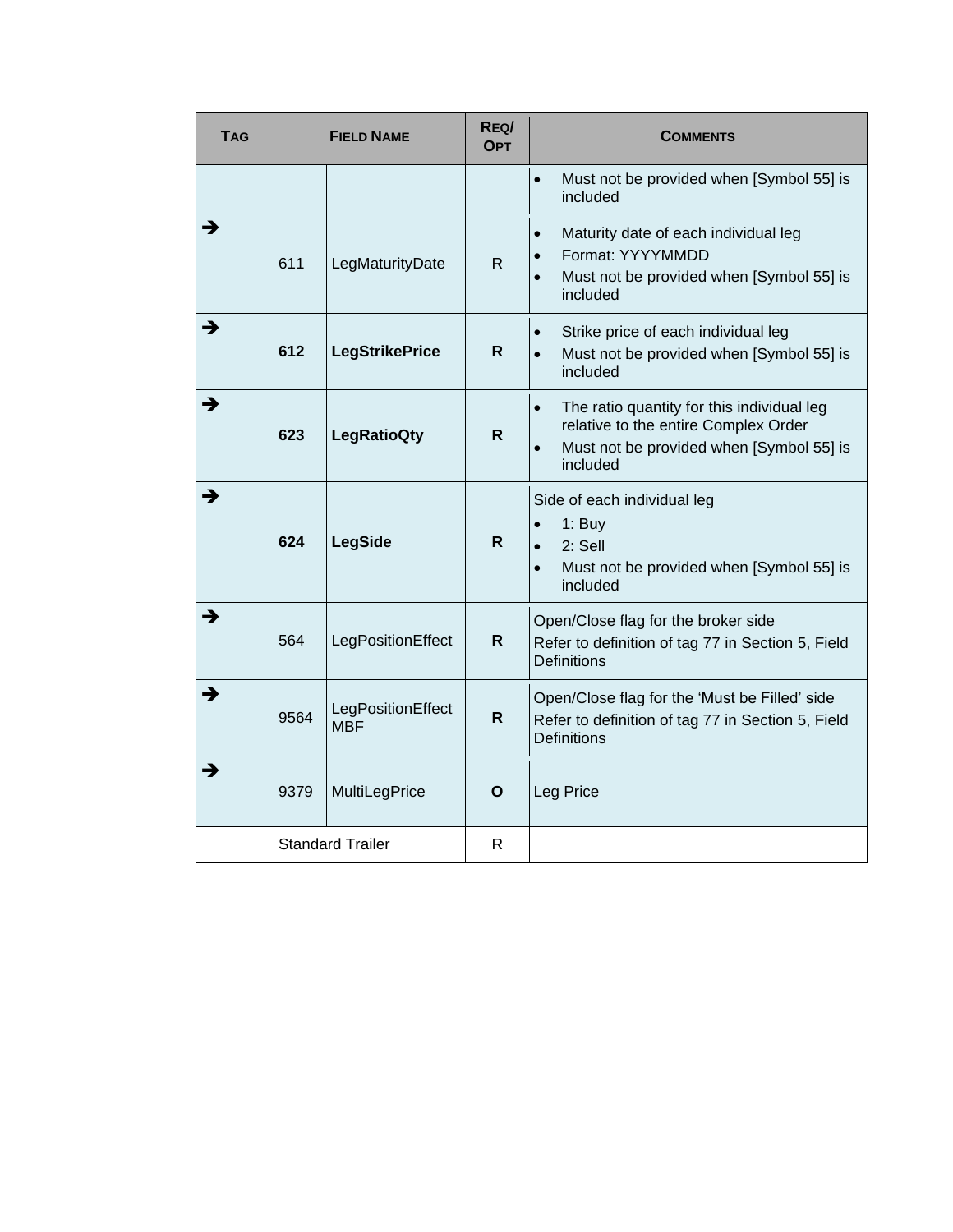### <span id="page-20-0"></span>**4.4 F: Order Single/Complex Cancel Request**

This message type is used to cancel an open order by the order originator or to cancel an existing Solicitation or Facilitation Auction Type by the Initiating Participant (InitO).

When use to cancel a Complex Order, participant can specify either [Symbol 55] or the repeating leg block.

| <b>TAG</b> | <b>FIELD NAME</b>      |                   | REQ/<br><b>OPT</b> | <b>COMMENTS</b>                                                                                                                   |
|------------|------------------------|-------------------|--------------------|-----------------------------------------------------------------------------------------------------------------------------------|
|            | <b>Standard Header</b> |                   | R                  | [MsgType 35=F]                                                                                                                    |
| 41         | OrigClOrdID            |                   | R                  | [ClOrdID 11] of the order being cancelled                                                                                         |
| 37         | OrderID                |                   | O                  | Unique identifier of most recent order as<br>assigned by BOX                                                                      |
| 11         | CIOrdID                |                   | $\mathsf{R}$       | Unique ID of cancel request as assigned by the<br>Participant                                                                     |
| 38         | <b>OrderQty</b>        |                   | O                  | Represents the total order quantity                                                                                               |
| 167        | SecurityType           |                   | R.                 | <b>OPT: Options</b><br>$\bullet$<br><b>MLEG: Complex Order</b><br>$\bullet$                                                       |
| 55         | Symbol                 |                   | $\mathsf{R}$       | Must match the value provided in the<br>$\bullet$<br>original order<br>Must not be provided when using leg<br>$\bullet$<br>blocks |
| 201        | PutOrCall              |                   | $\circ$            |                                                                                                                                   |
| 202        | <b>StrikePrice</b>     |                   | O                  | Must match the value provided in the<br>$\bullet$<br>original order                                                               |
| 200        |                        | MaturityMonthYear | O                  | Must not be provided when [SecurityType<br>$\bullet$<br>167=MLEG]                                                                 |
| 205        | MaturityDay            |                   | O                  |                                                                                                                                   |
| 54         | Side                   |                   | $\mathsf O$        | Must match the value provided in the original<br>order                                                                            |
| 58         | Text                   |                   | O                  |                                                                                                                                   |
| 60         | TransactTime           |                   | R                  | Time this order request was initiated/released<br>by the trader or trading system in YYYYMMDD-<br>HH:MM:SS.mmmuuu format          |
| 555        | NoLegs                 |                   | O                  | Must not be provided when [SecurityType<br>$\bullet$                                                                              |
| →          | 654                    | LegRefID          | O                  | 167=OPT]                                                                                                                          |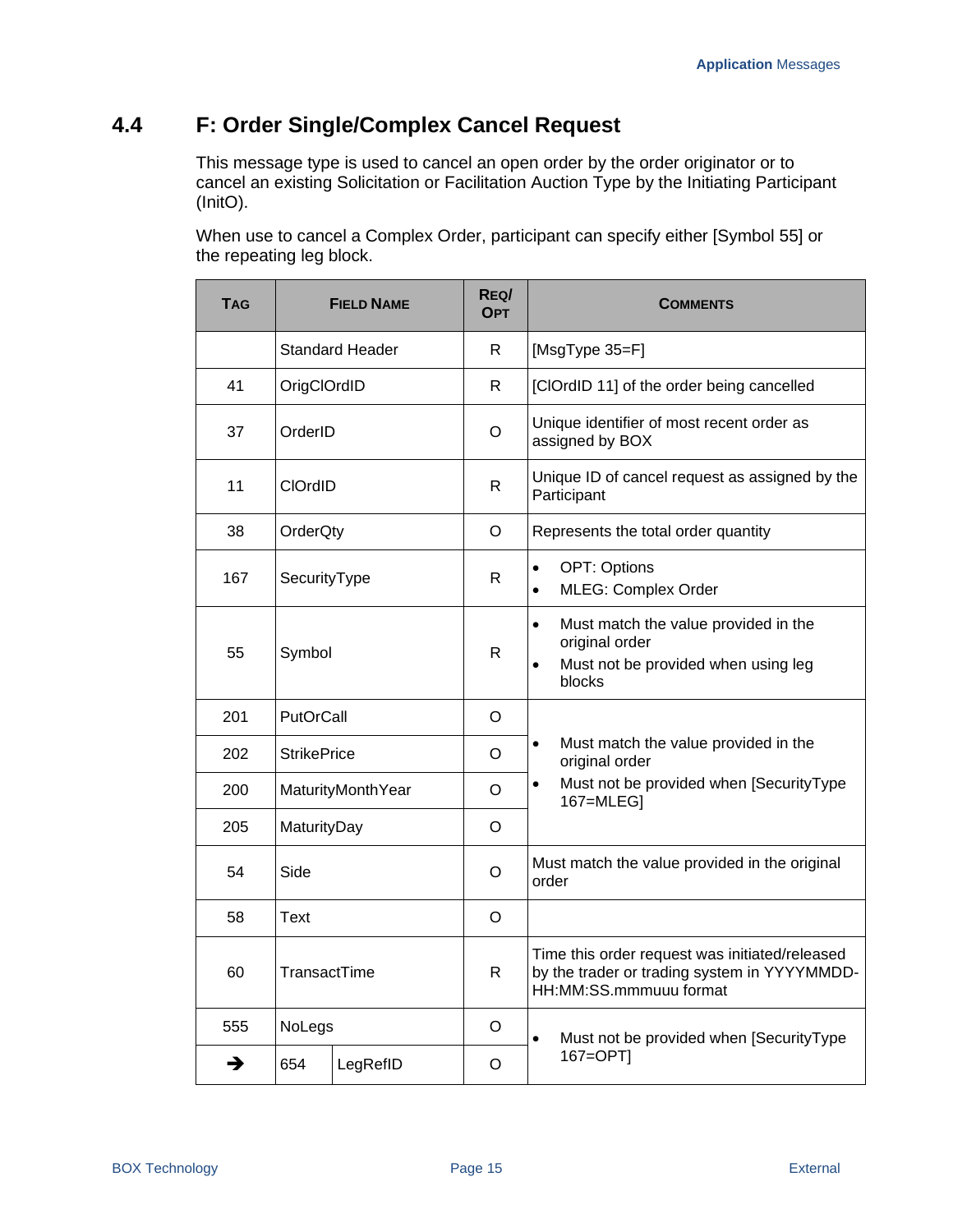| <b>TAG</b> | <b>FIELD NAME</b> |                         | REQ/<br><b>OPT</b> | <b>COMMENTS</b>                                                                       |
|------------|-------------------|-------------------------|--------------------|---------------------------------------------------------------------------------------|
| →          | 564               | LegPositionEffect       | O                  | Must match the value provided in the<br>$\bullet$<br>original order (message type AB) |
| →          | 600               | LegSymbol               | $\Omega$           | When [SecurityType 167=MLEG], replace<br>$\bullet$<br>the use of [Symbol 55]          |
| →          | 608               | LegCFICode              | $\Omega$           | Must not be provided when Symbol is<br>$\bullet$<br>defined.                          |
| →          | 611               | LegMaturityDate         | $\Omega$           |                                                                                       |
| →          | 612               | LegStrikePrice          | $\Omega$           |                                                                                       |
| →          | 623               | LegRatioQty             | $\Omega$           |                                                                                       |
| →          | 624               | LegSide                 | O                  |                                                                                       |
|            |                   | <b>Standard Trailer</b> |                    |                                                                                       |

### <span id="page-21-0"></span>**4.5 R: Quote Request**

This message is used to broadcast a request for a quote on a particular instrument. The request is broadcast in the HSVF Market Data feed.

Note: Only applies for option instrument, not for Complex Order instrument.

| <b>TAG</b> | REQ/<br><b>FIELD NAME</b><br><b>OPT</b> |    | <b>COMMENTS</b>               |
|------------|-----------------------------------------|----|-------------------------------|
|            | <b>Standard Header</b>                  | R. | [MsgType 35=R]                |
| 131        | QuoteReqID                              | O  |                               |
| 146        | NoRelatedSym                            | O  | If provided, must be set to 1 |
| 167        | SecurityType                            |    |                               |
| 55         | Symbol                                  | R. |                               |
| 201        | PutOrCall                               | R  |                               |
| 202        | <b>StrikePrice</b>                      | R  |                               |
| 200        | MaturityMonthYear                       | R  |                               |
| 205        | MaturityDay                             | R  |                               |
| 38         | OrderQty                                | O  |                               |
|            | <b>Standard Trailer</b>                 | R  |                               |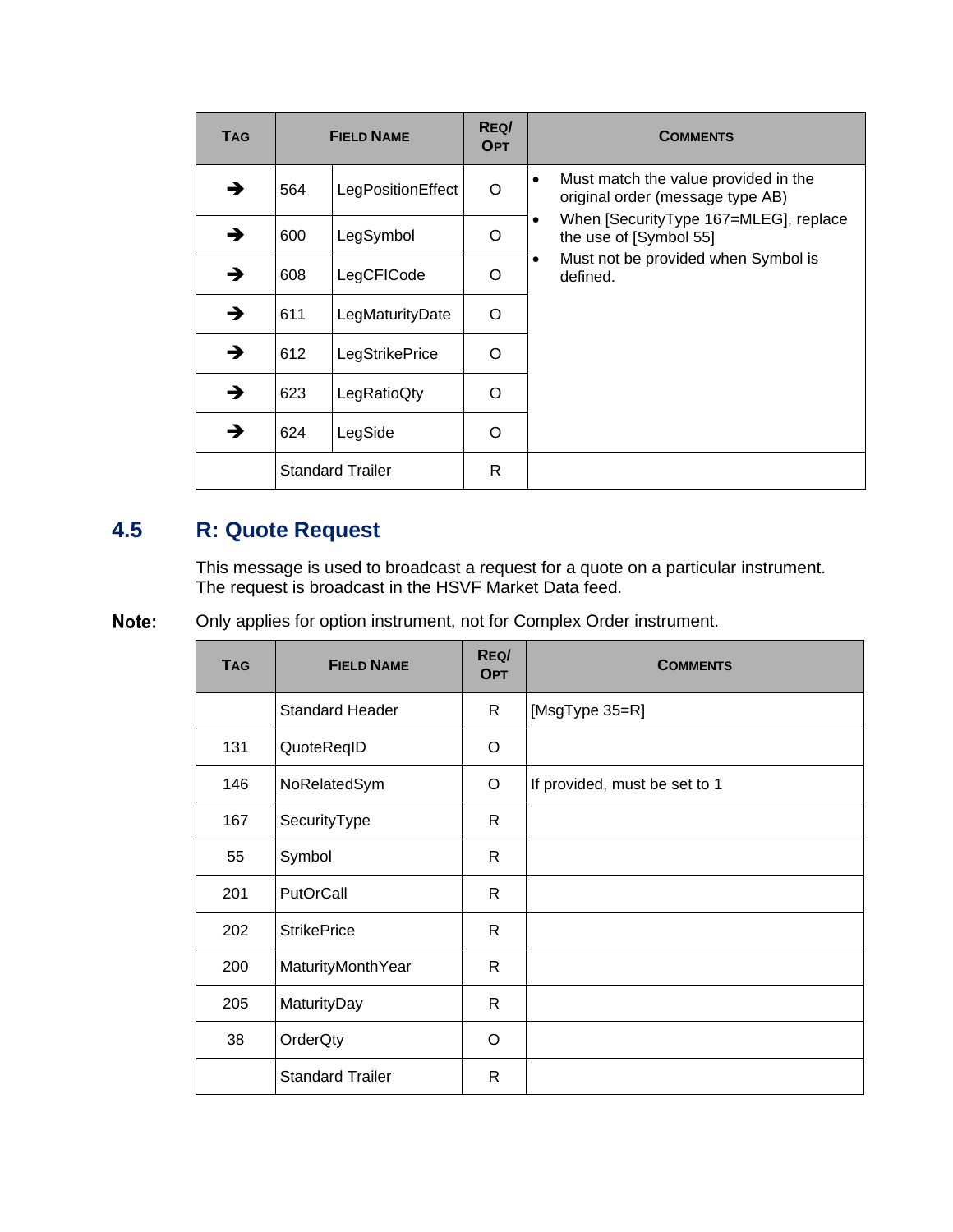#### <span id="page-22-0"></span>**4.6 8: Execution Report**

Execution Report can be generated for the following:

- A Trade is cancelled by the Market Operation Center on behalf of a participant
- An Order gets eliminated
- A New Single/Complex Order confirmation
- A New Multi-Leg Order Single confirmation
- A Cancel/Replace Single/Complex Order Request confirmation
- A Multi-Leg Order Cancel/Replace Request confirmation
- An Order Single/Complex Cancel Request confirmation
- A Directed Order confirmation
- In response to an Order Mass Status Request
- In response to all PIP, Solicitation and Facilitation Auction Types
- In response to a Customer Cross order
- As a Reject message to specify an error on a submitted business message

| <b>TAG</b> | <b>FIELD NAME</b>      | <b>COMMENTS</b>                                                                                                                                                                                                                                                                               |
|------------|------------------------|-----------------------------------------------------------------------------------------------------------------------------------------------------------------------------------------------------------------------------------------------------------------------------------------------|
|            | <b>Standard Header</b> | [ $MsgType 35=8$ ]                                                                                                                                                                                                                                                                            |
| 37         | OrderID                | Required to be unique for each chain of orders<br>Set to "NONE" if in response to a New Order Single<br>$\bullet$<br>being rejected<br>Not provided when [MultiLegReportingType 442=2]<br>$\bullet$                                                                                           |
| 11         | <b>CIOrdID</b>         | If provided in the original New Order, Cancel Request, or<br><b>Order Cancel/Replace</b>                                                                                                                                                                                                      |
| 41         | OrigClOrdID            | Conditionally required for response to a Cancel or<br>٠<br>Cancel/Replace request of [ExecType 150 =<br>Replaced or Cancelled]<br>[ClOrdID 11] of the previous order (NOT the initial<br>order of the day) when cancelling or replacing an<br>order<br>Not provided when [ExecTransType 20=1] |
| 18         | Execlnst               | f = Intermarket Sweep Order<br>$\bullet$<br>Only provided when [SecurityType 167=OPT]                                                                                                                                                                                                         |
| 1          | Account                | Used for firm identification if provided in the original order                                                                                                                                                                                                                                |
| 17         | ExecID                 | Unique for each Execution Report message                                                                                                                                                                                                                                                      |
| 20         | ExecTransType          | See [ExecType 150], [OrdStatus 39], [ExecTransType<br>20] Fields Description According to Action                                                                                                                                                                                              |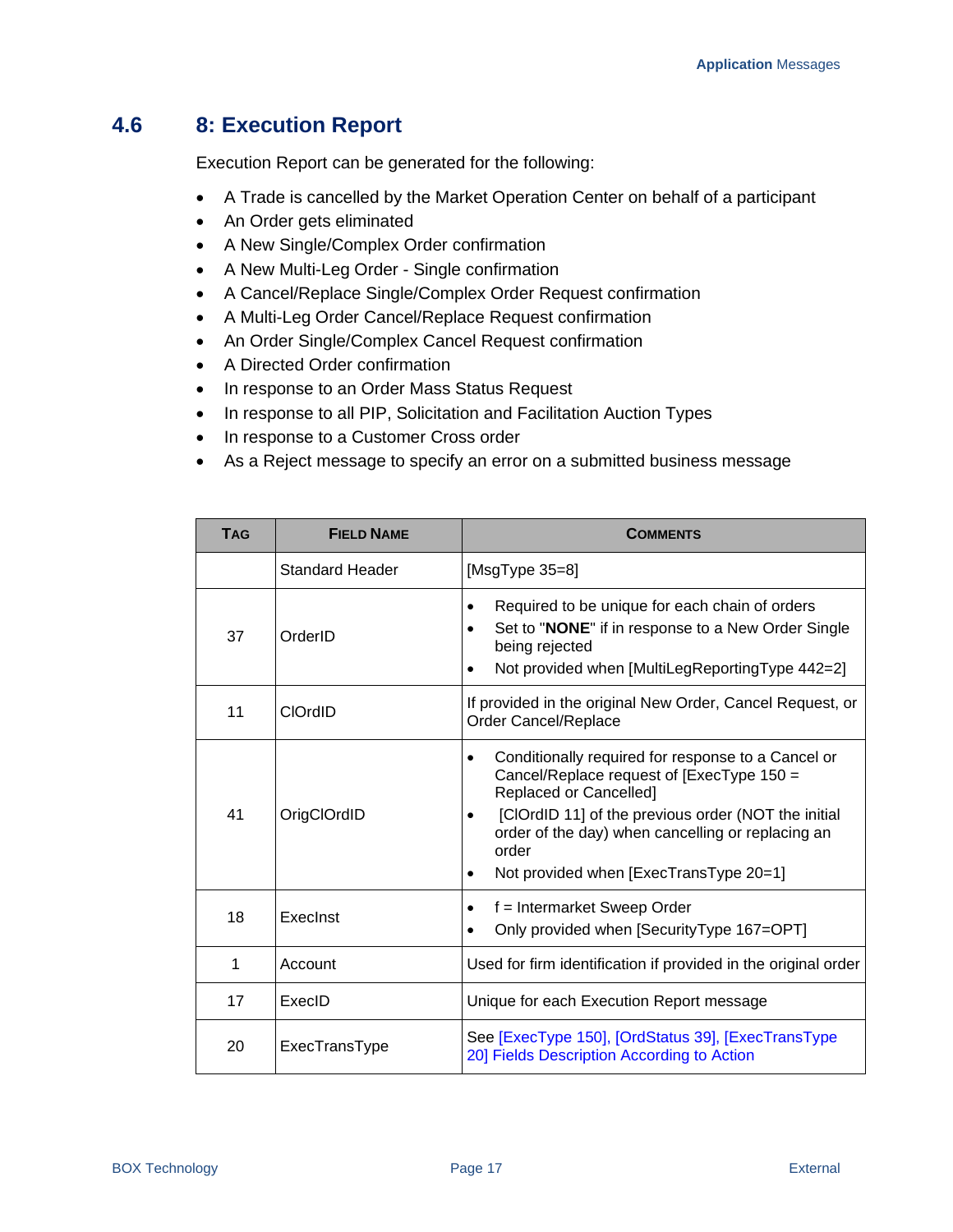| <b>TAG</b> | <b>FIELD NAME</b>  | <b>COMMENTS</b>                                                                                                                                                                                                                                    |  |
|------------|--------------------|----------------------------------------------------------------------------------------------------------------------------------------------------------------------------------------------------------------------------------------------------|--|
| 19         | ExecRefID          | Provided when [ExecTransType 20=1] or<br>[ExecTransType 20=2]                                                                                                                                                                                      |  |
| 150        | ExecType           | Describes the type of execution report<br>See [ExecType 150], [OrdStatus 39], [ExecTransType<br>20] Fields Description According to Action                                                                                                         |  |
| 103        | OrdRejReason       | May be provided when [ExecType 150=8] (rejected)                                                                                                                                                                                                   |  |
| 39         | OrdStatus          | Describes the current state of a CHAIN of orders, same<br>scope as [OrderQty 38], [CumQty 14], [LeavesQty 151],<br>and [AvgPx 6]                                                                                                                   |  |
| 38         | OrderQty           | Quantity of the order (as opposed to [LastShares 32],<br>which refer to the fill)                                                                                                                                                                  |  |
| 44         | Price              | Price of the order (as opposed to [LastPx 31], which<br>$\bullet$<br>refers to the fill) when 39=0. Price of the trade when<br>39=1 or 39=2 If provided in the original order<br>Not provided if the original order is a Market Order<br>$\bullet$ |  |
| 167        | SecurityType       | OPT = Options<br>$\bullet$<br>MLEG = Complex Order<br>$\bullet$                                                                                                                                                                                    |  |
| 55         | Symbol             | Underlying symbol when [SecurityType 167=OPT]<br>$\bullet$<br>Complex Order symbol when [SecurityType<br>$\bullet$<br>167=MLEG]                                                                                                                    |  |
| 201        | PutOrCall          |                                                                                                                                                                                                                                                    |  |
| 202        | <b>StrikePrice</b> | Not provided when [MultiLegReportingType 442=3]                                                                                                                                                                                                    |  |
| 200        | MaturityMonthYear  |                                                                                                                                                                                                                                                    |  |
| 205        | MaturityDay        |                                                                                                                                                                                                                                                    |  |
| 54         | Side               |                                                                                                                                                                                                                                                    |  |
| 40         | OrdType            | Refer to Section 5, Field Definitions                                                                                                                                                                                                              |  |
| 59         | TimeInForce        | Absence of this field indicates Day order<br>Refer to Refer to Section 5, Field Definitions                                                                                                                                                        |  |
| 432        | ExpireDate         | Provided when [TimeInForce 59=6] (GTD)                                                                                                                                                                                                             |  |
| 32         | LastShares         | Quantity of shares bought/sold on this (last) fill<br>$\bullet$<br>Indicate the quantity traded of the current leg when<br>$\bullet$<br>[MultiLegReportingType 442=2]                                                                              |  |
| 31         | LastPx             | Price of this (last) fill<br>$\bullet$                                                                                                                                                                                                             |  |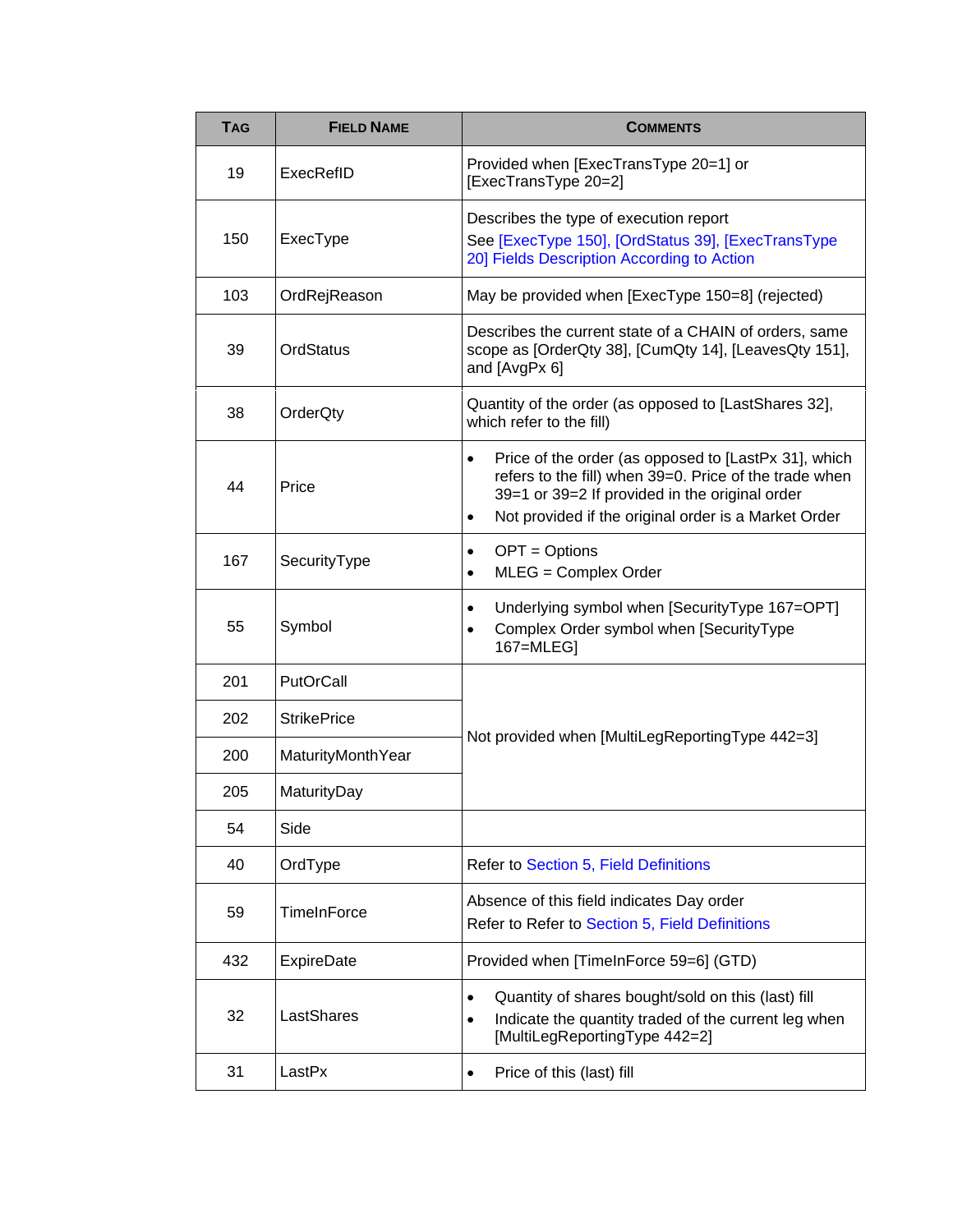| <b>TAG</b> | <b>FIELD NAME</b>            | <b>COMMENTS</b>                                                                                                                                                                                                                |  |
|------------|------------------------------|--------------------------------------------------------------------------------------------------------------------------------------------------------------------------------------------------------------------------------|--|
|            |                              | When [MultiLegReportingType 442=2], indicates the<br>$\bullet$<br>price of the current leg                                                                                                                                     |  |
| 151        | LeavesQty                    | Amount of shares open for further execution<br>$\bullet$<br>If [OrdStatus 39= 4] (cancelled), then [LeavesQty<br>$\bullet$<br>151] could be 0, otherwise [LeavesQty 151] =<br>[OrderQty 38] - [CumQty 14]                      |  |
| 14         | CumQty                       | Currently executed shares for chain of orders.<br>$\bullet$<br>Equal [LastShares 32] when the fill is for a Flash<br>$\bullet$<br>Message                                                                                      |  |
| 6          | AvgPx                        | Equal [LastPx 31] when the fill is for a Flash Message                                                                                                                                                                         |  |
| 60         | TransactTime                 | YYYYMMDD-HH:MM:SS.mmmuuu format                                                                                                                                                                                                |  |
| 77         | OpenClose                    | <b>Refer to Section 5, Field Definitions</b>                                                                                                                                                                                   |  |
| 58         | Text                         | If provided in the original order<br>$\bullet$<br>When [ExecType 150=8] (rejected), contains the text<br>$\bullet$<br>associated with the reason of the rejection                                                              |  |
| 76         | ExecBroker                   | Give-up firm                                                                                                                                                                                                                   |  |
| 439        | ClearingFirm                 | If provided in the original order                                                                                                                                                                                              |  |
| 440        | ClearingAccount              | Clearing Account (SubAccount) at OCC if provided in the<br>original order                                                                                                                                                      |  |
| 47         | Rule80A                      | Identifies the type of account<br>Refer to Section 5, Field Definitions                                                                                                                                                        |  |
| 442        | MultiLegReportingType        | 1 : Single security or outright contract (default value)<br>$\bullet$<br>2 : Individual leg of a Complex Order<br>$\bullet$<br>3 : Report refers to a Complex Order<br>$\bullet$<br>Not provided for a Trade Kill<br>$\bullet$ |  |
| 382        | NoContraBrokers              | Value will be 1 when reporting cross trades<br>$\bullet$<br>For all other messages, tag [NoContraBroker 382]<br>$\bullet$<br>will not be supplied<br>Always appears before tag [ContraBroker 376]<br>$\bullet$                 |  |
| 375        | ContraBroker                 | Value will be equal to the receiver's BOX number<br>$\bullet$<br>when reporting cross trades<br>For all other messages, tag [ContraBroker 376] will<br>$\bullet$<br>not be supplied                                            |  |
| 584        | MassStatusReqID <sup>2</sup> | Required if responding to an Order Mass Status<br>$\bullet$<br>Request                                                                                                                                                         |  |

2Taken from FIX 4.4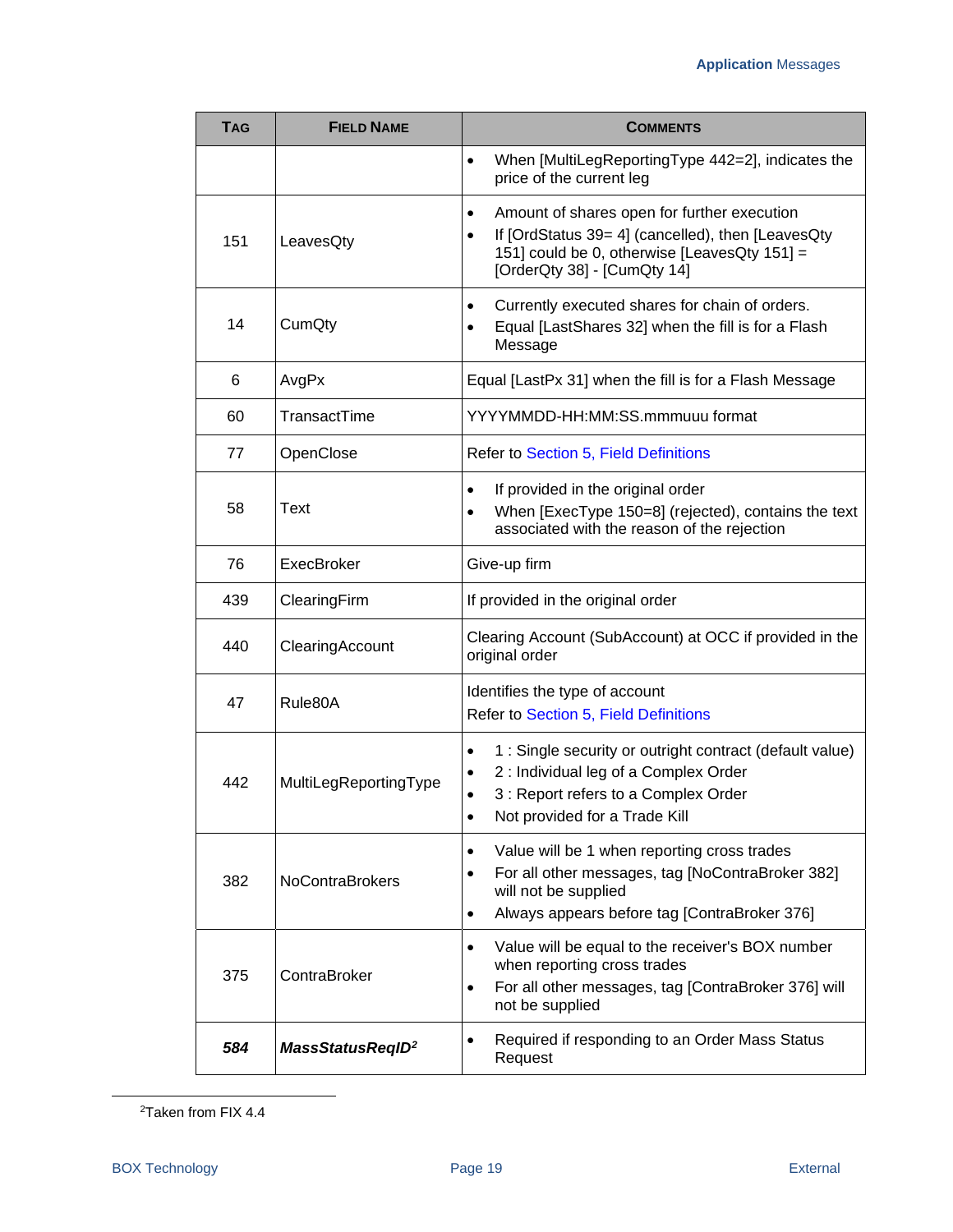| <b>TAG</b> | <b>FIELD NAME</b>           | <b>COMMENTS</b>                                                                                                                                                                                                                                                                                                                                                                                                                                                                                                                                                                                                                                                           |  |
|------------|-----------------------------|---------------------------------------------------------------------------------------------------------------------------------------------------------------------------------------------------------------------------------------------------------------------------------------------------------------------------------------------------------------------------------------------------------------------------------------------------------------------------------------------------------------------------------------------------------------------------------------------------------------------------------------------------------------------------|--|
|            |                             | Echo back the value provided by the requester<br>$\bullet$                                                                                                                                                                                                                                                                                                                                                                                                                                                                                                                                                                                                                |  |
| 828        | <b>TrdType</b>              | Type of Trade<br>$\bullet$<br>Refer to Section 5, Field Definitions<br>Not provided for a Trade Kill<br>$\bullet$                                                                                                                                                                                                                                                                                                                                                                                                                                                                                                                                                         |  |
| 7900       | <b>ImprovePhaseID</b>       | Identification of the improvement phase<br>$\bullet$<br>Used when the 'Execution Report' message is a<br>$\bullet$<br>response to an Auction Initial Order                                                                                                                                                                                                                                                                                                                                                                                                                                                                                                                |  |
| 7906       | <b>CombinedOrdType</b>      | Indicates the price validation type requested by the<br>$\bullet$<br>client within the IML rules<br>Refer to Section 5, Field Definitions                                                                                                                                                                                                                                                                                                                                                                                                                                                                                                                                 |  |
| 9383       | <b>Auction Type</b>         | Applies to PIP, Solicitation and Facilitation Auction Types<br>and specifies the type of auction that the Execution<br>Report refers to<br>Refer to Section 5, Field Definitions                                                                                                                                                                                                                                                                                                                                                                                                                                                                                          |  |
| 7388       | <b>Contingent Order</b>     | Applies to Solicitation and Facilitation Auction Types and<br>specifies that the auction was contingent and was not<br>controlled against the NBBO for the execution price<br>Refer to Section 5, Field Definitions                                                                                                                                                                                                                                                                                                                                                                                                                                                       |  |
| 9459       | SpecialTradeInd             | Indicates the type of trade<br>$\bullet$<br>Refer to Section 5, Field Definitions<br>Not provided for a Trade Kill<br>$\bullet$                                                                                                                                                                                                                                                                                                                                                                                                                                                                                                                                           |  |
| 9730       | TradeLiquidity<br>Indicator | Indicates whether a trade adds or removes liquidity<br>$\bullet$<br>from the marketplace, or if the trade was done at an<br>Away Exchange<br>Not provided when [SecurityType 167=MLEG]<br>٠<br>except when 2 Complex Orders trade together<br>Refer to Section 5, Field Definitions.<br>Not provided for a Trade Kill<br>$\bullet$                                                                                                                                                                                                                                                                                                                                        |  |
| 9461       | <b>AddQty</b>               | Applies to Solicitation and PIP Auction Types<br>$\bullet$<br><b>Contains the Surrender Quantity</b><br>$\bullet$<br>Not included in responses of PI messages to start au<br>$\bullet$<br>auction if it was originally included in the PI message<br>Not included in responses of PI messages to<br>$\bullet$<br>improve an existing auction<br>Included in Fill Reports sent for the InitO side on an<br>$\bullet$<br>auction only when there was no improvement sent<br>on the initial auction and if it was originally included<br>in the PI message<br>Included in Fill Reports sent for the MBF side if it<br>$\bullet$<br>was originally included in the PI message |  |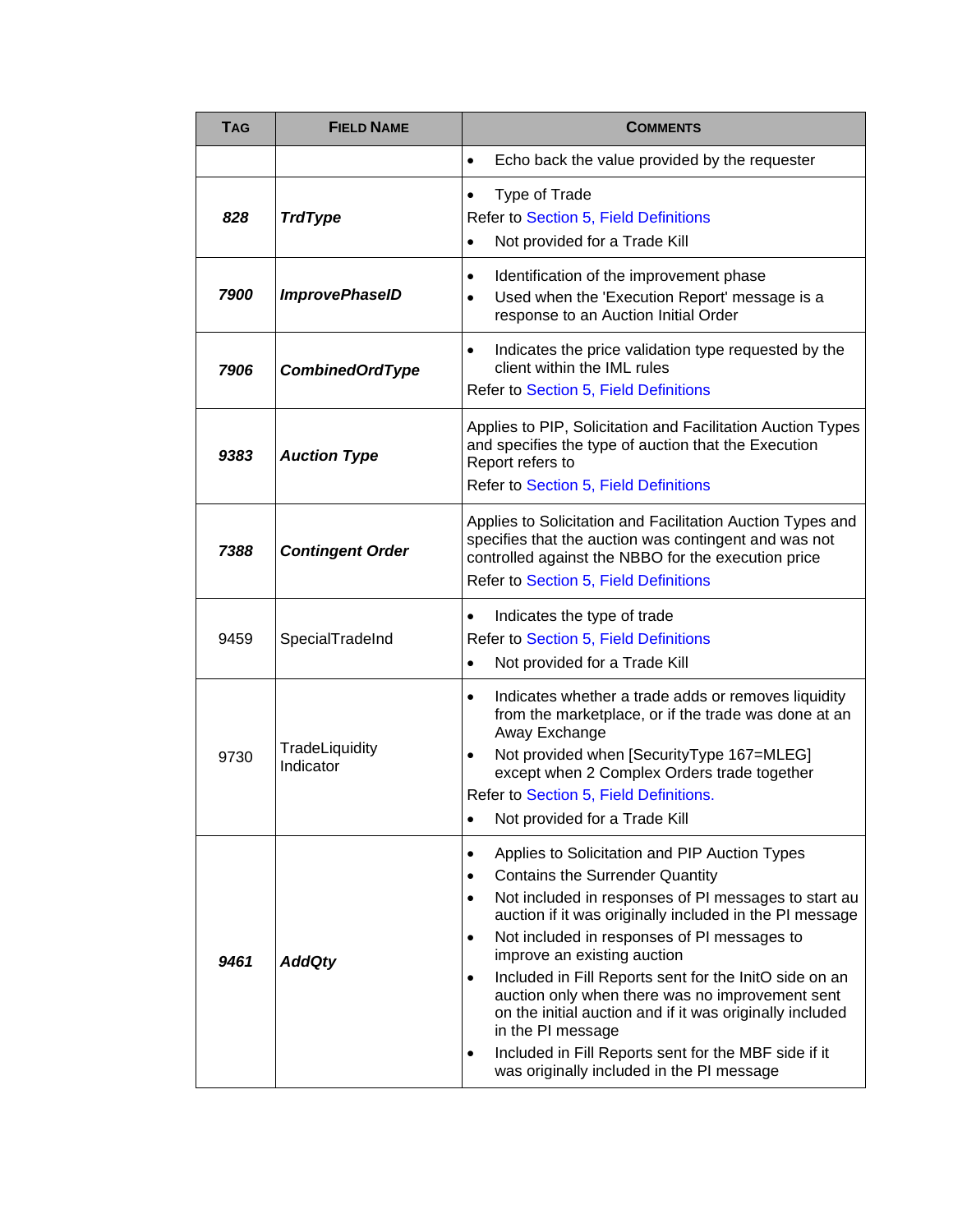| <b>TAG</b> | <b>FIELD NAME</b>                                         | <b>COMMENTS</b>                                                                                                                                                                                                                                                          |  |  |
|------------|-----------------------------------------------------------|--------------------------------------------------------------------------------------------------------------------------------------------------------------------------------------------------------------------------------------------------------------------------|--|--|
| 854        | <b>QtyType</b>                                            | Defines Auction Type as MIP for PIP or Auction Type<br>Solicitation with a surrender quantity<br><b>Refer to Section 5, Field Definitions</b>                                                                                                                            |  |  |
| 639        | PriceImprovement                                          | Specifies the Maximum Improvement Price                                                                                                                                                                                                                                  |  |  |
| 654        | LegRefID                                                  | Unique identifier for each leg as assigned by the<br>Participant when [MultiLegReportingType 442=2]                                                                                                                                                                      |  |  |
| 10455      | <b>Security AltId</b>                                     | Complex Order symbol when [MultiLegReportingType<br>442=21                                                                                                                                                                                                               |  |  |
| 527        | SecondaryExedId                                           | Equal to [ExecID 17] of the Complex Order Execution<br>Report when [MultiLegReportingType 442=2]                                                                                                                                                                         |  |  |
| 6005       | ContraAccountType                                         | Identifies the type of account of the counterparty to<br>$\bullet$<br>the trade. Provided when [SecurityType 167=OPT]<br>and the [ExecType $150$ ] = 1 or 2<br>Same list of values as the existing [Rule80A 47]<br>$\bullet$<br>Refer to Section 5, Field Definitions.   |  |  |
|            | <b>Standard Trailer</b>                                   |                                                                                                                                                                                                                                                                          |  |  |
|            | 151, 38, Standard Trailer. Other fields are not returned. | Note: When the OrderType(40)=F [IndicationOfInterest] are used, an Execution Report<br>only returns the following fields: Standard Header, Tag 37, 11, 41, 17, 20, 150, 103,<br>39, 44, 167, 55, 201, 202, 200, 205, 54, 40, 59, 31, 6, 60, 58. 442, 654, 10455, 32, 14, |  |  |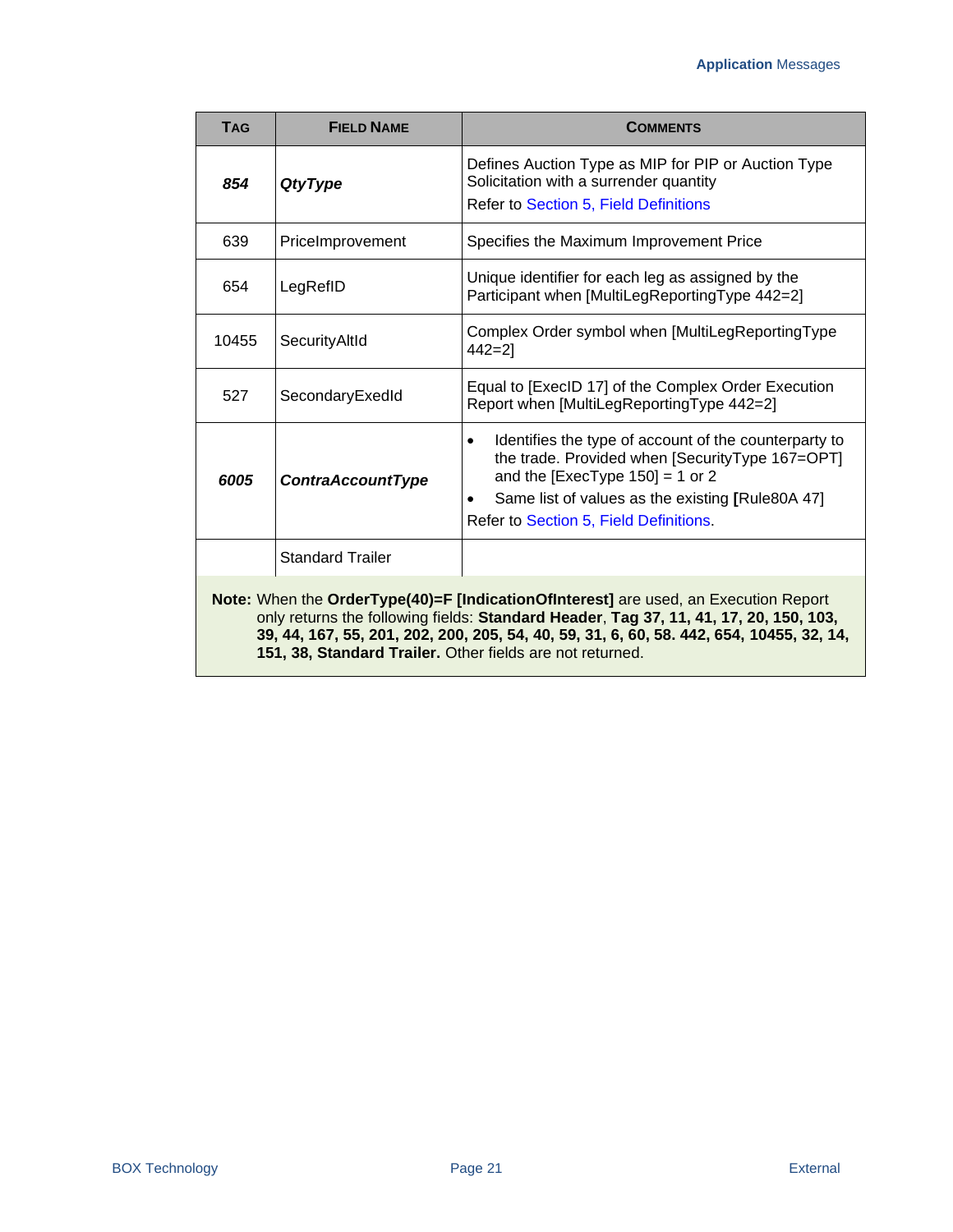#### <span id="page-27-0"></span>**4.6.1 [ExecType 150], [OrdStatus 39], [ExecTransType 20] Fields Description According to Action**

The following table defines the use of [ExecType 150], [OrdStatus 39], [ExecTransType 20] fields according to the action performed on an Order or a Trade  $(Fill)$ .

| <b>ACTION</b>                                                                                                                                                                                                                                           | <b>[EXECTYPE 150]</b>                                                         | [ORDSTATUS 39]                                                                | [EXECTRANSTYPE 20] |
|---------------------------------------------------------------------------------------------------------------------------------------------------------------------------------------------------------------------------------------------------------|-------------------------------------------------------------------------------|-------------------------------------------------------------------------------|--------------------|
| New Order accepted and put<br>in the book                                                                                                                                                                                                               | $0:$ New                                                                      | $0:$ New                                                                      | $0:$ New           |
| New Order already received<br>with [PossResend 97=Y]                                                                                                                                                                                                    | According to the<br>status of the order<br>at that time                       | According to the<br>status of the order<br>at that time                       | 3: Status          |
| Response to an 'Order Mass<br>Status Request' message<br>[MsgType 35=AF]                                                                                                                                                                                | The current status<br>of the order.<br>0: New<br>1: Partial fill<br>$2:$ Fill | The current status<br>of the order.<br>0: New<br>1: Partial fill<br>$2:$ Fill | 3: Status          |
| Order sent to an away<br>exchange                                                                                                                                                                                                                       | 0: New                                                                        | L: Directed<br>through IML                                                    | $0:$ New           |
| <b>Order Traded</b>                                                                                                                                                                                                                                     | 1: Partial fill<br>$2:$ Fill                                                  | 1: Partial filled<br>2: Filled                                                | $0:$ New           |
| Order cancelled by the client                                                                                                                                                                                                                           | 4: Cancelled                                                                  | 4: Cancelled                                                                  | 0: New             |
| Order cancelled by the Market<br><b>Operation Center (MOC)</b>                                                                                                                                                                                          | 4: Cancelled                                                                  | M: Cancelled by<br>the MOC                                                    | $0:$ New           |
| Order Eliminated for one of<br>the following reasons:<br>Because of an update on the<br>instrument<br>4: Cancelled<br>An 'Immediate or Cancel'<br>order is not filled or partially<br>filled<br>After an exposition phase if<br>the order is not traded |                                                                               | 4: Cancelled                                                                  | 0: New             |
| Order Cancel/Replace<br>accepted and put in the book                                                                                                                                                                                                    | 5: Replace                                                                    | 5: Replace                                                                    | 0: New             |
| Order Cancel/Replace<br>accepted and put in the book<br>on a partially filled order                                                                                                                                                                     | 5: Replace                                                                    | 1: Partial filled                                                             | 0: New             |
| New Order                                                                                                                                                                                                                                               | 8: Rejected                                                                   |                                                                               | 0: New             |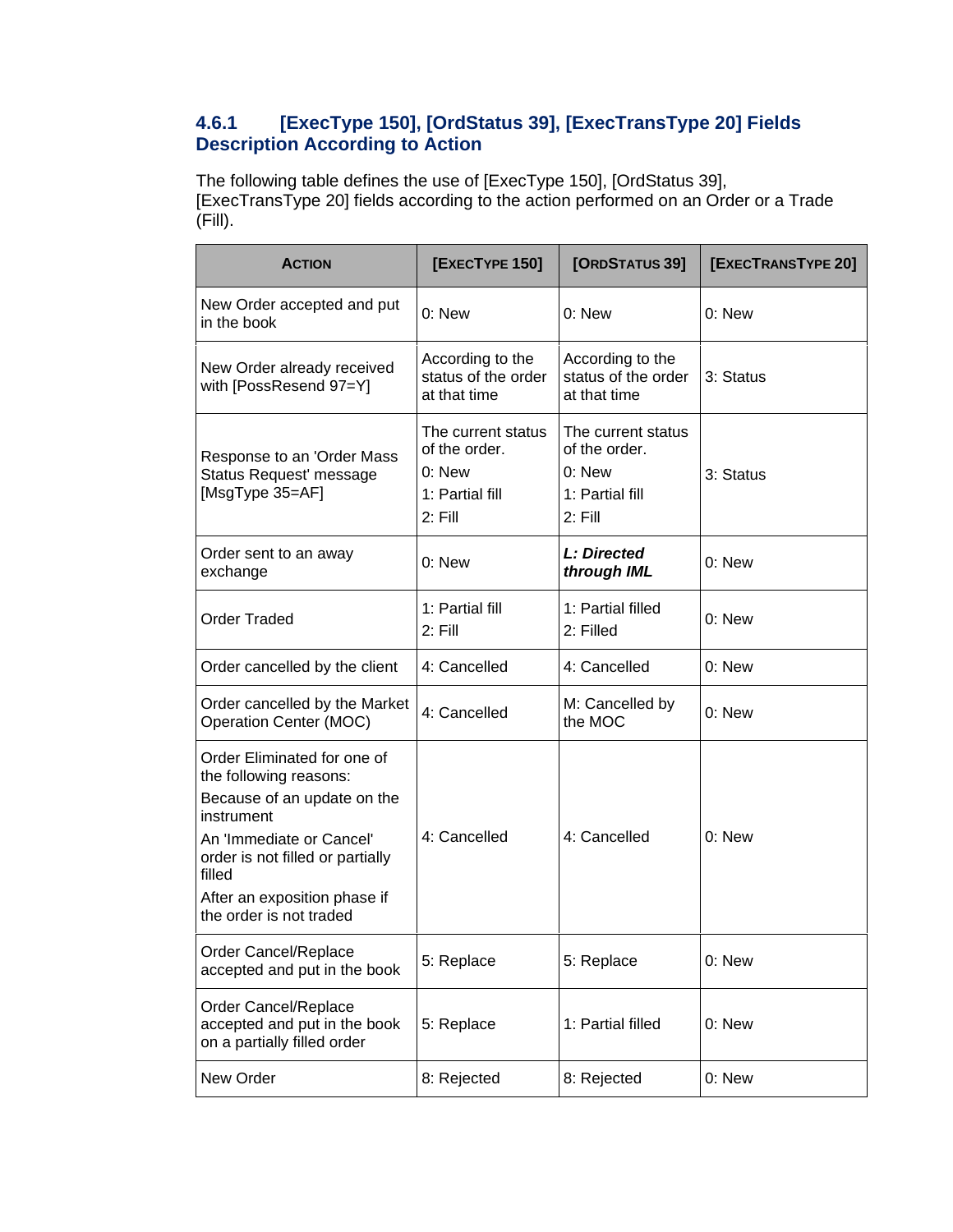| <b>ACTION</b>                                                                                                                                                                                                                            | <b>[EXECTYPE 150]</b>        | [ORDSTATUS 39]                                                                     | [EXECTRANSTYPE 20] |
|------------------------------------------------------------------------------------------------------------------------------------------------------------------------------------------------------------------------------------------|------------------------------|------------------------------------------------------------------------------------|--------------------|
| Order is being exposed at the<br>NBBO because it may cause<br>a trade through.                                                                                                                                                           | 0: New                       | P: Exposed                                                                         | $0:$ New           |
| Order is waiting to be traded<br>at an away exchange.                                                                                                                                                                                    | $0:$ New                     | L: Directed<br>through IML                                                         | $0:$ New           |
| Trade Killed (Busted)                                                                                                                                                                                                                    | 1: Partial fill<br>$2:$ Fill | The current status<br>of the order.<br>$0:$ New<br>1: Partial fill<br>4: Cancelled | 1: Cancel          |
| <b>Auction Initial Order is</b><br>accepted or modified                                                                                                                                                                                  | 0: New                       | 0: New                                                                             | $0:$ New           |
| <b>Auction Initial Order is</b><br>cancelled                                                                                                                                                                                             | 4: Cancelled                 | 4: Cancelled                                                                       | $0:$ New           |
| Directed Order sent to an<br><b>Executing Participant</b>                                                                                                                                                                                | 0: New                       | Q: Directed                                                                        | $0:$ New           |
| Directed Order is refused and<br>transformed into a regular<br>New Order                                                                                                                                                                 | $0:$ New                     | 0: New                                                                             | $0:$ New           |
| Directed Order is refused and<br>cannot be transformed into a<br>regular New Order                                                                                                                                                       | 8: Rejected                  | 8: Rejected                                                                        | 0: New             |
| Order eliminated due to a<br>trading restriction (Wash Sale<br>Prevention feature)                                                                                                                                                       | 4: Cancelled                 | T: Cancelled due<br>to Trading<br><b>Restriction</b>                               | 0: New             |
| Order eliminated due to an<br>invalid price                                                                                                                                                                                              | 4: Cancelled                 | F: Eliminated Out<br>of Limits                                                     | 0: New             |
| Order cancellation is pending<br>because the option instrument<br>is not in a state where order<br>cancel are accepted. The<br>order will be cancelled once<br>the instrument will be back in<br>a state allowing order<br>cancellation. | 6: Cancel Pending            | 6: Cancel Pending                                                                  | 0: New             |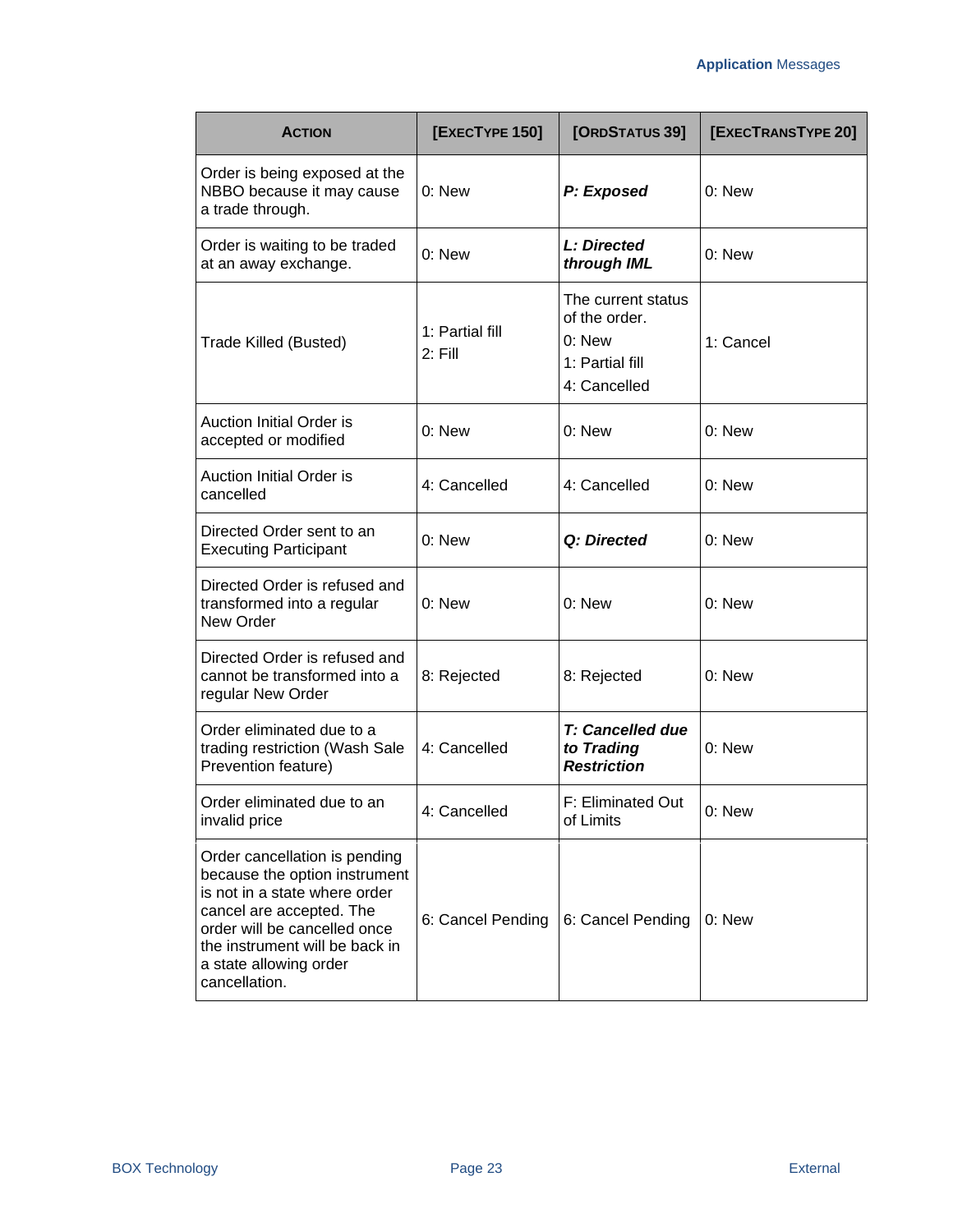| <b>ACTION</b>                                                                                                                                        | <b>[EXECTYPE 150]</b> | [ORDSTATUS 39] | [EXECTRANSTYPE 20] |
|------------------------------------------------------------------------------------------------------------------------------------------------------|-----------------------|----------------|--------------------|
| Incoming Complex Order<br>cannot be matched against<br>resting Complex Order<br>because one of the legs does<br>not satisfy the NBBO<br>requirements | $0:$ New              | 4: Cancelled   | $0.$ New           |
| Complex Order is eliminated<br>due to the presence of a<br>capped legging order                                                                      | $0:$ New              | 4: Cancelled   | $0:$ New           |
| Complex Order is eliminated<br>due to priority violation of legs<br><b>BBO</b>                                                                       | $0:$ New              | 4: Cancelled   | $0:$ New           |
| GTC or GTD or Day order is<br>expiring                                                                                                               | C: Expired            | C: Expired     | $0:$ New           |
| Order is rejected due to<br>missing tag or invalid value<br>(out of range) of tag $-$<br>processing at at application<br>(business) layer            | 8: Rejected           | 8: Rejected    | $0:$ New           |

## <span id="page-29-0"></span>**4.7 9: Order Single/Complex Cancel Reject**

| <b>TAG</b> | <b>FIELD NAME</b>       | COMMENTS                                                                                                                                                               |
|------------|-------------------------|------------------------------------------------------------------------------------------------------------------------------------------------------------------------|
|            | Standard Header         | [MsgType $35=9$ ]                                                                                                                                                      |
| 37         | OrderID                 | If error = "Unknown order", specify "NONE", otherwise<br>refer to the order being referred                                                                             |
| 11         | CIOrdID                 | Unique order ID assigned by institution to the cancel<br>request or to the replacement order                                                                           |
| 41         | OrigClOrdID             | [CIOrdID 11], which could not be cancelled/replaced.<br>[ClOrdID 11] of the previous order (NOT the initial order<br>of the day) when cancelling or replacing an order |
| 39         | OrdStatus               | Value after this cancel reject is applied                                                                                                                              |
| 434        | CxlRejResponseTo        |                                                                                                                                                                        |
| 58         | Text                    | Contains the reason why the Cancel/Replace message<br>has been rejected                                                                                                |
|            | <b>Standard Trailer</b> |                                                                                                                                                                        |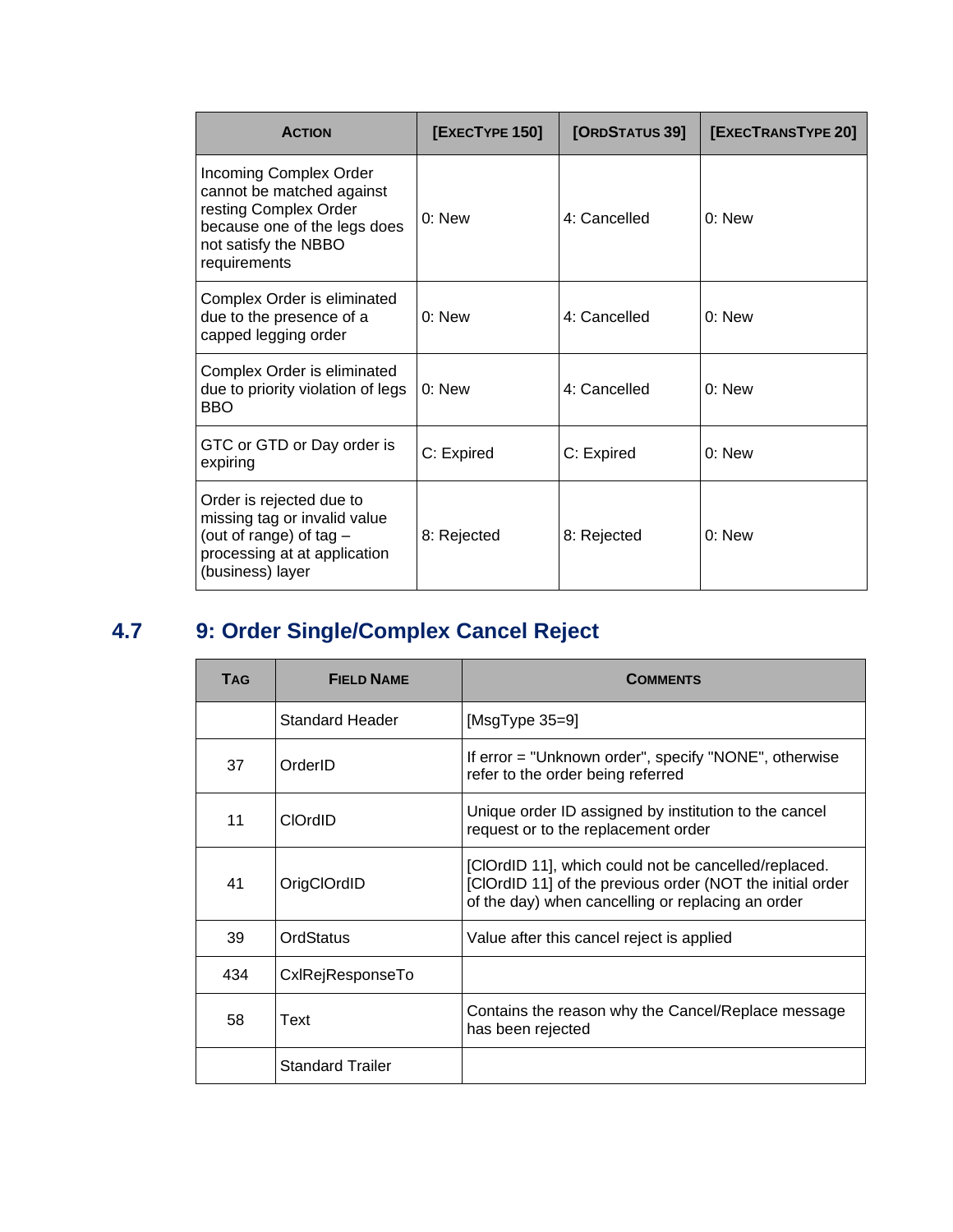### <span id="page-30-0"></span>**4.8 b: Quote Acknowledgement**

| <b>TAG</b> | <b>FIELD NAME</b>       | <b>COMMENTS</b>                                                   |  |
|------------|-------------------------|-------------------------------------------------------------------|--|
|            | <b>Standard Header</b>  | [MsgType 35=b] (lowercase)                                        |  |
| 131        | QuoteReqID              |                                                                   |  |
| 297        | <b>QuoteAckStatus</b>   | Status of the quote acknowledgement<br>0: Accepted<br>5: Rejected |  |
| 300        | QuoteRejectReason       | Reason Quote was rejected.                                        |  |
|            | <b>Standard Trailer</b> |                                                                   |  |

### <span id="page-30-1"></span>**4.9 c: Security Definition Request**

This message is used to define a new Complex Order instrument or to request the list of all listed instruments trading on BOX.

| <b>TAG</b>       | <b>FIELD NAME</b>      |                       | REQ/<br><b>OPT</b> | <b>COMMENTS</b>                                                                                                                                                                                                 |  |
|------------------|------------------------|-----------------------|--------------------|-----------------------------------------------------------------------------------------------------------------------------------------------------------------------------------------------------------------|--|
|                  | <b>Standard Header</b> |                       | R                  | [MsgType 35=c] (lowercase)                                                                                                                                                                                      |  |
| 320              | SecurityReqID          |                       | O                  | Unique identifier as assigned by the Participant                                                                                                                                                                |  |
| 321              | SecurityRequestType    |                       | R                  | 1: Request to create a new Complex Order<br>$\bullet$<br>instrument<br>2: Request to receive all listed instruments<br>$\bullet$                                                                                |  |
| 167              | SecurityType           |                       | O                  | Must be MLEG when<br>$\bullet$<br>[SecurityRequestType 321=1]<br>Must not be provided when<br>$\bullet$<br>[SecurityRequestType 321=2]                                                                          |  |
| 146              | NoRelatedSym           |                       | $\Omega$           | From $2$ to $16$<br>$\bullet$<br>Number of legs that are part of the current<br>$\bullet$<br>Complex Order instrument creation request<br>Must not be provided when<br>$\bullet$<br>[SecurityRequestType 321=2] |  |
| <b>LEG BLOCK</b> |                        |                       |                    |                                                                                                                                                                                                                 |  |
| →                | 311                    | Underlying-<br>Symbol | $\Omega$           | Complex Order instrument leg symbol<br>$\bullet$<br>Must not be provided when<br>[SecurityRequestType 321=2]                                                                                                    |  |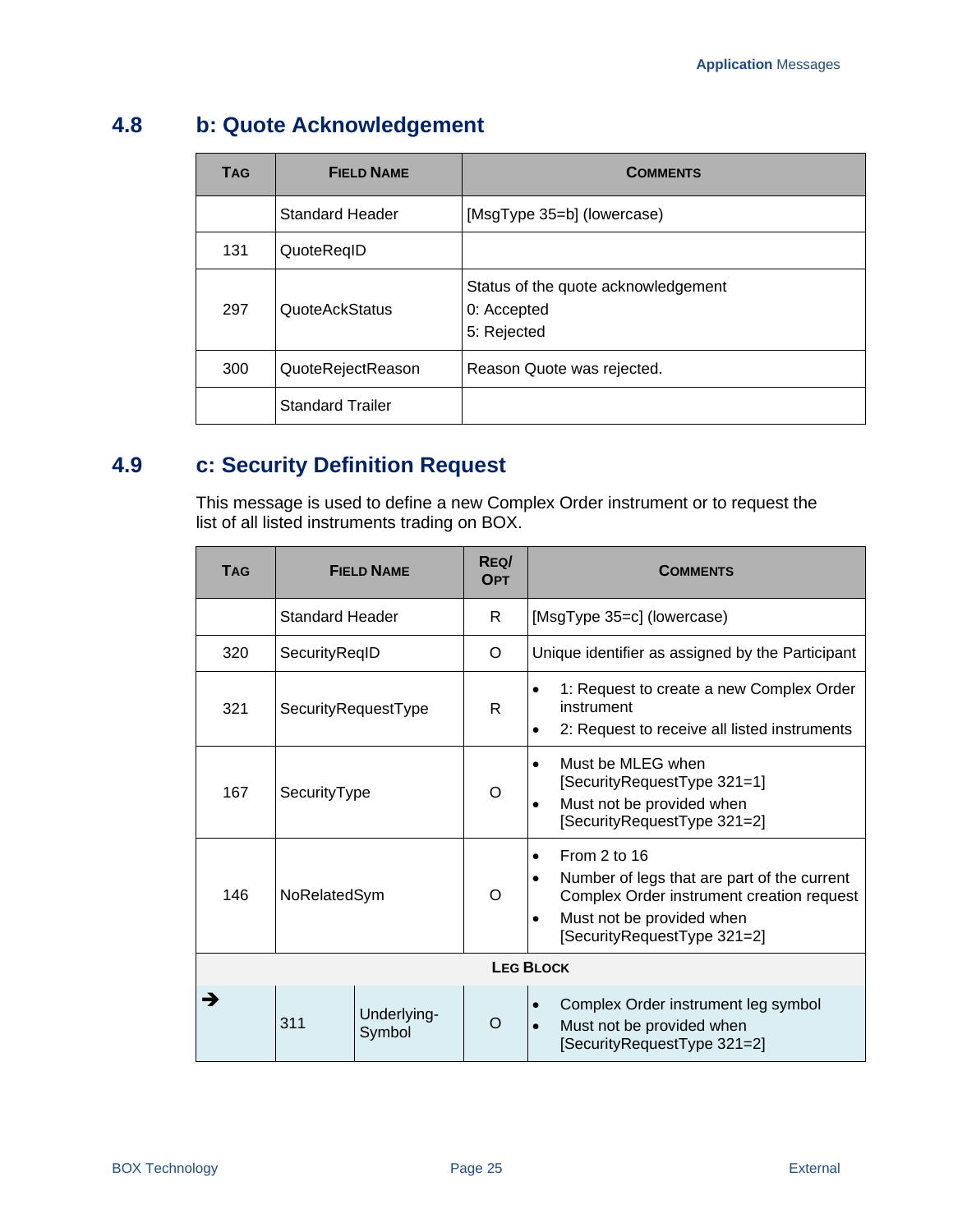| <b>TAG</b> |                         | <b>FIELD NAME</b>                   | REQ/<br><b>OPT</b> | <b>COMMENTS</b>                                                                                                                                 |
|------------|-------------------------|-------------------------------------|--------------------|-------------------------------------------------------------------------------------------------------------------------------------------------|
| →          | 310                     | Underlying<br>SecurityType          | $\circ$            | Must be set to OPT.<br>$\bullet$<br>Must not be provided when<br>$\bullet$<br>[SecurityRequestType 321=2]                                       |
| →          | 313                     | Underlying<br>MaturityMonth<br>Year | $\circ$            | Complex Order instrument maturity date,<br>$\bullet$<br>format YYYYMM.<br>Must not be provided when<br>$\bullet$<br>[SecurityRequestType 321=2] |
| →          | 314                     | Underlying<br>MaturityDay           | $\circ$            | Complex Order instrument maturity date,<br>$\bullet$<br>format DD<br>Must not be provided when<br>[SecurityRequestType 321=2]                   |
| →          | 315                     | Underlying<br>PutOrCall             | $\circ$            | 0: Call<br>$\bullet$<br>1: Put<br>Must not be provided when<br>[SecurityRequestType 321=2]                                                      |
| →          | 316                     | Underlying<br><b>StrikePrice</b>    | $\circ$            | Complex Order instrument leg strike price<br>$\bullet$<br>Must not be provided when<br>$\bullet$<br>[SecurityRequestType 321=2]                 |
| →          | 319                     | <b>RatioQty</b>                     | $\Omega$           | Complex Order instrument ratio or quantity<br>$\bullet$<br>Must not be provided when<br>[SecurityRequestType 321=2]                             |
| →          | 54                      | Side                                | $\circ$            | Side of the Complex Order instrument<br>$1:$ Buy<br>2: Sell<br>Must not be provided when<br>[SecurityRequestType 321=2]                         |
|            | <b>Standard Trailer</b> |                                     | R                  |                                                                                                                                                 |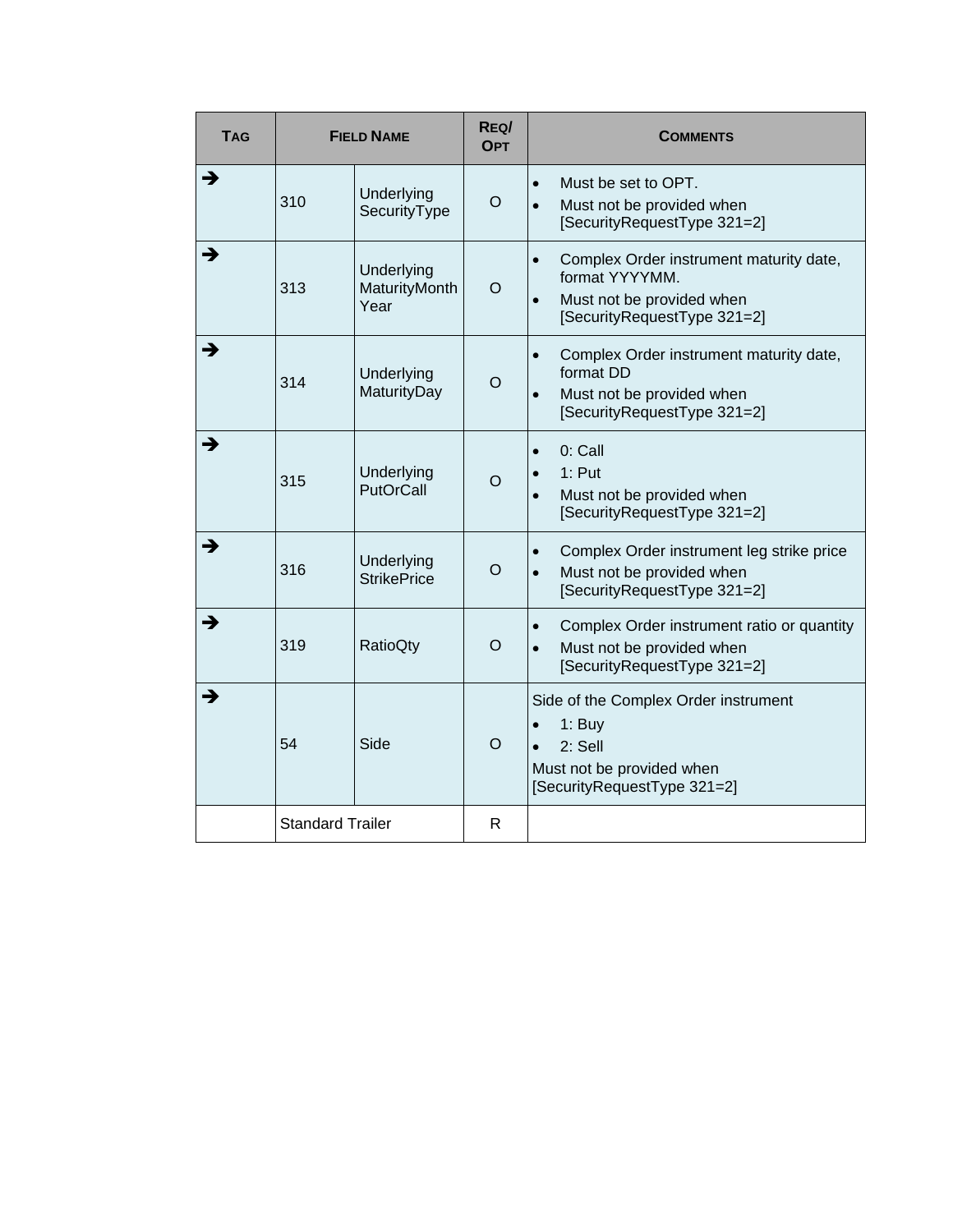### <span id="page-32-0"></span>**4.10 d: Security Definition**

This message is used to acknowledge a Security Definition Request.

| <b>TAG</b> | <b>FIELD NAME</b>  |                            | <b>COMMENTS</b>                               |                                                                                                                                                         |  |
|------------|--------------------|----------------------------|-----------------------------------------------|---------------------------------------------------------------------------------------------------------------------------------------------------------|--|
|            |                    | <b>Standard Header</b>     |                                               | [MsgType 35=d] (lowercase)                                                                                                                              |  |
| 320        | SecurityReqID      |                            | message                                       | As provided in the Security Definition Request                                                                                                          |  |
| 322        |                    | SecurityResponseID         |                                               | Unique identifier as assigned to the response by<br>BOX. Value is unique per connection                                                                 |  |
| 323        |                    | SecurityResponseType       | $\bullet$<br>$\bullet$                        | 1: Accept Security Definition Request as initially<br>requested<br>2: Accept Security Definition Request with<br>revisions as indicated in this message |  |
| 55         | Symbol             |                            | $\bullet$<br>$\bullet$                        | Underlying symbol when [SecurityType<br>167=OPT]<br>Complex Order symbol when [SecurityType<br>167=MLEG]                                                |  |
| 167        | SecurityType       |                            | $\bullet$<br>$\bullet$                        | <b>OPT: Options</b><br>MLEG: Complex Order instrument                                                                                                   |  |
| 200        | MaturityMonthYear  |                            | Provided for Options only, when [SecurityType |                                                                                                                                                         |  |
| 205        | MaturityDay        |                            |                                               |                                                                                                                                                         |  |
| 201        | PutOrCall          |                            | 167=OPT]                                      |                                                                                                                                                         |  |
| 202        | <b>StrikePrice</b> |                            |                                               |                                                                                                                                                         |  |
| 48         | SecurityID         |                            | $\bullet$<br>$\bullet$                        | BOX internal instrument ID.<br>Not provided when [SecurityRequestType<br>321=2] in the original request                                                 |  |
| 22         | <b>IDSource</b>    |                            | Set to 8                                      |                                                                                                                                                         |  |
| 146        | NoRelatedSym       |                            | $\bullet$<br>$\bullet$                        | From 2 to 16<br>Number of legs that make up the instrument.<br>Provided only when [SecurityType 167=MLEG]                                               |  |
|            |                    |                            |                                               | <b>LEG BLOCK</b>                                                                                                                                        |  |
| →          | 311                | UnderlyingSymbol           |                                               | As provided in the Security Definition Request.                                                                                                         |  |
| →          | 310                | Underlying<br>SecurityType | Provided only when [SecurityType 167=MLEG]    |                                                                                                                                                         |  |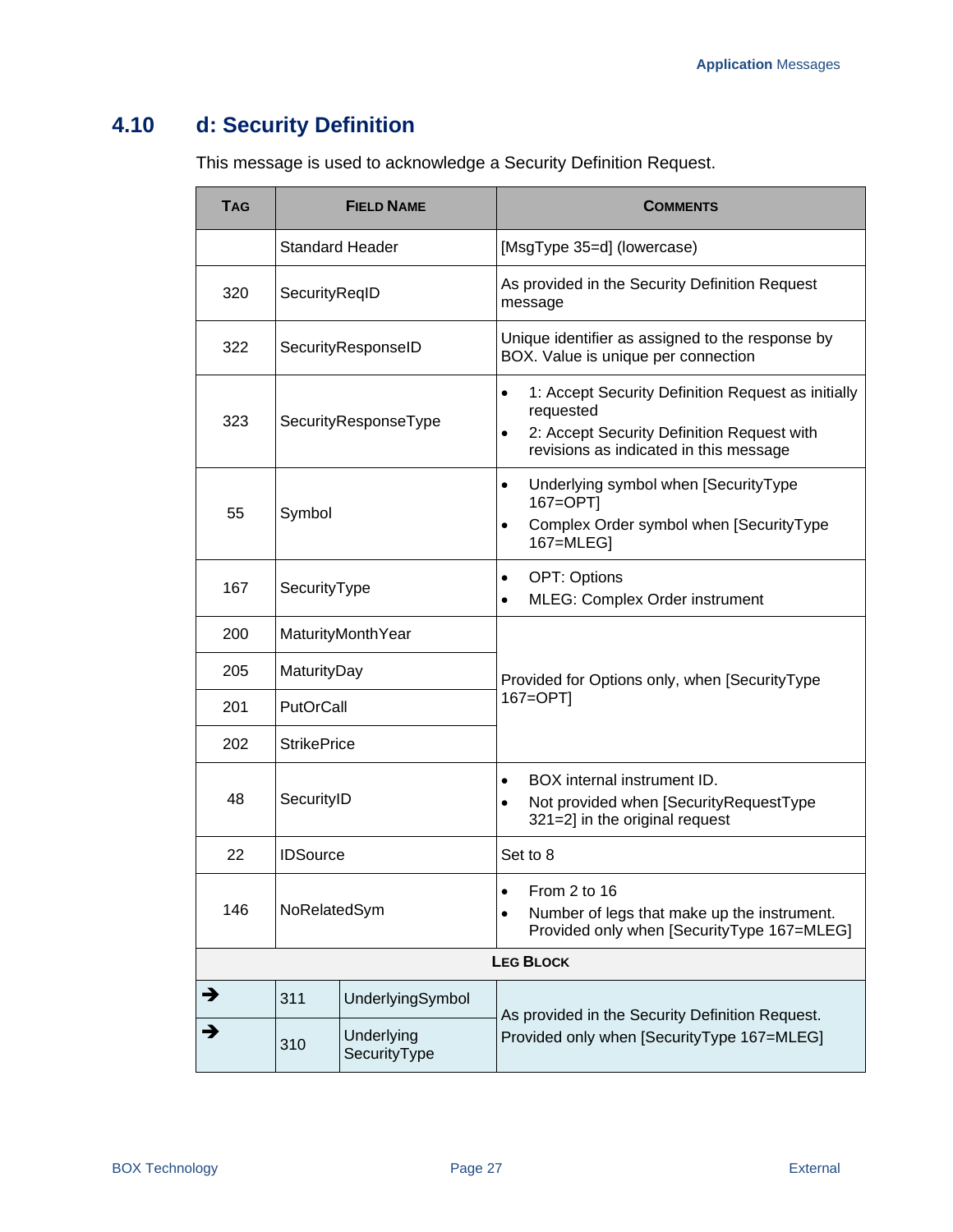| <b>TAG</b> |                         | <b>FIELD NAME</b>                | <b>COMMENTS</b>                                                                                                                                                                                                                                                                                                                                                                                                                       |
|------------|-------------------------|----------------------------------|---------------------------------------------------------------------------------------------------------------------------------------------------------------------------------------------------------------------------------------------------------------------------------------------------------------------------------------------------------------------------------------------------------------------------------------|
| →          | 313                     | Underlying<br>MaturityMonthYear  |                                                                                                                                                                                                                                                                                                                                                                                                                                       |
| →          | 314                     | Underlying<br>MaturityDay        |                                                                                                                                                                                                                                                                                                                                                                                                                                       |
| →          | 315                     | Underlying<br>PutOrCall          |                                                                                                                                                                                                                                                                                                                                                                                                                                       |
| →          | 316                     | Underlying<br><b>StrikePrice</b> |                                                                                                                                                                                                                                                                                                                                                                                                                                       |
| →          | 319                     | <b>RatioQty</b>                  | Provided only when [SecurityType 167=MLEG]<br>$\bullet$<br>As provided in the Security Definition Request<br>unless a similar Complex Order instrument<br>already exists with ratios using the same<br>denominator<br>Example:<br>Given that A is the first leg and B the second<br>$\bullet$<br>leg<br>A request to create the Complex Order<br>$\bullet$<br>instrument 10A+20B will result in the instrument<br>1A+2B being created |
|            | 54                      | Side                             | Provided only when [SecurityType 167=MLEG]                                                                                                                                                                                                                                                                                                                                                                                            |
|            | <b>Standard Trailer</b> |                                  |                                                                                                                                                                                                                                                                                                                                                                                                                                       |

### <span id="page-33-0"></span>**4.11 j: Business Message Reject**

This message is used when rejecting one of the following messages:

- c: Security Definition Request
- AB: New Multi-Leg Order Single
- PI: Complex Order instrument creation request using a Auction Initial Order.

| TAG | <b>FIELD NAME</b> | <b>COMMENTS</b>                                                                                                                             |
|-----|-------------------|---------------------------------------------------------------------------------------------------------------------------------------------|
|     | Standard Header   | [MsgType 35=j] (lowercase)                                                                                                                  |
| 45  | RefSeqNum         | Value of [MsgSeqNum 34] of the FIX message being<br>rejected.                                                                               |
| 372 | RefMsgType        | Value of [MsgType 35] of the FIX message being<br>rejected.<br>c: Security Definition Request<br>٠<br>AB: New Multi-Leg Order - Single<br>٠ |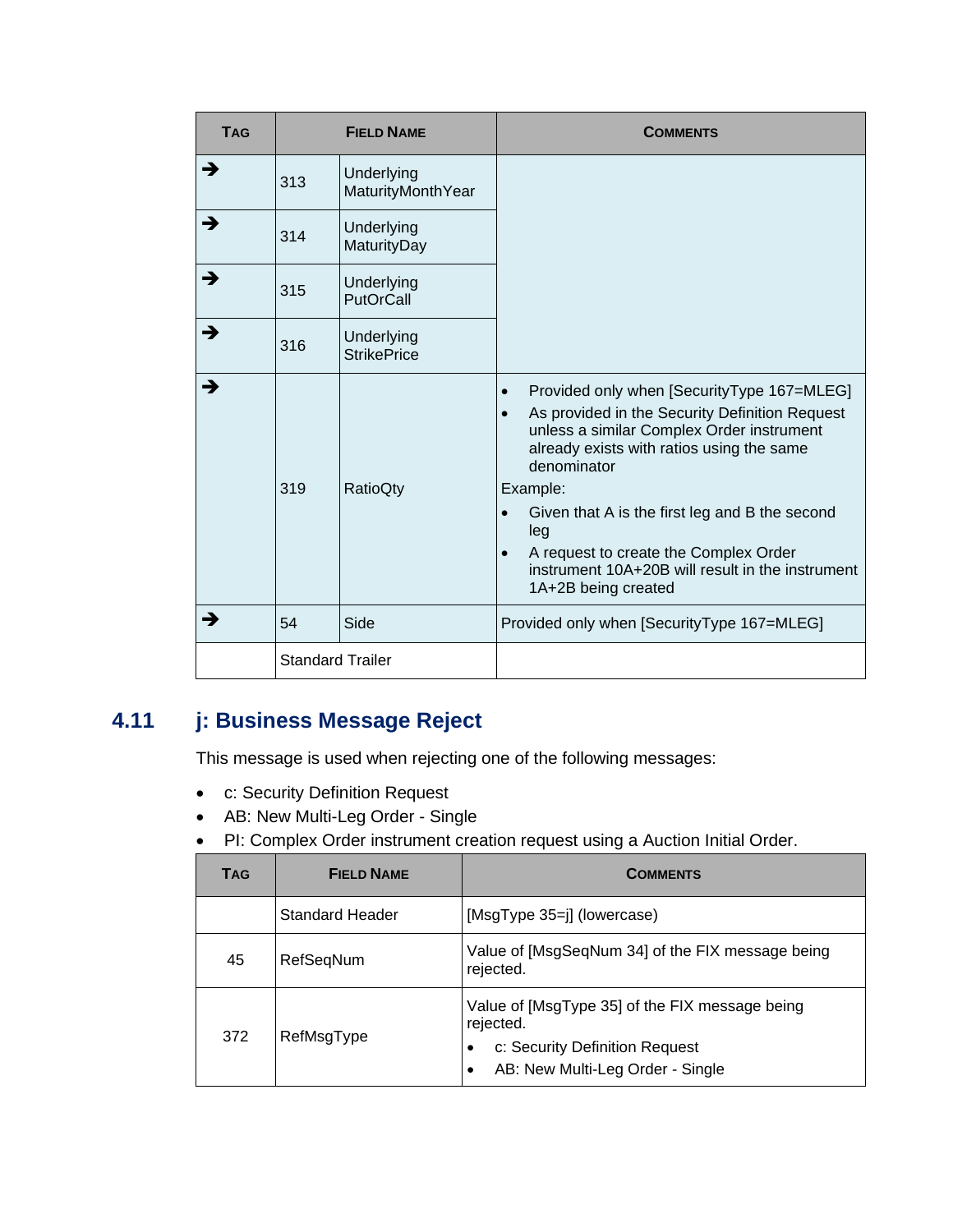| TAG | <b>FIELD NAME</b>           | <b>COMMENTS</b>                                                                                                                                                                                                                                                                                                                                                                         |  |
|-----|-----------------------------|-----------------------------------------------------------------------------------------------------------------------------------------------------------------------------------------------------------------------------------------------------------------------------------------------------------------------------------------------------------------------------------------|--|
|     |                             | PI: Auction Initial Order on a Complex Order<br>$\bullet$<br>instrument<br>R: Quote Request                                                                                                                                                                                                                                                                                             |  |
| 379 | <b>BusinessRejectRefID</b>  | When provided in the original message, the value of<br>$\bullet$<br>[SecurityReqID 320] when the Business Reject<br>message refers to a Security Definition Request<br>(message type 'c').<br>Value of [ClOrdID 11] when the Business Reject<br>٠<br>message refers to a New Multi-Leg Order - Single<br>(message type 'AB') or a Auction Initial Order<br>(message type 'PI') message. |  |
| 380 | <b>BusinessRejectReason</b> | Code identifying the reason of the reject<br>0: Other<br>$\bullet$<br>2: Unknown Security (default value)                                                                                                                                                                                                                                                                               |  |
| 58  | Text                        | Text explaining the reason of the reject.                                                                                                                                                                                                                                                                                                                                               |  |
|     | <b>Standard Trailer</b>     |                                                                                                                                                                                                                                                                                                                                                                                         |  |

### <span id="page-34-0"></span>**4.12 AF: Order Mass Status Request**

Execution Report [MsgType 35=8] with [ExecTransType 20=3] (Status) are returned for each active order belonging to the participant. If no active order belongs to the participant, no response is returned.

| TAG | <b>FIELD NAME</b>       | REQ/<br><b>OPT</b> | <b>COMMENTS</b>                                   |
|-----|-------------------------|--------------------|---------------------------------------------------|
|     | <b>Standard Header</b>  | R                  | [MsgType 35=AF]                                   |
| 584 | MassStatusReqID         | O                  |                                                   |
| 585 | MassStatusReqType       | O                  | $= 7$ (Status for all orders for the participant) |
|     | <b>Standard Trailer</b> | R                  |                                                   |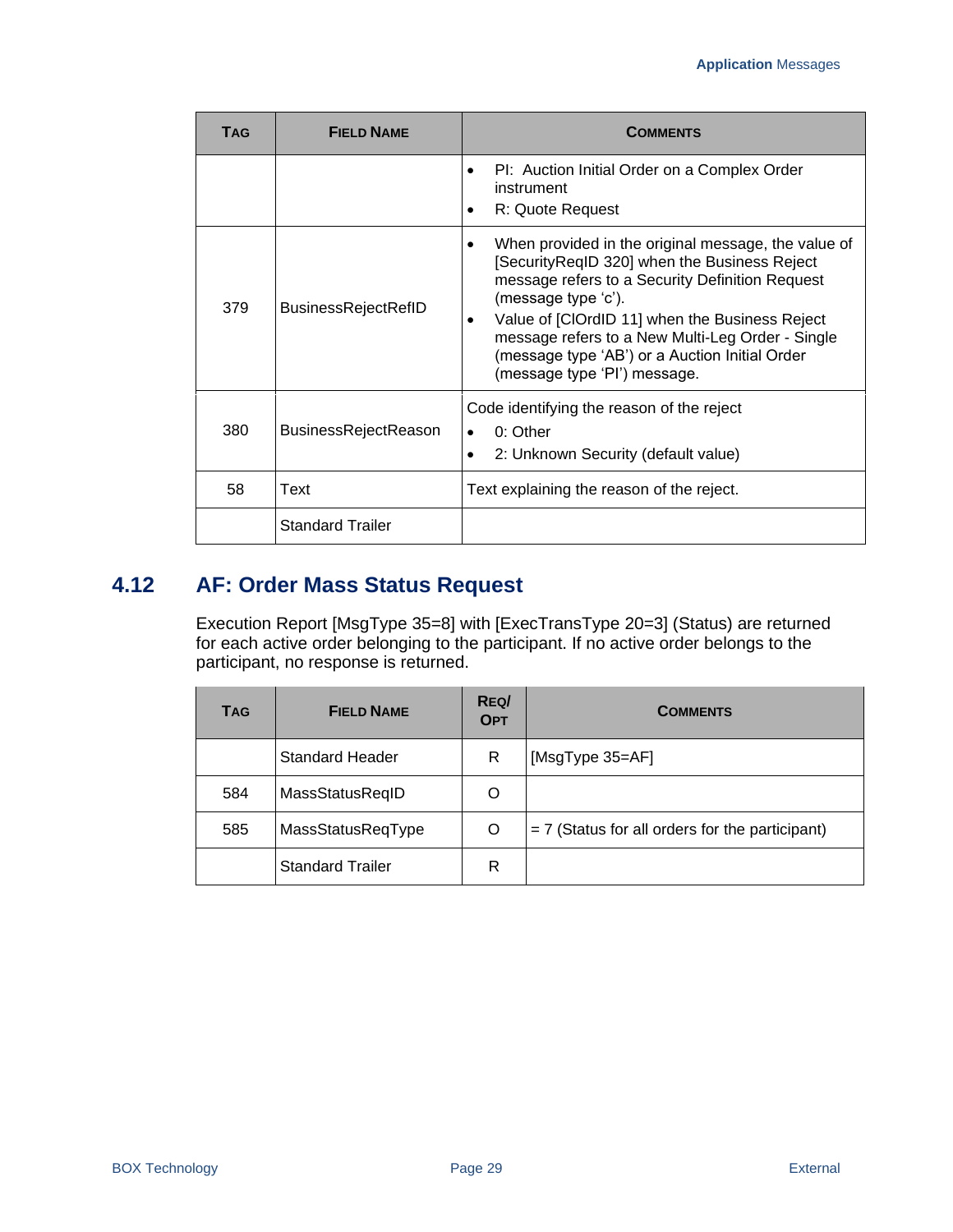### <span id="page-35-0"></span>**4.13 AB: New Multi-Leg Order**

This message is used to define a Complex Order instrument (multi-leg or Strategy) and add a new Complex Order entry (or send a Directed Order on a Complex Order) simultaneously. Legs details are specified using a repeating leg block.

| <b>TAG</b>   | <b>FIELD NAME</b>      | REQ/<br>OPT/<br><b>COND</b> | COMMENTS                                                                                                                             |
|--------------|------------------------|-----------------------------|--------------------------------------------------------------------------------------------------------------------------------------|
|              | <b>Standard Header</b> | R                           | [MsgType 35=AB]                                                                                                                      |
| 11           | <b>CIOrdID</b>         | R                           | Unique identifier of the order as assigned by<br>institution                                                                         |
| $\mathbf{1}$ | Account                | $\circ$                     |                                                                                                                                      |
| 167          | SecurityType           | R                           | Must be MLEG                                                                                                                         |
| 54           | Side                   | $\circ$                     | Side of the Complex Order<br>1: Buy, 2: Sell.<br>If not specified, 1 is the default                                                  |
| 60           | TransactTime           | $\circ$                     | Time at which this order request was<br>initiated/released by the trader or trading<br>system (YYYYMMDD-HH:MM:SS.mmmuuu<br>format)   |
| 38           | OrderQty               | C                           | Represents the total order quantity<br>Cannot be 0<br>$\bullet$<br>Optional when IOI<br>$\bullet$                                    |
| 40           | OrdType                | $\mathsf{R}$                | Refer to Section 5, Field Definitions                                                                                                |
| 47           | Rule80A                | $\mathsf{R}$                | Identifies the type of account<br>Refer to Section 5, Field Definitions                                                              |
| 44           | Price                  | O                           | Required when [OrdType 40= 2]<br>$\bullet$<br>Net price of the Complex Order. Can be<br>$\bullet$<br>positive, negative or zero      |
| 59           | <b>TimeInForce</b>     | O                           | Absence of this field indicates Day order.<br>$0:$ Day<br>3: Immediate or Cancel (IOC)<br>$\bullet$<br>W: Session Order<br>$\bullet$ |
| 58           | Text                   | O                           |                                                                                                                                      |
| 76           | ExecBroker             | O                           | Give-Up firm                                                                                                                         |
| 439          | ClearingFirm           | O                           | Clearing Firm for CMTA                                                                                                               |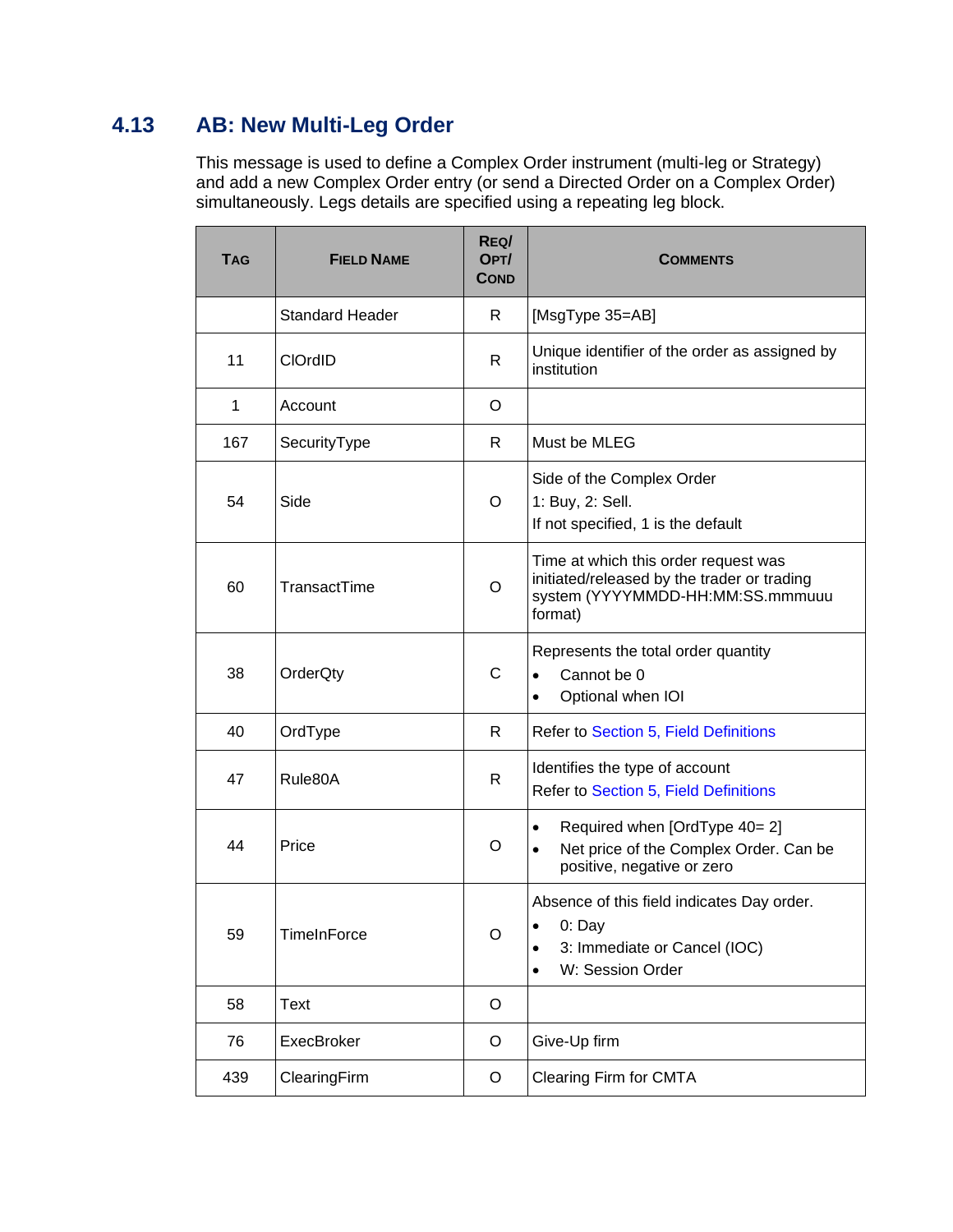| <b>TAG</b> | <b>FIELD NAME</b>      |                        | REQ/<br>OPT/<br><b>COND</b> | <b>COMMENTS</b>                                                                                                                                                                                                                   |
|------------|------------------------|------------------------|-----------------------------|-----------------------------------------------------------------------------------------------------------------------------------------------------------------------------------------------------------------------------------|
| 440        | ClearingAccount        |                        | O                           | Clearing Account (SubAccount) at OCC. This<br>represents the Market Maker ID (MMID)                                                                                                                                               |
| 7901       | ExecutingParticipantID |                        | O                           | Indicates the Executing Participant for a<br>$\bullet$<br>Directed Order or the Market Maker for a<br><b>Preferenced Order</b><br>When this field is provided, the [RoutingInst<br>9303] must also be provided                    |
| 7906       |                        | <b>CombinedOrdType</b> | O                           | Refer to Section 5, Field Definitions                                                                                                                                                                                             |
| 9303       |                        | RoutingInst            |                             | Required when [ExecutingParticipantID 7901]<br>is provided<br>Refer to Section 5, Field Definitions                                                                                                                               |
|            |                        |                        |                             | <b>LEG BLOCK</b>                                                                                                                                                                                                                  |
| 555        | NoLegs                 |                        | R                           | Number of legs that make up the<br>$\bullet$<br>instrument. Group of fields must be<br>included in sequential order as defined in<br>the Complex Order<br>From 2 to 16<br>$\bullet$                                               |
| →          | 654                    | LegRefID               | R.                          | Unique identifier for each leg within the<br>$\bullet$<br>order<br>Not required to be unique for the day<br>Must be received in sequential order (ex.:<br>leg 1 before leg2) and must be the first tag<br>in each component block |
| →          | 564                    | LegPosition<br>Effect  | $\mathsf{R}$                | Type of position of each individual leg<br>O: Open<br>C: Close<br>$\bullet$                                                                                                                                                       |
| →          | 600                    | LegSymbol              | $\mathsf{R}$                | Symbol for each individual leg                                                                                                                                                                                                    |
| →          | 608                    | LegCFICode             | $\mathsf{R}$                | Type of option of each individual leg<br>OC: Option Call<br>$\bullet$<br>OP: Option Put<br>$\bullet$                                                                                                                              |
| →          | 611                    | LegMaturity<br>Date    | $\mathsf{R}$                | Maturity date of each individual leg<br>$\bullet$<br>Format: YYYYMMDD<br>$\bullet$                                                                                                                                                |
| →          | 612                    | LegStrikePrice         | R                           | Strike price of each individual leg                                                                                                                                                                                               |
| →          | 623                    | LegRatioQty            | $\mathsf{R}$                | Ratio quantity for this individual leg relative to<br>the entire Complex Order                                                                                                                                                    |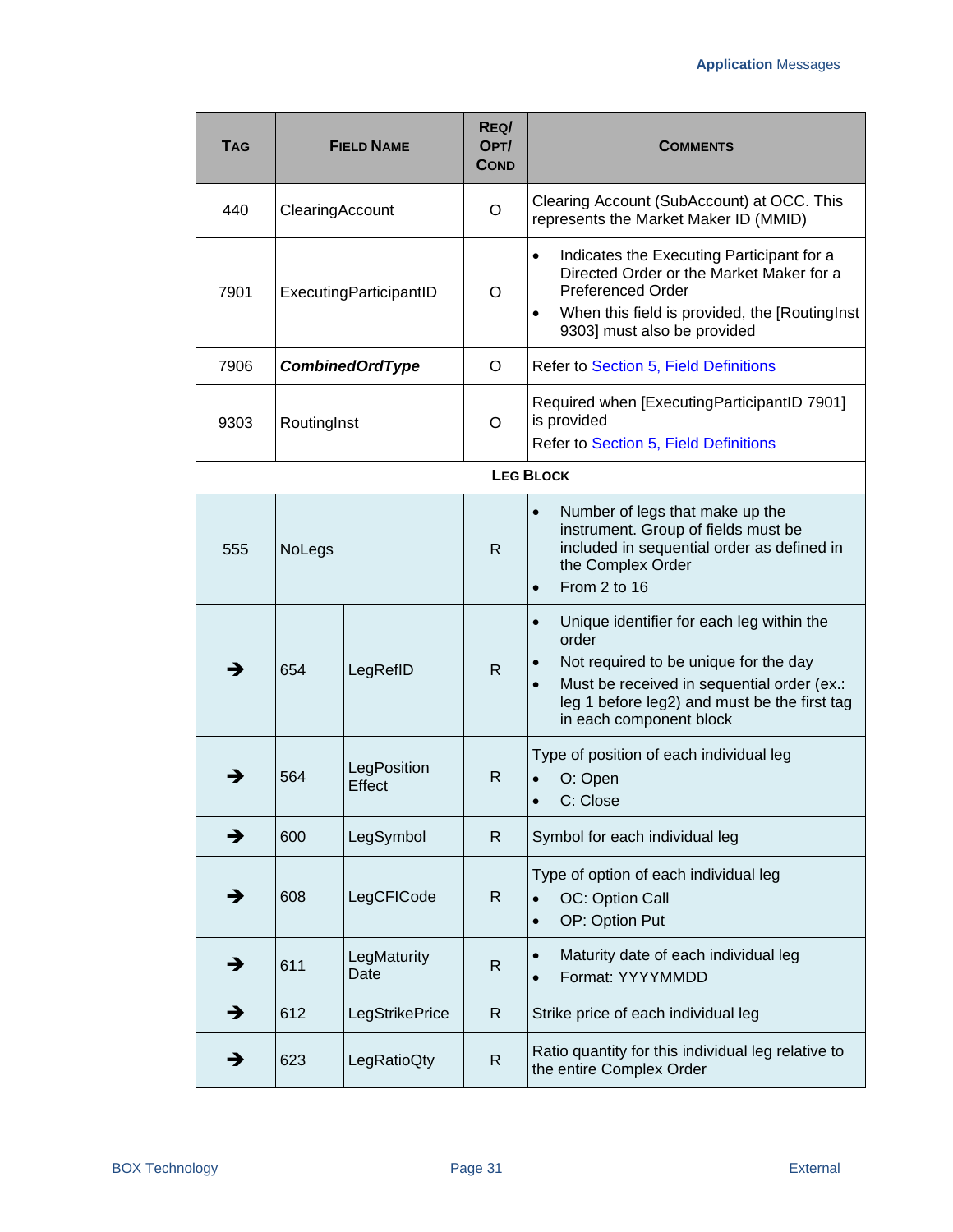| <b>TAG</b>                                                                                                                                                                       | <b>FIELD NAME</b>       |         | REQ/<br>OPT/<br><b>COND</b> | <b>COMMENTS</b>                                                 |  |
|----------------------------------------------------------------------------------------------------------------------------------------------------------------------------------|-------------------------|---------|-----------------------------|-----------------------------------------------------------------|--|
| →                                                                                                                                                                                | 624                     | LegSide | R                           | Side of each individual leg<br>1: Buy<br>$2:$ Sell<br>$\bullet$ |  |
|                                                                                                                                                                                  | <b>Standard Trailer</b> |         | R                           |                                                                 |  |
| Note: When the OrderType(40)=F [IndicationOfInterest] are used, only the following fields<br>are required: Tag 11, 167, 54, 60, 38, 40, 44, 58, Leg Block, Standard Trailer. All |                         |         |                             |                                                                 |  |

#### other fields are not used.

### <span id="page-37-0"></span>**4.14 AC: Cancel/Replace Multi-Leg Order**

This message is used to modify a Complex Order instrument (multi-leg or Strategy). Legs details are specified using a repeating leg block and must represent the same Complex Order instrument defined in the original AB-New Multi-Leg Order Single message.

| TAG | <b>FIELD NAME</b>      | REQ/<br><b>OPT</b> | <b>COMMENTS</b>                                                                                                                    |
|-----|------------------------|--------------------|------------------------------------------------------------------------------------------------------------------------------------|
|     | <b>Standard Header</b> | R.                 | [MsgType 35=AC]                                                                                                                    |
| 37  | OrderID                | O                  | Unique identifier of order as assigned by BOX                                                                                      |
| 11  | <b>CIOrdID</b>         | R                  | Unique identifier of the new order as assigned<br>by the Participant                                                               |
| 41  | OrigClOrdID            | O                  | 11 - ClOrdID field of the order being replaced                                                                                     |
| 1   | Account                | O                  |                                                                                                                                    |
| 167 | SecurityType           | R                  | Must be MLEG                                                                                                                       |
| 54  | Side                   | O                  | Must match the value sent in the original order                                                                                    |
| 60  | TransactTime           | $\Omega$           | Time at which this order request was<br>initiated/released by the trader or trading<br>system (YYYYMMDD-HH:MM:SS.mmmuuu<br>format) |
| 38  | OrderQty               | $\mathsf{C}$       | Represents the total order quantity<br>Cannot be 0<br>$\bullet$<br>Optional when IOI<br>$\bullet$                                  |
| 40  | OrdType                | R                  | For a detailed description of OrdType, refer to<br><b>Section 5, Field Definitions</b>                                             |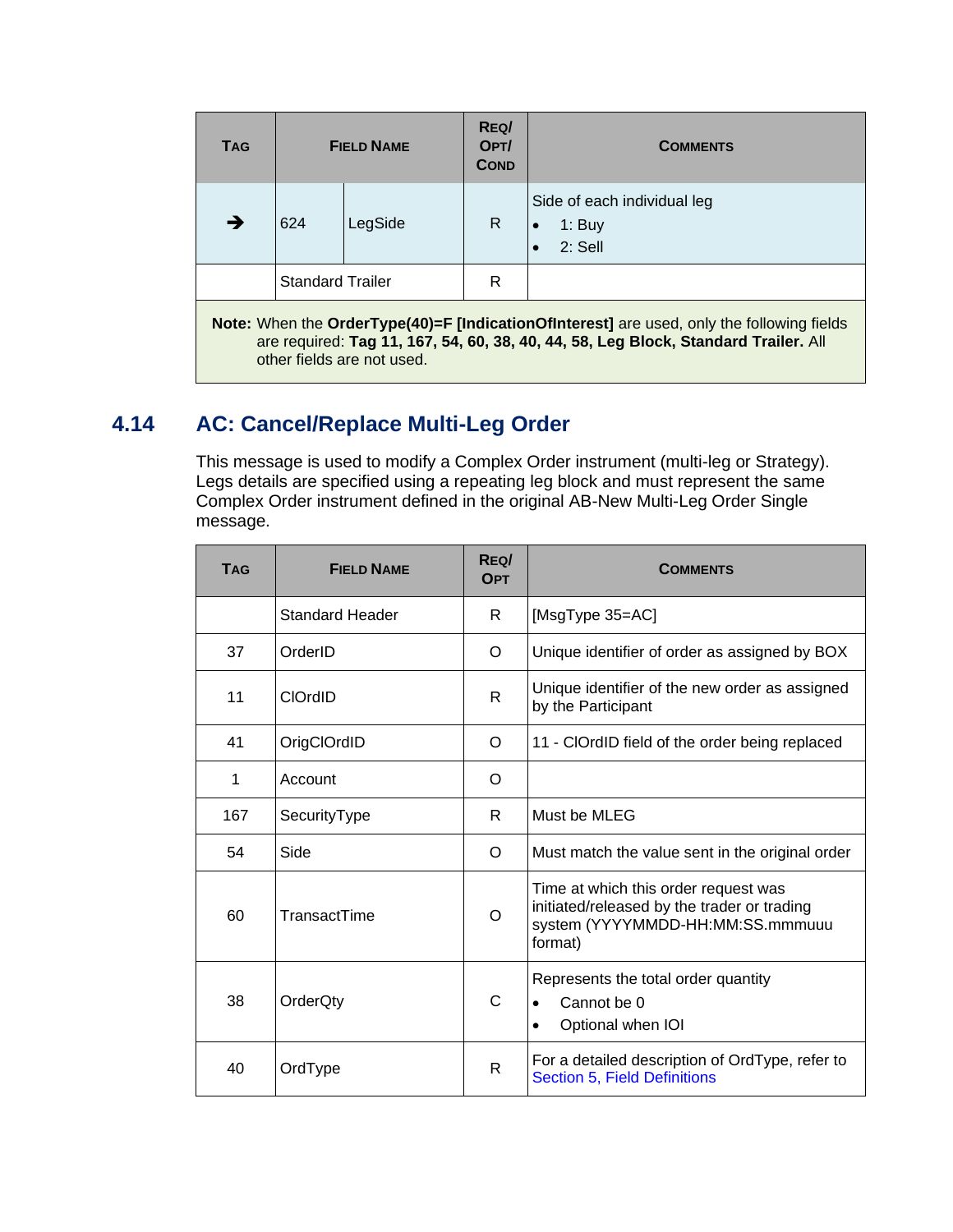| <b>TAG</b> |                        | <b>FIELD NAME</b>     | REQ/<br><b>OPT</b> | <b>COMMENTS</b>                                                                                                                                                                                                             |
|------------|------------------------|-----------------------|--------------------|-----------------------------------------------------------------------------------------------------------------------------------------------------------------------------------------------------------------------------|
| 47         | Rule80A                |                       | O                  | Identifies the type of account.<br>For detail information on Rule80A account type<br>values, refer to Section 5, Field Definitions                                                                                          |
| 44         | Price                  |                       | O                  | Required when [OrdType $40$ ] = 2.<br>Net price of the Complex Order<br>Can be positive, negative or zero                                                                                                                   |
| 59         | TimeInForce            |                       | O                  | Absence of this field indicates Day order.<br>Valid values are:<br>$0:$ Day<br>$\bullet$<br>3: Immediate or Cancel (IOC)<br>$\bullet$<br>W: Session Order<br>$\bullet$                                                      |
| 58         | Text                   |                       | O                  |                                                                                                                                                                                                                             |
| 76         | ExecBroker             |                       | O                  | Give-Up firm                                                                                                                                                                                                                |
| 439        | ClearingFirm           |                       | O                  | <b>Clearing Firm for CMTA</b>                                                                                                                                                                                               |
| 440        | ClearingAccount        |                       | O                  | Clearing Account (SubAccount) at OCC. This<br>represents the Market Maker ID (MMID)                                                                                                                                         |
| 7901       | ExecutingParticipantID |                       | O                  | Indicates the Executing Participant for a<br>$\bullet$<br>Directed Order or the Market Maker for a<br><b>Preferenced Order</b><br>When this field is provided, the [RoutingInst<br>$\bullet$<br>9303] must also be provided |
| 9303       | RoutingInst            |                       | O                  | Required when [ExecutingParticipantID 7901]<br>is provided<br>Refer to Section 5, Field Definitions                                                                                                                         |
| 555        | NoLegs                 |                       | R                  | Must match the values provided in the original<br>order                                                                                                                                                                     |
|            |                        |                       |                    | <b>LEG BLOCK</b>                                                                                                                                                                                                            |
| →          | 654                    |                       | $\mathsf{R}$       |                                                                                                                                                                                                                             |
| →          | 564                    | LegPosition<br>Effect | $\mathsf{R}$       |                                                                                                                                                                                                                             |
| →          | 600                    | LegSymbol             |                    | Must match the Complex Order instrument<br>definition entered in the original AB message                                                                                                                                    |
| →          | 608                    | LegCFICode            | R.                 |                                                                                                                                                                                                                             |
| →          | 611                    | LegMaturity<br>Date   | R.                 |                                                                                                                                                                                                                             |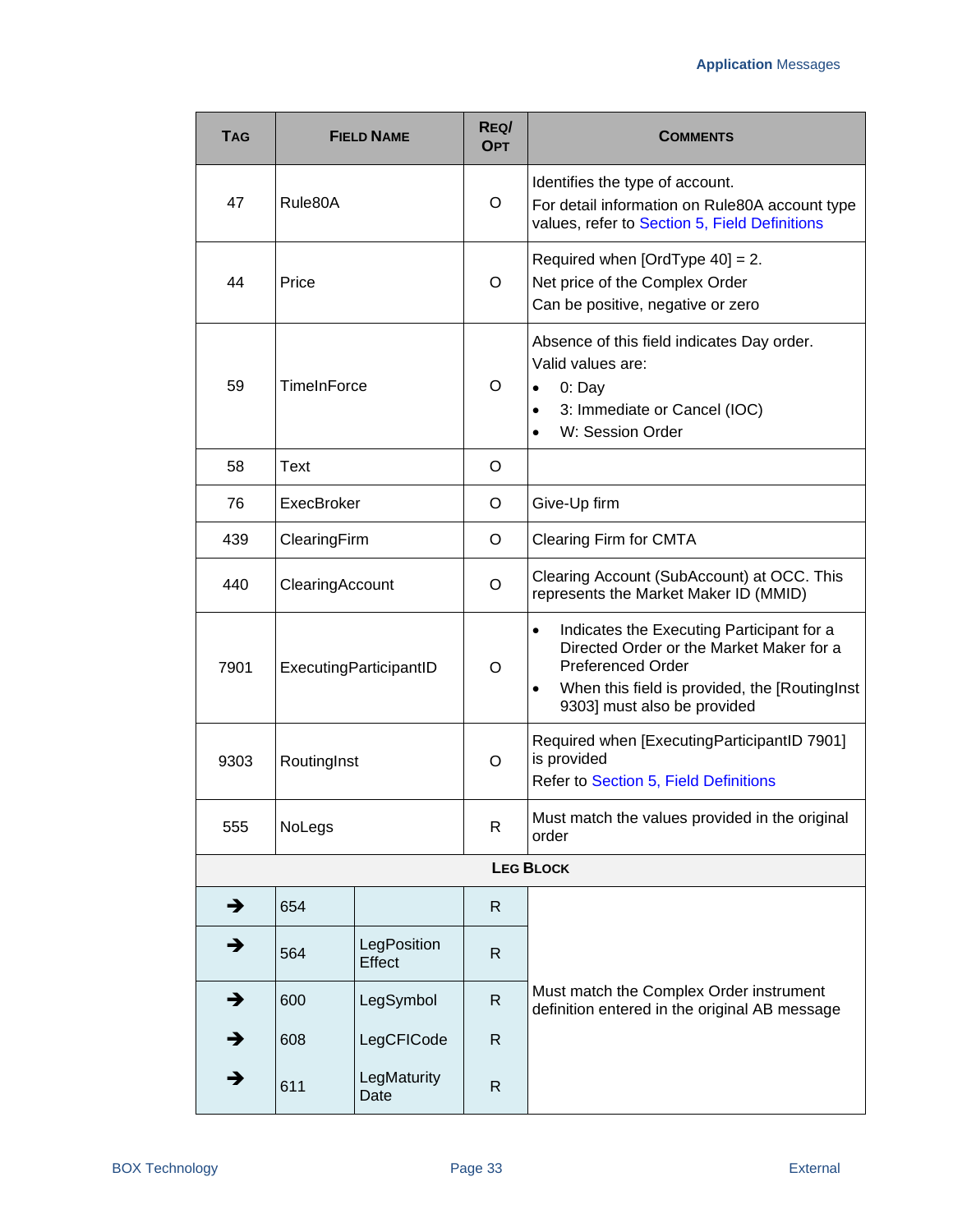| <b>TAG</b>                                                                                                                                                                                                                        | <b>FIELD NAME</b>       |                    | REQ/<br><b>OPT</b> | <b>COMMENTS</b> |
|-----------------------------------------------------------------------------------------------------------------------------------------------------------------------------------------------------------------------------------|-------------------------|--------------------|--------------------|-----------------|
| →                                                                                                                                                                                                                                 | 612                     | LegStrikePric<br>e | $\mathsf{R}$       |                 |
| →                                                                                                                                                                                                                                 | 623                     | LegRatioQty        | R                  |                 |
| →                                                                                                                                                                                                                                 | 624                     | LegSide            | R                  |                 |
|                                                                                                                                                                                                                                   | <b>Standard Trailer</b> |                    | R                  |                 |
| <b>Note:</b> When the <b>OrderType(40)=F [IndicationOfInterest]</b> are used, only the following fields<br>are processed: Tag 11, 167, 54, 60, 38, 40, 44, 58, 41, Leg Block, Standard Trailer.<br>All other fields are not used. |                         |                    |                    |                 |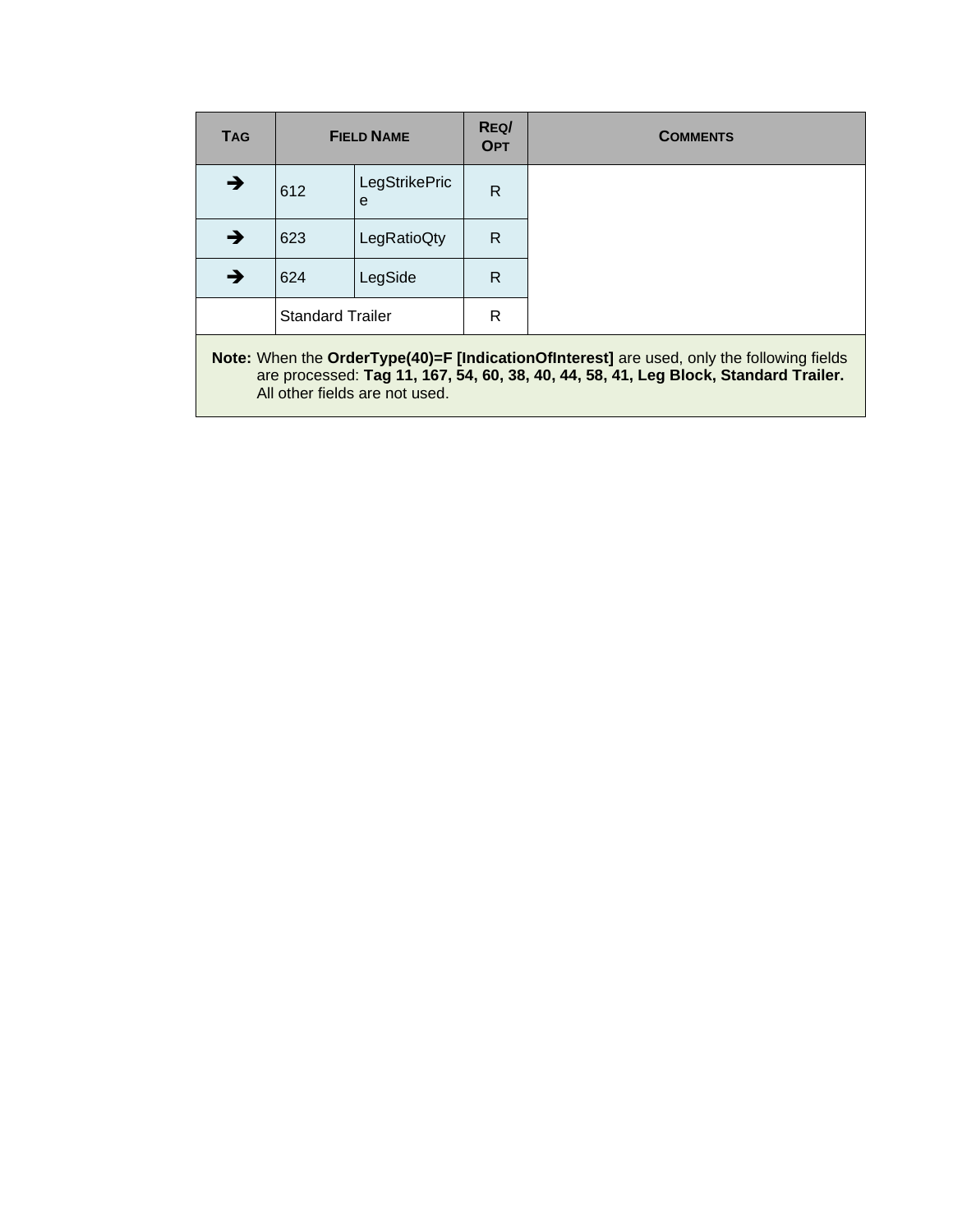### <span id="page-40-0"></span>**4.15 BE: User Request**

This message is sent by the Participant to request a modification on its status.

| <b>TAG</b> | <b>FIELD NAME</b>      | REQ/<br><b>OPT</b> | <b>COMMENTS</b>                                                                                                                                                                                          |
|------------|------------------------|--------------------|----------------------------------------------------------------------------------------------------------------------------------------------------------------------------------------------------------|
|            | <b>Standard Header</b> | R                  | [MsgType 35=BE]                                                                                                                                                                                          |
| 60         | TransactTime           | R.                 | User Time (YYYYMMDD-HH:MM:SS.mmmuuu<br>format)                                                                                                                                                           |
| 923        | <b>UserRequestId</b>   | $\mathsf{R}$       | User Request Id<br>$\bullet$<br>Alphanumeric field: Only numbers and<br>$\bullet$<br>alphabetic characters (0-9, a-z, A-Z)<br>Must not be empty and must have a<br>$\bullet$<br>maximum of 30 characters |
| 924        | UserRequestType        | R                  | <b>Request Type</b>                                                                                                                                                                                      |
| 167        | SecurityType           | $\Omega$           | Security type to use for the request<br>$\bullet$<br>Mandatory when the request type is<br>$\bullet$<br>CancelOrders and when this is for a<br>specific instrument (Option or Strategy)                  |
| 55         | Symbol                 | $\circ$            | Symbol used by the request<br>$\bullet$<br>Mandatory when the request type is<br>$\bullet$<br>CancelOrders for a specific group or<br>instrument                                                         |
| 201        | PutOrCall              | O                  | Put or Call for the Symbol of this request<br>$\bullet$<br>Mandatory when SecurityType is Option<br>$\bullet$                                                                                            |
| 200        | MaturityMonthYear      | O                  | Maturity of the Symbol for this request<br>$\bullet$<br>Mandatory when SecurityType is Option<br>$\bullet$                                                                                               |
| 205        | MaturityDay            | $\circ$            | Maturity day of the Symbol for this request<br>$\bullet$<br>Mandatory when SecurityType is Option<br>$\bullet$                                                                                           |
| 202        | <b>StrikePrice</b>     | $\circ$            | Strike Price of the Symbol for this request<br>$\bullet$<br>Mandatory when SecurityType is Option<br>$\bullet$                                                                                           |
|            |                        |                    | <b>BULK OF ACCOUNT TYPES (0-8 TIMES)</b>                                                                                                                                                                 |
| 47         | Account Type           | O                  | Account Type for this request                                                                                                                                                                            |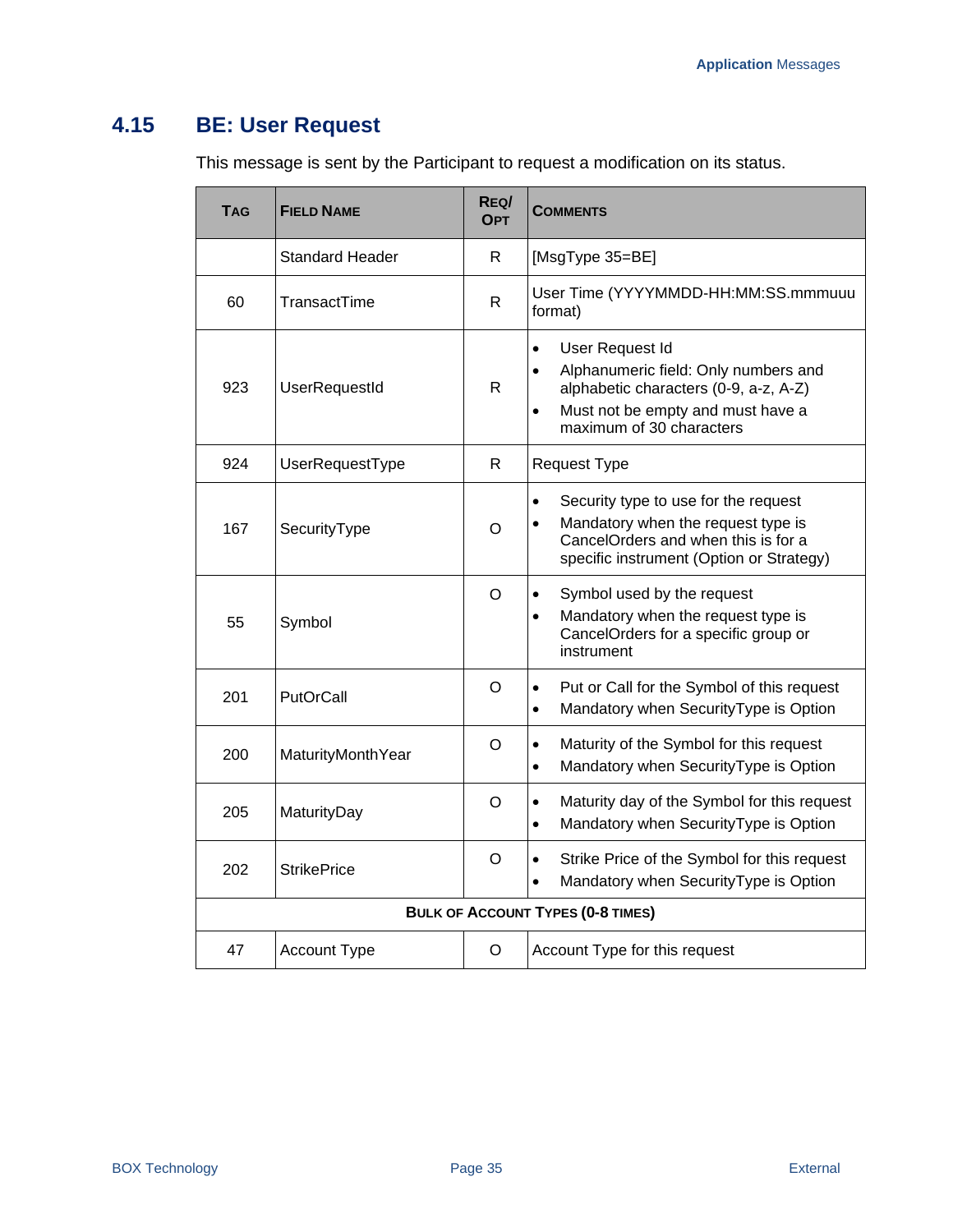### <span id="page-41-0"></span>**4.16 BF: User Response**

This message is sent by the Exchange in response to the User Request.

| <b>TAG</b> | <b>FIELD NAME</b>      | REQ/<br><b>OPT</b> | <b>COMMENTS</b>                                |
|------------|------------------------|--------------------|------------------------------------------------|
|            | <b>Standard Header</b> | R.                 | [MsgType 35=BF]                                |
| 60         | TransactTime           | O                  | User Time (YYYYMMDD-HH:MM:SS.mmmuuu<br>format) |
| 923        | UserRequestId          | R.                 | User Request Id                                |
| 924        | UserRequestType        | R.                 | <b>Request Type</b>                            |
| 167        | SecurityType           | O                  | Security type to use for the request           |
| 55         | Symbol                 | O                  | Symbol used by the request                     |
| 201        | PutOrCall              | O                  | Put or Call for the Symbol of this request     |
| 200        | MaturityMonthYear      | O                  | Maturity of the Symbol for this request        |
| 205        | MaturityDay            | O                  | Maturity day of the Symbol for this request    |
| 202        | <b>StrikePrice</b>     | O                  | Strike Price of the Symbol for this request    |
|            |                        |                    | <b>BULK OF ACCOUNT TYPES (0-8 TIMES)</b>       |
|            | AccountType (47)       | O                  | Account Type for this request                  |

### <span id="page-41-1"></span>**4.17 CB: User Notification**

This notification message is sent by the Exchange to the user to report its status and to cancel orders.

| <b>TAG</b> | <b>FIELD NAME</b>      | <b>COMMENTS</b>                                |
|------------|------------------------|------------------------------------------------|
|            | <b>Standard Header</b> | [MsgType 35=CB]                                |
| 60         | TransactTime           | User Time (YYYYMMDD-HH:MM:SS.mmmuuu<br>format) |
| 926        | <b>UserStatus</b>      | Status of the User                             |
| 7926       | <b>RiskTeamStatus</b>  | Status of the Risk Team                        |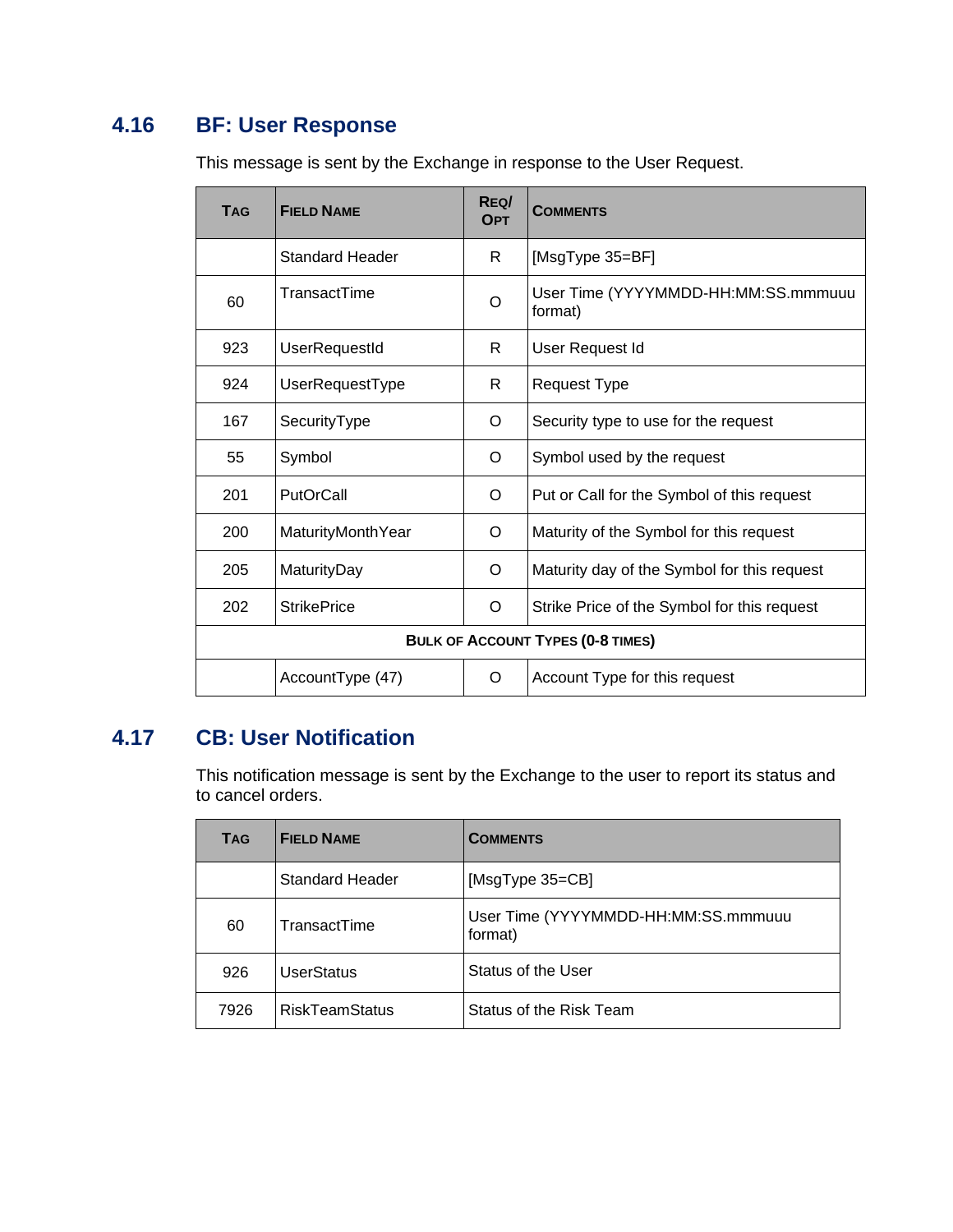## <span id="page-42-0"></span>**Section 5 Field Definitions**

The following table displays the format, length, description, and values list for each field type (listed in alphabetical order).

| TAG#           | <b>FIELD NAME</b>  | <b>DESCRIPTION/VALUES</b>                                                                                                                                                                                                                                                                                                                                                                                                                                                                                                                                                                                                                                                                                                            | <b>FIELD</b><br>LENGTH |
|----------------|--------------------|--------------------------------------------------------------------------------------------------------------------------------------------------------------------------------------------------------------------------------------------------------------------------------------------------------------------------------------------------------------------------------------------------------------------------------------------------------------------------------------------------------------------------------------------------------------------------------------------------------------------------------------------------------------------------------------------------------------------------------------|------------------------|
| 1              | Account            | Account mnemonic as agreed between broker and<br>$\bullet$<br>institution<br>Following characters are accepted but not sent to OCC<br>$\bullet$<br>on trade submissions: $>$ (greater than), $<$ (less than),<br>(single quote), " (double quote), & (ampersand)                                                                                                                                                                                                                                                                                                                                                                                                                                                                     | 1 to 12                |
| 6              | AvgPx              | Calculated average price of all fills on this order                                                                                                                                                                                                                                                                                                                                                                                                                                                                                                                                                                                                                                                                                  | 1 to $9$               |
| $\overline{7}$ | BeginSeqNo         | Message sequence number of first message in range to be<br>resent                                                                                                                                                                                                                                                                                                                                                                                                                                                                                                                                                                                                                                                                    | 1 to $9$               |
| 8              | <b>BeginString</b> | Identifies beginning of new message and protocol<br>$\bullet$<br>version<br>Always the first field in a message<br>$\bullet$<br><b>FIX.4.2</b><br>$\bullet$                                                                                                                                                                                                                                                                                                                                                                                                                                                                                                                                                                          | $\overline{7}$         |
| 9              | BodyLength         | Message length, in bytes, forward to the 10 - CheckSum<br>$\bullet$<br>field<br>Second field in a message<br>$\bullet$                                                                                                                                                                                                                                                                                                                                                                                                                                                                                                                                                                                                               | $2$ to $4$             |
| 10             | CheckSum           | Three bytes, simple checksum (see FIX v4.2 document<br>$\bullet$<br>for description)<br>Always the last field in a message; i.e. serves, with the   3<br>$\bullet$<br>trailing <soh>, as the end-of-message delimiter<br/>Always defined as three characters<br/><math display="inline">\bullet</math></soh>                                                                                                                                                                                                                                                                                                                                                                                                                         |                        |
| 11             | CIOrdID            | Unique identifier for Order as assigned by institution.<br>Uniqueness must be guaranteed within a single trading day.<br>Firms which submit multiday orders should consider<br>embedding a date within this field to assure uniqueness<br>across days.<br>Format rules:<br>None of the following ascii characters: % (percent sign),<br>',' (comma), ';' (semi-colon), # (pound sign), ""(double<br>quote), ' ' (Pipe sign)<br>No ascii characters in the decimal code ranges between:<br>$\bullet$<br>0 to 31, 127 and up<br>Following characters accepted but not sent to OCC on<br>٠<br>trade submissions: $>$ (greater than), $<$ (less than), $<$<br>(single quote), & (ampersand)<br>Trailing blanks are not significant.<br>٠ | 1 to 20                |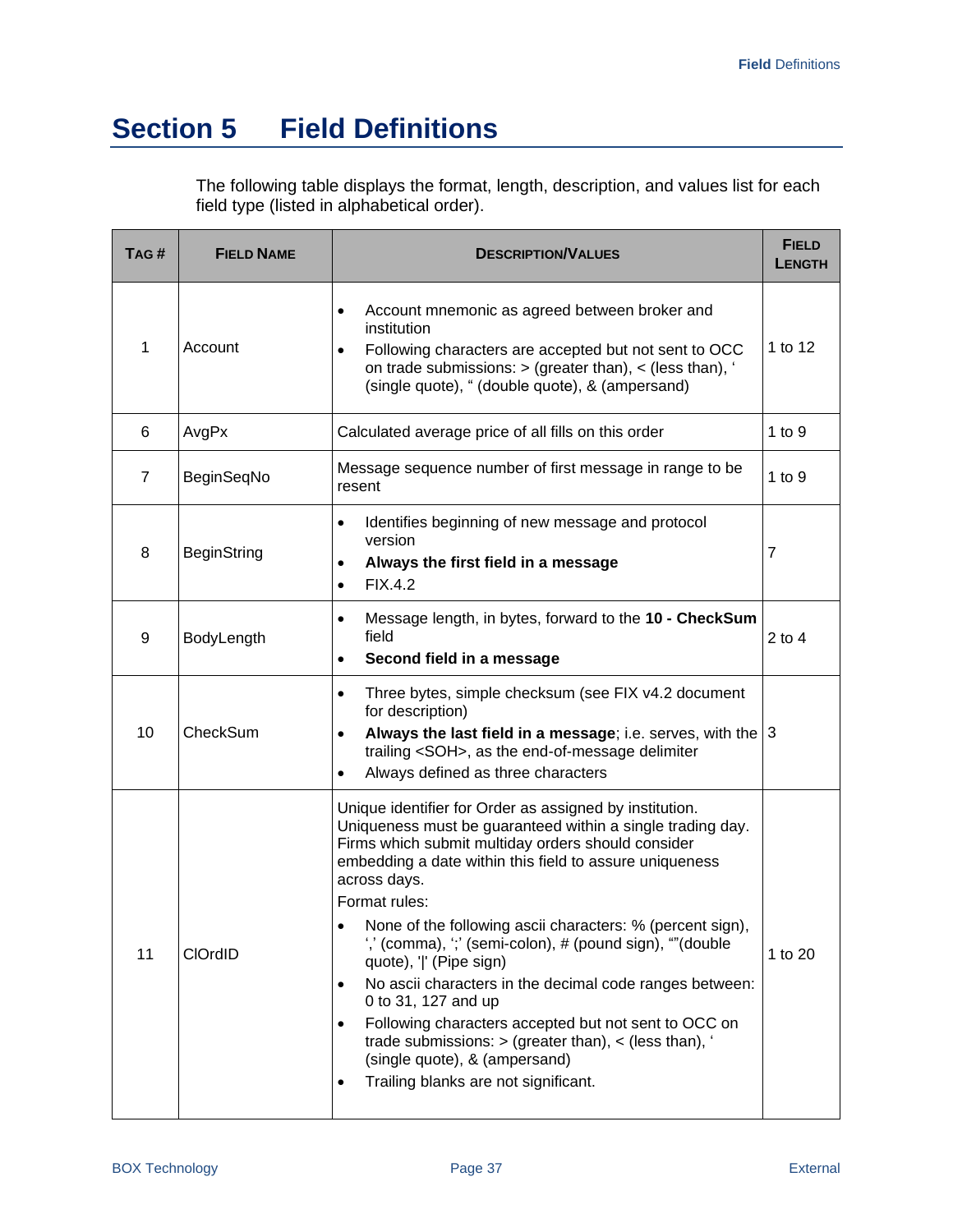| TAG# | <b>FIELD NAME</b> | <b>DESCRIPTION/VALUES</b>                                                                                                                                                                                                                                           | <b>FIELD</b><br><b>LENGTH</b> |
|------|-------------------|---------------------------------------------------------------------------------------------------------------------------------------------------------------------------------------------------------------------------------------------------------------------|-------------------------------|
| 14   | CumQty            | Total number of shares filled                                                                                                                                                                                                                                       | $1$ to $9$                    |
| 16   | EndSeqNo          | Message sequence number of last message in range to<br>$\bullet$<br>be resent<br>If request is for a single message [BeginSeqNo<br>$\bullet$<br>7=EndSeqNo 16]<br>If request is for all messages subsequent to a particular<br>$\bullet$<br>message, [EndSeqNo 16=0 | $1$ to $9$                    |
| 17   | ExecID            | Unique identifier of execution message as assigned by<br>broker (will be 0 (zero) for [ExecTransType 20=3] (Status))                                                                                                                                                | 1 to 16                       |
| 18   | ExecInst          | 'f' = Intermarket Sweep Order                                                                                                                                                                                                                                       | 1                             |
| 19   | ExecRefID         | Reference identifier used with Cancel transaction types                                                                                                                                                                                                             | 1 to 16                       |
| 20   | ExecTransType     | Identifies transaction type<br>$0:$ New<br>$\bullet$<br>1: Cancel<br>$\bullet$<br>2: Correct<br>$\bullet$<br>3: Status<br>$\bullet$                                                                                                                                 | 1                             |
| 22   | <b>IDSource</b>   | Define the length of [SecurityID 48]<br>$\bullet$<br>Set to 8<br>$\bullet$                                                                                                                                                                                          | 1                             |
| 31   | LastPx            | Price of this (last) fill                                                                                                                                                                                                                                           | $1$ to $9$                    |
| 32   | LastShares        | Quantity of shares bought/sold on this (last) fill                                                                                                                                                                                                                  | 1 to $9$                      |
| 34   | MsgSeqNum         | Message sequence number                                                                                                                                                                                                                                             | 1 to $9$                      |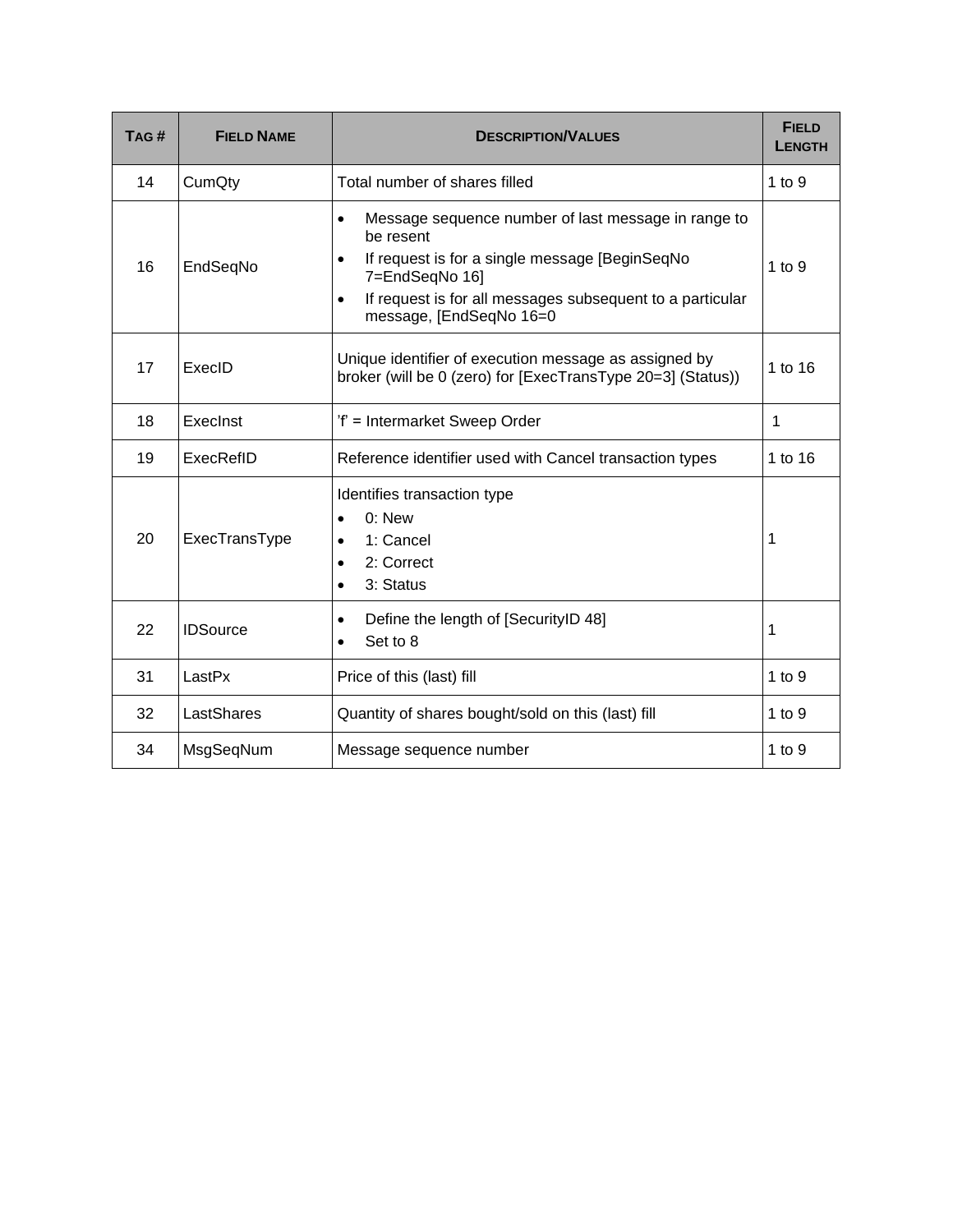| TAG # | <b>FIELD NAME</b> | <b>DESCRIPTION/VALUES</b>                                                                                                                                                                                                                                                                                                                                                                                                                                                                                                                                                                                                                                                                                                                                                                                                                                                                                                                                                                                                                       | <b>FIELD</b><br><b>LENGTH</b> |
|-------|-------------------|-------------------------------------------------------------------------------------------------------------------------------------------------------------------------------------------------------------------------------------------------------------------------------------------------------------------------------------------------------------------------------------------------------------------------------------------------------------------------------------------------------------------------------------------------------------------------------------------------------------------------------------------------------------------------------------------------------------------------------------------------------------------------------------------------------------------------------------------------------------------------------------------------------------------------------------------------------------------------------------------------------------------------------------------------|-------------------------------|
| 35    | MsgType           | Defines message type. Always third field in a message.<br>0: Heartbeat<br>$\bullet$<br>1: Test Request<br>$\bullet$<br>2: Resend Request<br>$\bullet$<br>3: Reject<br>$\bullet$<br>4: Sequence Reset<br>$\bullet$<br>5: Logout<br>$\bullet$<br>8: Execution Report<br>$\bullet$<br>9: Order Cancel Reject<br>$\bullet$<br>A: Logon<br>$\bullet$<br>D: New Single/Complex Order<br>$\bullet$<br>F: Order Single/Complex Cancel Request<br>$\bullet$<br>G: Cancel/Replace Single/Complex Request<br>$\bullet$<br>R: Quote Request<br>$\bullet$<br>b: Quote Acknowledgement<br>$\bullet$<br>c: Security Definition Request<br>$\bullet$<br>d: Security Definition<br>$\bullet$<br>AF: Order Mass Status Request<br>$\bullet$<br><b>PI: Auction Initial Order</b><br>$\bullet$<br>AB: New Multi-Leg Order - Single<br>$\bullet$<br>AC: Cancel/Replace Multi-Leg Order<br>$\bullet$<br><b>BE: User Request</b><br>$\bullet$<br><b>BF: User Response</b><br>$\bullet$<br><b>CB: User Notification</b><br>$\bullet$<br>J: Business Reject<br>$\bullet$ | 1                             |
| 36    | NewSeqNo          | New sequence number                                                                                                                                                                                                                                                                                                                                                                                                                                                                                                                                                                                                                                                                                                                                                                                                                                                                                                                                                                                                                             | $1$ to $9$                    |
| 37    | OrderID           | Unique identifier for Order as assigned by BOX                                                                                                                                                                                                                                                                                                                                                                                                                                                                                                                                                                                                                                                                                                                                                                                                                                                                                                                                                                                                  | 10 to 20                      |
| 38    | OrderQty          | Number of shares ordered (no decimals allowed)                                                                                                                                                                                                                                                                                                                                                                                                                                                                                                                                                                                                                                                                                                                                                                                                                                                                                                                                                                                                  | 1 to $9$                      |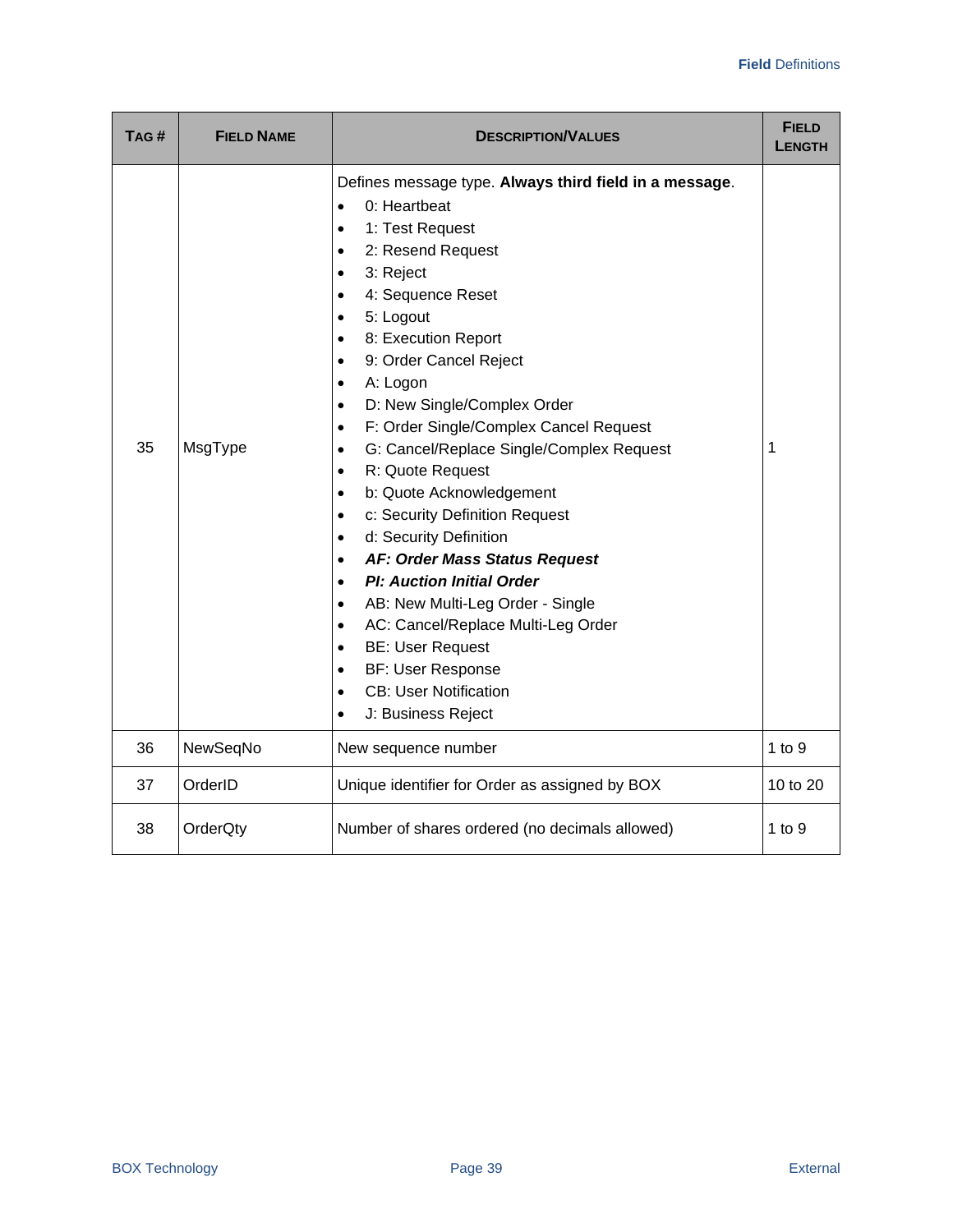| TAG# | <b>FIELD NAME</b> | <b>DESCRIPTION/VALUES</b>                                                                                                                                                                                                                                                                                                                                                                                                                                                                                                                                                                                                                                                                                                                                                                                                                                                                                                                                                                        | <b>FIELD</b><br><b>LENGTH</b> |
|------|-------------------|--------------------------------------------------------------------------------------------------------------------------------------------------------------------------------------------------------------------------------------------------------------------------------------------------------------------------------------------------------------------------------------------------------------------------------------------------------------------------------------------------------------------------------------------------------------------------------------------------------------------------------------------------------------------------------------------------------------------------------------------------------------------------------------------------------------------------------------------------------------------------------------------------------------------------------------------------------------------------------------------------|-------------------------------|
| 39   | OrdStatus         | Identifies current status of order<br>$0:$ New<br>$\bullet$<br>1: Partially filled<br>$\bullet$<br>2: Filled<br>$\bullet$<br>4: Cancelled<br>$\bullet$<br>5: Replaced<br>$\bullet$<br>6: Cancel Pending<br>$\bullet$<br>8: Rejected<br>$\bullet$<br>P: Exposed<br>٠<br>Q: Directed Order<br>$\bullet$<br>L: Directed through IML<br>$\bullet$<br>I: Session Order cancelled when the participant<br>$\bullet$<br>connection gets disconnected<br>T: Order cancelled due to Trading Restriction<br>$\bullet$<br>F: Order eliminated due to an invalid out of limits price<br>$\bullet$<br>M: Cancelled by the Market Operation Center (MOC)<br>$\bullet$<br>C: Expired<br>$\bullet$<br>H: Eliminated due to trade limit exceeded<br>$\bullet$<br>J: Eliminated due to maximum nb triggers limit exceeded<br>$\bullet$<br>K: Eliminated due to trade activity limit exceeded<br>$\bullet$<br>O: Eliminated due to drill through protection<br>$\bullet$<br>S: Cancelled by supervisor<br>$\bullet$ | 1                             |
| 40   | OrdType           | Valid values for both [Security Type 167=OPT and MLEG]:<br>1: Market<br>$\bullet$<br>2: Limit<br>$\bullet$<br>Valid value for [SecurityType 167=OPT] only:<br>O: Market at Open (Order trades at the opening price)<br>$\bullet$<br>Remaining quantity, if any, is booked at the opening<br>$\circ$<br>price. (This usage and meaning are different from<br>[TimeInForce 59=2] in FIX v4.2)<br>F: Indication of Interest<br>$\bullet$                                                                                                                                                                                                                                                                                                                                                                                                                                                                                                                                                            | 1                             |
| 41   | OrigClOrdID       | [ClOrdID 11] of the previous order (NOT the initial order of<br>the day) as assigned by the participant, used to identify the<br>previous order in cancel and cancel/replace requests                                                                                                                                                                                                                                                                                                                                                                                                                                                                                                                                                                                                                                                                                                                                                                                                            | 1 to 50                       |
| 43   | PossDupFlag       | Indicates possible retransmission of message with this<br>sequence number<br>Y: Possible duplicate<br>$\bullet$<br>N: Original transmission<br>$\bullet$                                                                                                                                                                                                                                                                                                                                                                                                                                                                                                                                                                                                                                                                                                                                                                                                                                         | 1                             |
| 44   | Price             | Price per contract (maximum of 6 decimals)<br>$\bullet$                                                                                                                                                                                                                                                                                                                                                                                                                                                                                                                                                                                                                                                                                                                                                                                                                                                                                                                                          | 1 to $9$                      |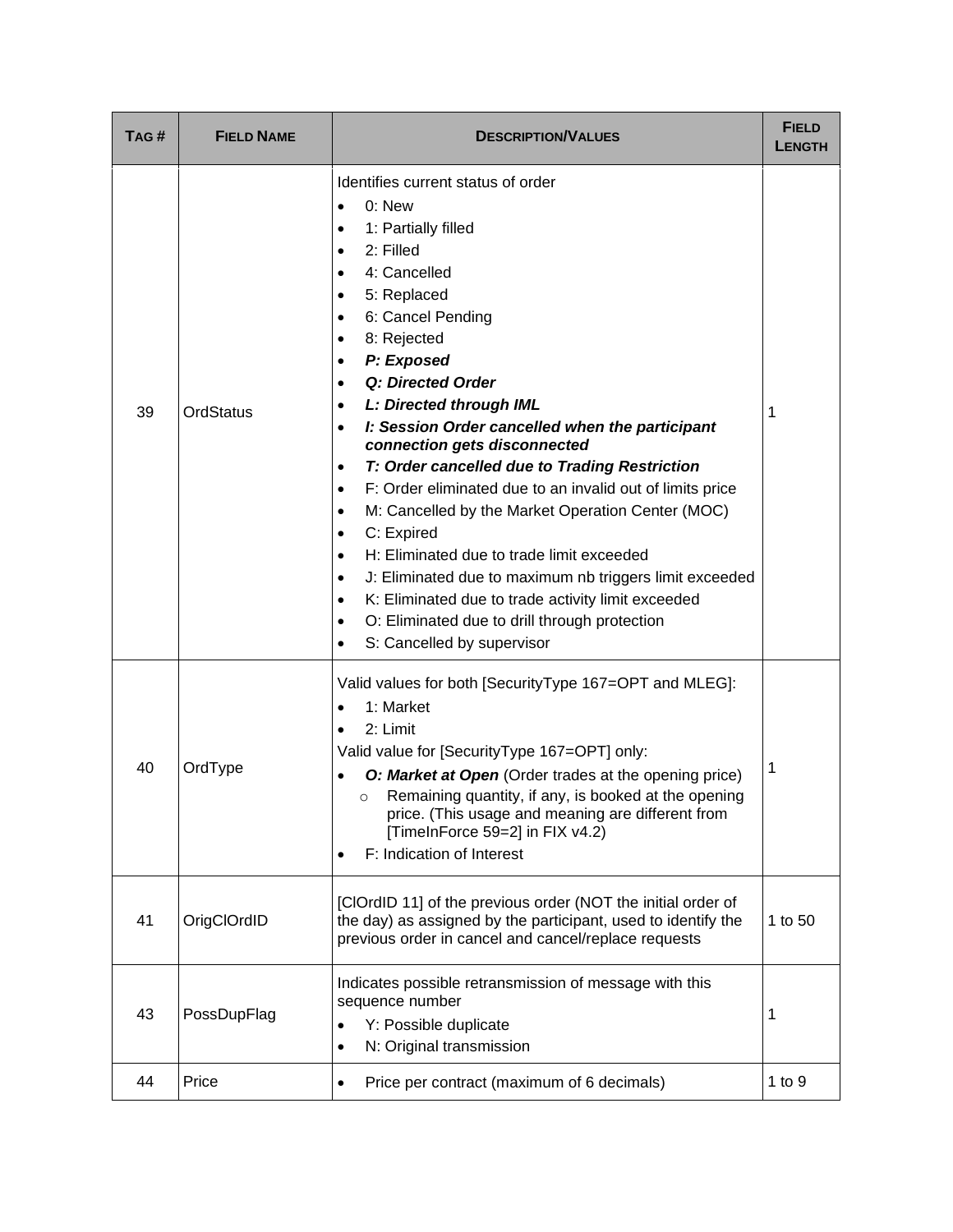| TAG# | <b>FIELD NAME</b>  | <b>DESCRIPTION/VALUES</b>                                                                                                                                                                                                                                                                                                                                                                      | <b>FIELD</b><br><b>LENGTH</b>                                 |
|------|--------------------|------------------------------------------------------------------------------------------------------------------------------------------------------------------------------------------------------------------------------------------------------------------------------------------------------------------------------------------------------------------------------------------------|---------------------------------------------------------------|
|      |                    | Positive (Options and Complex Order), negative or zero<br>$\bullet$<br>(Complex Order)                                                                                                                                                                                                                                                                                                         |                                                               |
| 45   | RefSeqNum          | Sequence number of the initial message being referenced                                                                                                                                                                                                                                                                                                                                        | 1 to $9$                                                      |
| 47   | Rule80A            | Identifies the type of account<br>C: Public Customer<br>$\bullet$<br>F: Broker Dealer<br>$\bullet$<br>M: Market Maker<br>$\bullet$<br>T: Professional Customer<br>$\bullet$<br>W: Broker Dealer Cleared as Customer<br>$\bullet$<br>X: Away Market Maker<br>$\bullet$<br>Refer to Section 6Appendix A, Rule80A and<br><b>CombinedOrdType Combinations</b>                                      | 1                                                             |
| 48   | SecurityID         | <b>BOX</b> internal instrument ID                                                                                                                                                                                                                                                                                                                                                              | 12                                                            |
| 49   | SenderCompID       | Assigned value used to identify the sender in a FIX<br>$\bullet$<br>session<br>BOX trading engine:'BOX1<br>$\bullet$                                                                                                                                                                                                                                                                           | 4 to 8                                                        |
| 52   | SendingTime        | Time of message transmission in Universal Time<br>Coordinated (UTC) or GMT - YYYYMMDD-<br>HH:MM:SS.mmmuuu format                                                                                                                                                                                                                                                                               | 17 to 24                                                      |
| 54   | Side               | Side of order<br>$1:$ Buy<br>2: Sell<br>$\bullet$                                                                                                                                                                                                                                                                                                                                              | 1                                                             |
| 55   | Symbol             | Class root symbol for Options or Complex Order instrument<br>symbol                                                                                                                                                                                                                                                                                                                            | 1 to 20                                                       |
| 56   | TargetCompID       | Assigned value used to identify the receiver in a FIX session<br>BOX trading engine:'BOX1                                                                                                                                                                                                                                                                                                      | 4 to 8                                                        |
| 58   | <b>Text</b>        | Free format text string. Format rules:<br>None of the following ascii characters: % (percent sign),<br>$\bullet$<br>",' (comma), ";' (semi-colon), $#$ (pound sign)<br>No ascii characters in the decimal code ranges between<br>$\bullet$<br>0 to 31, 127 and up<br>Following characters accepted but not sent to OCC on<br>$\bullet$<br>trade submissions: $>$ , $<$ , $\cdot$ , $\cdot$ , & | 1 to 18<br><b>New</b><br>Order<br>Msg<br>1 to 80<br>otherwise |
| 59   | <b>TimeInForce</b> | Specifies how long the order remains in effect. Absence of<br>this field indicates DAY order.<br>For [SecurityType 167=OPT and MLEG]:<br>$0:$ Day<br>$\bullet$<br>3: Immediate or Cancel (IOC)<br>$\bullet$                                                                                                                                                                                    | 1                                                             |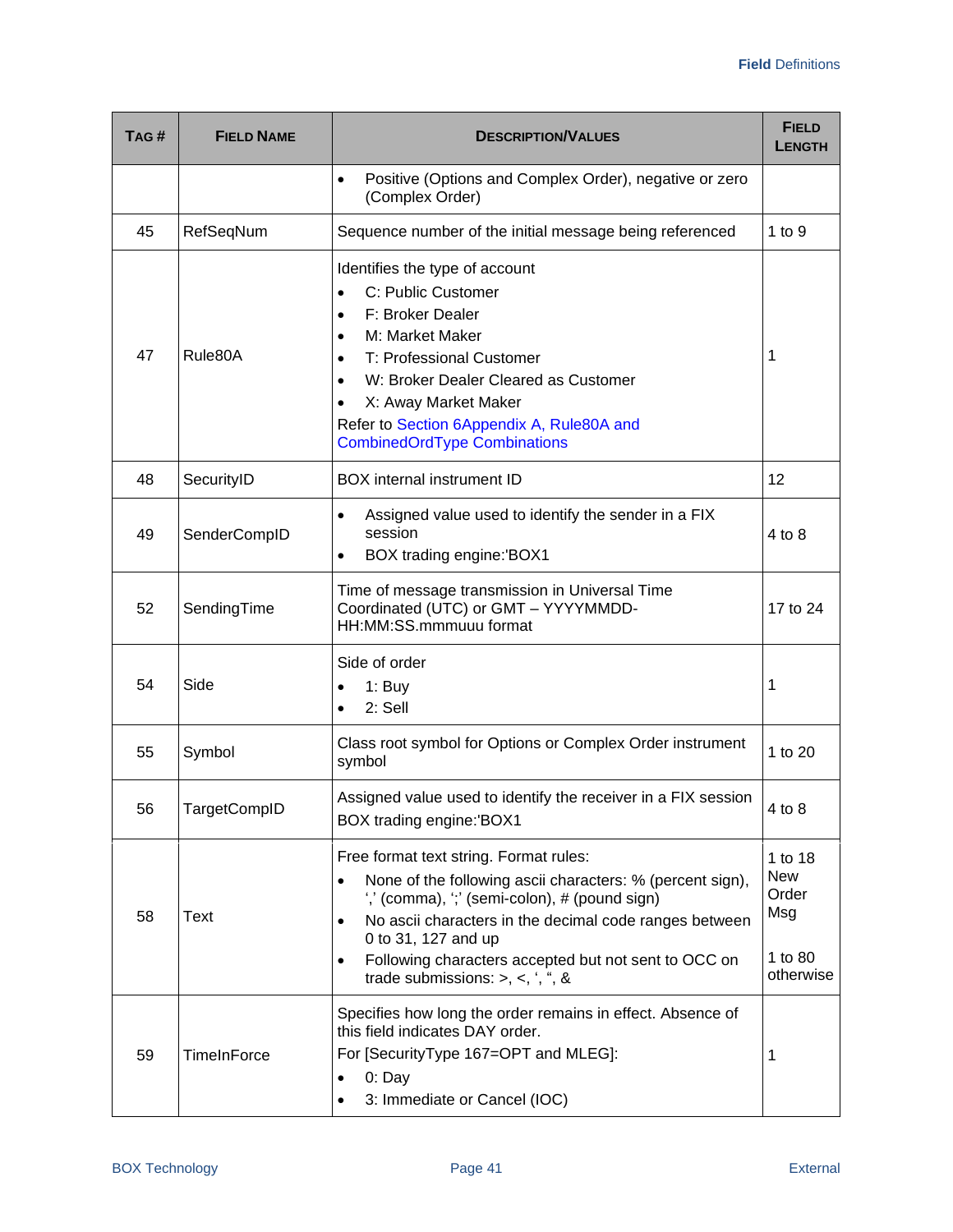| TAG# | <b>FIELD NAME</b> | <b>DESCRIPTION/VALUES</b>                                                                                                                                                    | <b>FIELD</b><br><b>LENGTH</b> |
|------|-------------------|------------------------------------------------------------------------------------------------------------------------------------------------------------------------------|-------------------------------|
|      |                   | W: Session Order<br>$\bullet$<br>For the [SecurityType 167=OPT] only:<br>1: Good Till Cancel (GTC)<br>٠<br>6: Good Till Date<br>$\bullet$<br>8: Auction or Kill<br>$\bullet$ |                               |
| 60   | TransactTime      | Time of execution/order creation, expressed in UTC<br>(Universal Time Coordinated or GMT) in YYYYMMDD-<br>HH:MM:SS.mmmuuu format                                             | 17 to 24                      |
| 76   | ExecBroker        | Defines the Give-Up firm                                                                                                                                                     | 4                             |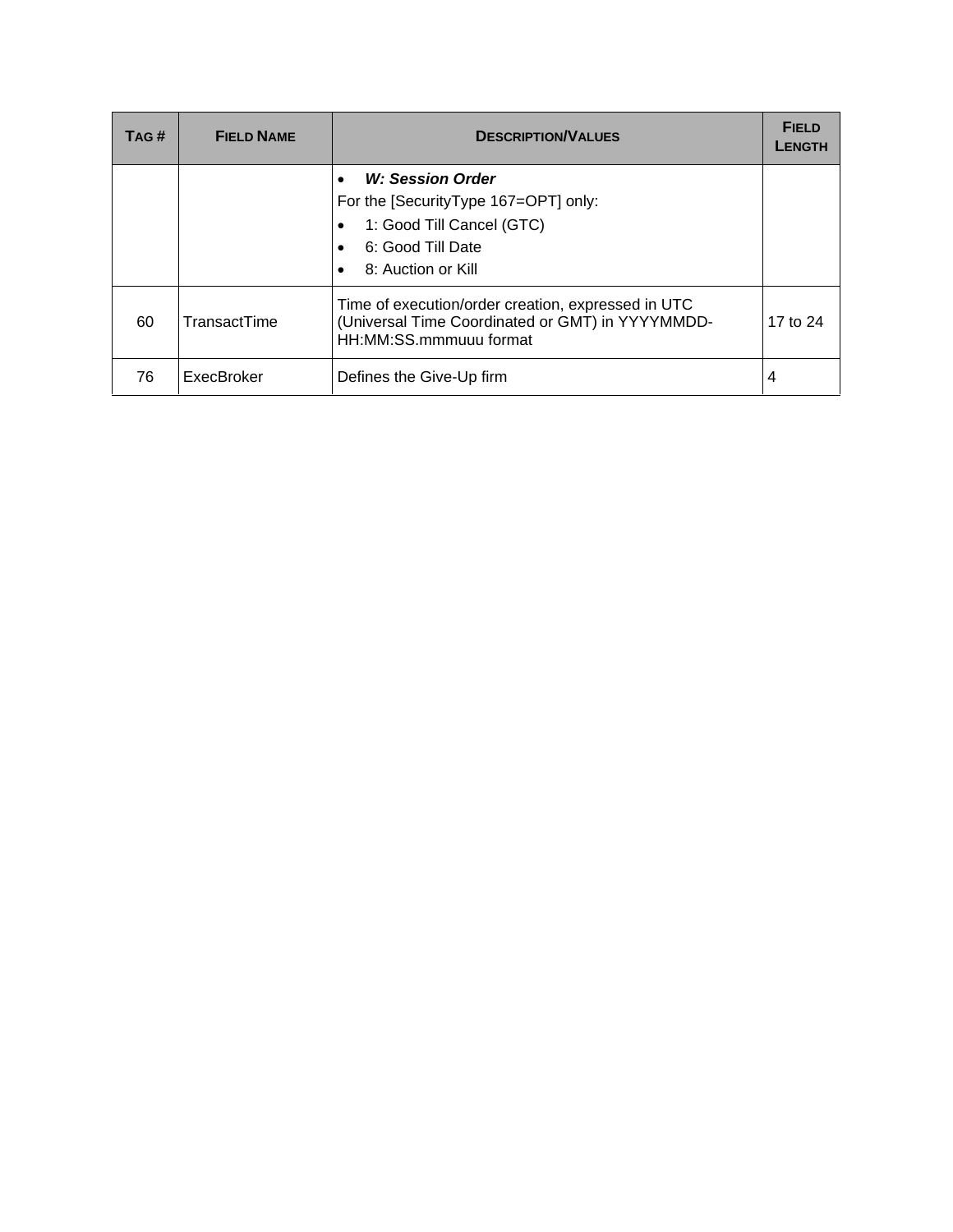| TAG# | <b>FIELD NAME</b> | <b>DESCRIPTION/VALUES</b>                                                                                                                                                                                                                                                                                                                                                                                                                                                                                                                                                                                                                                                                                                                                                                                                                                                                                                                                                                                                                                                                                                                                                                                                                                                                                                                                                                                                                                                                                                                                                                                                                                                                                                                                                                                                                                                                                                                                                                                                                                                                                                                                                                                                                                                                                                                                                                                                                                                                                                                                                                                                                                                       | <b>FIELD</b><br><b>LENGTH</b> |
|------|-------------------|---------------------------------------------------------------------------------------------------------------------------------------------------------------------------------------------------------------------------------------------------------------------------------------------------------------------------------------------------------------------------------------------------------------------------------------------------------------------------------------------------------------------------------------------------------------------------------------------------------------------------------------------------------------------------------------------------------------------------------------------------------------------------------------------------------------------------------------------------------------------------------------------------------------------------------------------------------------------------------------------------------------------------------------------------------------------------------------------------------------------------------------------------------------------------------------------------------------------------------------------------------------------------------------------------------------------------------------------------------------------------------------------------------------------------------------------------------------------------------------------------------------------------------------------------------------------------------------------------------------------------------------------------------------------------------------------------------------------------------------------------------------------------------------------------------------------------------------------------------------------------------------------------------------------------------------------------------------------------------------------------------------------------------------------------------------------------------------------------------------------------------------------------------------------------------------------------------------------------------------------------------------------------------------------------------------------------------------------------------------------------------------------------------------------------------------------------------------------------------------------------------------------------------------------------------------------------------------------------------------------------------------------------------------------------------|-------------------------------|
| 77   | OpenClose         | Type of position<br>For Options and individual legs of a Complex Order<br>instrument:<br>O: Open<br>C: Close<br>For Complex Order instruments:<br>This field is a list of the Open/Close position ('O' or 'C') of<br>each leg.<br>For example, for a strategy with 5 legs, the string can be<br>'OCCOO', 'CCOCO',<br>For legacy support, the following values are still<br>supported for Complex Orders instruments:<br>O: All legs set to Open<br>C: All legs set to Close<br>1: 1st leg Open, 2nd leg Close<br>$\bullet$<br>2: 1st leg Close, 2nd leg Open<br>3: 1 <sup>st</sup> and 2 <sup>nd</sup> legs Open, 3 <sup>rd</sup> leg Close<br>4: 1 <sup>st</sup> leg Open, 2 <sup>nd</sup> leg Close, 3 <sup>rd</sup> leg Open<br>$\bullet$<br>5: 1st leg Open, 2 <sup>nd</sup> and 3 <sup>rd</sup> legs Close<br>6: 1 <sup>st</sup> leg Close, 2 <sup>nd</sup> and 3 <sup>rd</sup> legs Open<br>$\bullet$<br>7: 1 <sup>st</sup> leg Close, 2 <sup>nd</sup> leg Open, 3 <sup>rd</sup> leg Close<br>$\bullet$<br>8: 1 <sup>st</sup> and 2 <sup>nd</sup> legs Close, 3 <sup>rd</sup> leg Open<br>A: 1 <sup>st</sup> , 2 <sup>nd</sup> and 3 <sup>rd</sup> legs Open, 4 <sup>th</sup> leg Close<br>$\bullet$<br>B: 1 <sup>st</sup> and 2 <sup>nd</sup> legs Open, 3 <sup>rd</sup> leg Close, 4 <sup>th</sup> leg Open<br>D: 1 <sup>st</sup> and 2 <sup>nd</sup> legs Open, 3 <sup>rd</sup> and 4 <sup>th</sup> legs Close<br>٠<br>E: 1 <sup>st</sup> leg Open, 2 <sup>nd</sup> leg Close, 3 <sup>rd</sup> and 4 <sup>th</sup> legs Open<br>$\bullet$<br>F: 1st leg Open, 2 <sup>nd</sup> leg Close, 3 <sup>rd</sup> leg Open, 4 <sup>th</sup> leg Close<br>$\bullet$<br>G: 1 <sup>st</sup> leg Open, 2 <sup>nd</sup> and 3 <sup>rd</sup> legs Close, 4 <sup>th</sup> leg Open<br>٠<br>H: 1 <sup>st</sup> leg Open, 2 <sup>nd</sup> , 3 <sup>rd</sup> and 4 <sup>th</sup> legs Close<br>I: 1 <sup>st</sup> leg Close, 2 <sup>nd</sup> , 3 <sup>rd</sup> and 4 <sup>th</sup> legs Open<br>$\bullet$<br>J: 1 <sup>st</sup> leg Close, 2 <sup>nd</sup> and 3 <sup>rd</sup> legs Open, 4 <sup>th</sup> legs Close<br>$\bullet$<br>K: 1 <sup>st</sup> leg Close, 2 <sup>nd</sup> leg Open, 3 <sup>rd</sup> leg Close, 4 <sup>th</sup> leg Open<br>$\bullet$<br>L: 1 <sup>st</sup> leg Close, 2 <sup>nd</sup> leg Open, 3 <sup>rd</sup> and 4 <sup>th</sup> legs Close<br>$\bullet$<br>M: 1 <sup>st</sup> and 2 <sup>nd</sup> legs Close, 3 <sup>rd</sup> and 4 <sup>th</sup> legs Open<br>$\bullet$<br>N: 1 <sup>st</sup> and 2 <sup>nd</sup> legs Close, 3 <sup>rd</sup> leg Open, 4 <sup>th</sup> leg Close<br>$\bullet$<br>P: 1st, 2nd and 3rd legs Close, 4th leg Open<br>$\bullet$ | 16                            |
| 97   | PossResend        | Indicates that message may contain information that has<br>been sent under another sequence number<br>Y: Possible resend<br>$\bullet$<br>N: Original transmission<br>$\bullet$                                                                                                                                                                                                                                                                                                                                                                                                                                                                                                                                                                                                                                                                                                                                                                                                                                                                                                                                                                                                                                                                                                                                                                                                                                                                                                                                                                                                                                                                                                                                                                                                                                                                                                                                                                                                                                                                                                                                                                                                                                                                                                                                                                                                                                                                                                                                                                                                                                                                                                  | 1                             |
| 98   | EncryptMethod     | Method of encryption<br>0: None                                                                                                                                                                                                                                                                                                                                                                                                                                                                                                                                                                                                                                                                                                                                                                                                                                                                                                                                                                                                                                                                                                                                                                                                                                                                                                                                                                                                                                                                                                                                                                                                                                                                                                                                                                                                                                                                                                                                                                                                                                                                                                                                                                                                                                                                                                                                                                                                                                                                                                                                                                                                                                                 | 1                             |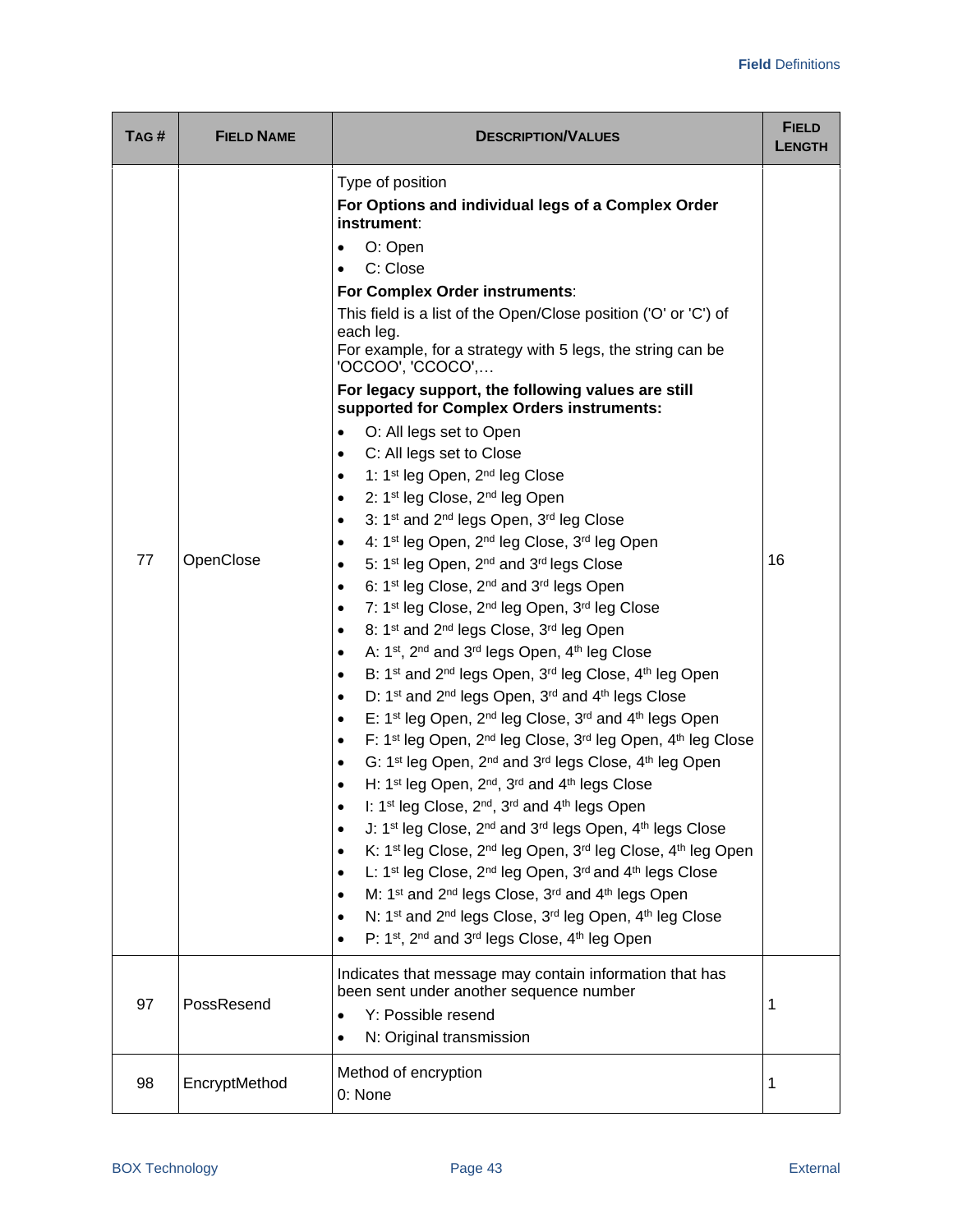| TAG# | <b>FIELD NAME</b> | <b>DESCRIPTION/VALUES</b>                                                                                                                                                                                                               | <b>FIELD</b><br><b>LENGTH</b> |
|------|-------------------|-----------------------------------------------------------------------------------------------------------------------------------------------------------------------------------------------------------------------------------------|-------------------------------|
| 103  | OrdRejReason      | Code to identify reason for order rejection                                                                                                                                                                                             | 1 to $6$                      |
| 108  | <b>HeartBtInt</b> | Heartbeat interval (seconds). Must be equal or greater than<br>30 or equal to 0 (no heartbeat)                                                                                                                                          | 1 to $4$                      |
| 112  | TestReqID         | Identifier included in Test Request message to be returned in<br>resulting Heartbeat                                                                                                                                                    | 1 to 20                       |
| 122  | OrigSendingTime   | Original time of message transmission (expressed in UTC<br>(Universal Time Coordinated or GMT) when transmitting<br>orders as the result of a resend request                                                                            | 17 to 21                      |
| 123  | GapFillFlag       | Indicates that the Sequence Reset message is replacing<br>administrative or application messages that will not be resent<br>Y: Gap Fill message, MsgSeqNum field valid<br>$\bullet$<br>N: Sequence Reset, ignore MsgSeqNum<br>$\bullet$ | 1                             |
| 131  | QuoteReqID        | Unique identifier for quote request                                                                                                                                                                                                     | 1 to 50                       |
| 141  | ResetSeqNumFlag   | Indicates that the both sides of the FIX session should reset<br>sequence numbers<br>Y: Yes, reset sequence numbers<br>$\bullet$<br>N: No<br>$\bullet$                                                                                  | 1                             |
| 146  | NoRelatedSym      | Specifies the number of repeating symbols specified (from 1<br>to 16)                                                                                                                                                                   | 1                             |
| 150  | ExecType          | Describes the specific Execution Report<br>0: New<br>$\bullet$<br>1: Partial fill<br>$\bullet$<br>$2:$ Fill<br>4: Cancelled<br>5: Replace<br>$\bullet$<br>6: Cancel Pending<br>$\bullet$<br>8: Rejected<br>C: Expired                   | 1                             |
| 151  | LeavesQty         | Amount of shares open for further execution                                                                                                                                                                                             | $1$ to $9$                    |
| 167  | SecurityType      | Indicates type of security<br>OPT: Option<br>MLEG: Complex Order instrument<br>$\bullet$                                                                                                                                                | 3                             |
| 200  | MaturityMonthYear | Month and Year of the maturity for the [SecurityType<br>167=OPT]                                                                                                                                                                        | 6                             |
| 201  | PutOrCall         | Indicates whether an Option is for a put or call<br>0: Put<br>$\bullet$                                                                                                                                                                 | 1                             |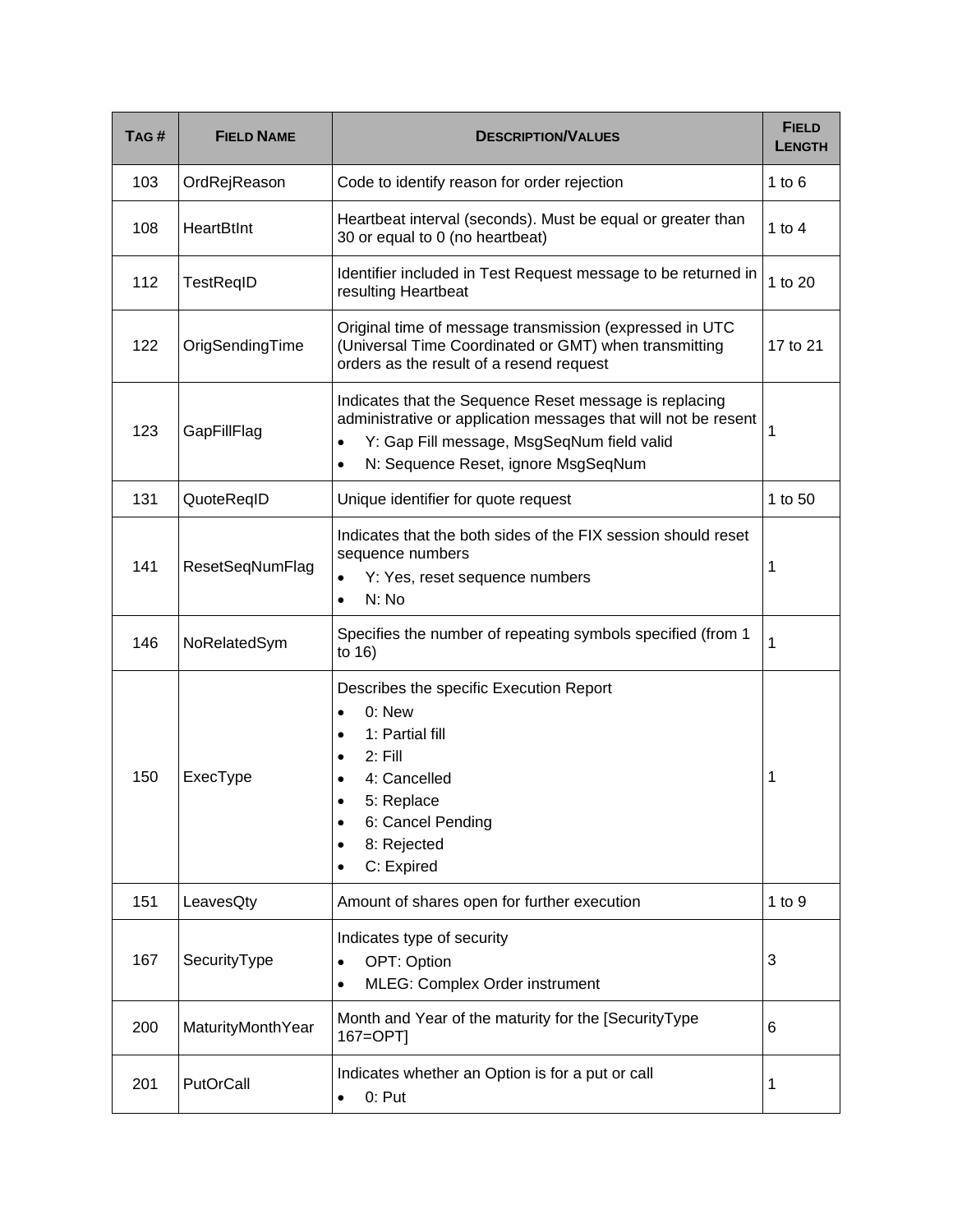| TAG# | <b>FIELD NAME</b>                   | <b>DESCRIPTION/VALUES</b>                                                                                                                                                    | <b>FIELD</b><br><b>LENGTH</b> |
|------|-------------------------------------|------------------------------------------------------------------------------------------------------------------------------------------------------------------------------|-------------------------------|
|      |                                     | 1: Call<br>$\bullet$                                                                                                                                                         |                               |
| 202  | <b>StrikePrice</b>                  | Strike Price for an Option (maximum of 6 decimals)                                                                                                                           | 1 to $9$                      |
| 205  | MaturityDay                         | Day of the maturity for the [SecurityType 167=OPT]                                                                                                                           | 1 to $2$                      |
| 297  | QuoteAckStatus                      | Identifies the status of the quote acknowledgement<br>0: Accepted<br>$\bullet$<br>5: Rejected<br>$\bullet$                                                                   | 1                             |
| 300  | QuoteReject<br>Reason               | Reason Quote was rejected<br>See Section 6, Error Codes                                                                                                                      | 4 to 6                        |
| 310  | Underlying<br>SecurityType          | Complex Order instrument leg Security Type<br>See [SecurityType 167] for description                                                                                         | 3                             |
| 311  | Underlying<br>Symbol                | Complex Order instrument leg Symbol<br>See [Symbol 55] for description                                                                                                       | 1 to 20                       |
| 313  | Underlying<br>MaturityMonth<br>Year | Complex Order instrument leg maturity date<br>See [MaturityMonthYear 200] for description                                                                                    | 6                             |
| 314  | Underlying<br>MaturityDay           | Complex Order instrument leg maturity day<br>See the [MaturityDay 205] for description                                                                                       | 1 to $2$                      |
| 315  | Underlying<br>PutOrCall             | Complex Order instrument leg PutOrCall<br>See the [PutOrCall 201] for description                                                                                            | 1                             |
| 316  | <b>UnderlyingStrikePric</b><br>е    | Complex Order instrument leg strike price<br>See [StrikePrice 202] for description                                                                                           | 1 to $9$                      |
| 319  | RatioQty                            | Complex Order instrument leg ratio to determine valid<br>$\bullet$<br>quantity<br>Should not contain decimals<br>$\bullet$<br>Valid values (from 1 to 99999999)<br>$\bullet$ | 1 to $8$                      |
| 320  | SecurityReqID                       | Unique ID of a Security Definition Request as defined by the<br>participant                                                                                                  | 1 to 50                       |
| 321  | Security<br>RequestType             | Type of Security Definition Request<br>1: Request to create a new Complex Order instrument<br>$\bullet$<br>2: Request to receive all listed instruments                      | 1                             |
| 322  | Security<br>ResponseID              | Unique ID of a Security Definition message as assigned by<br><b>BOX</b>                                                                                                      | 1 to 15                       |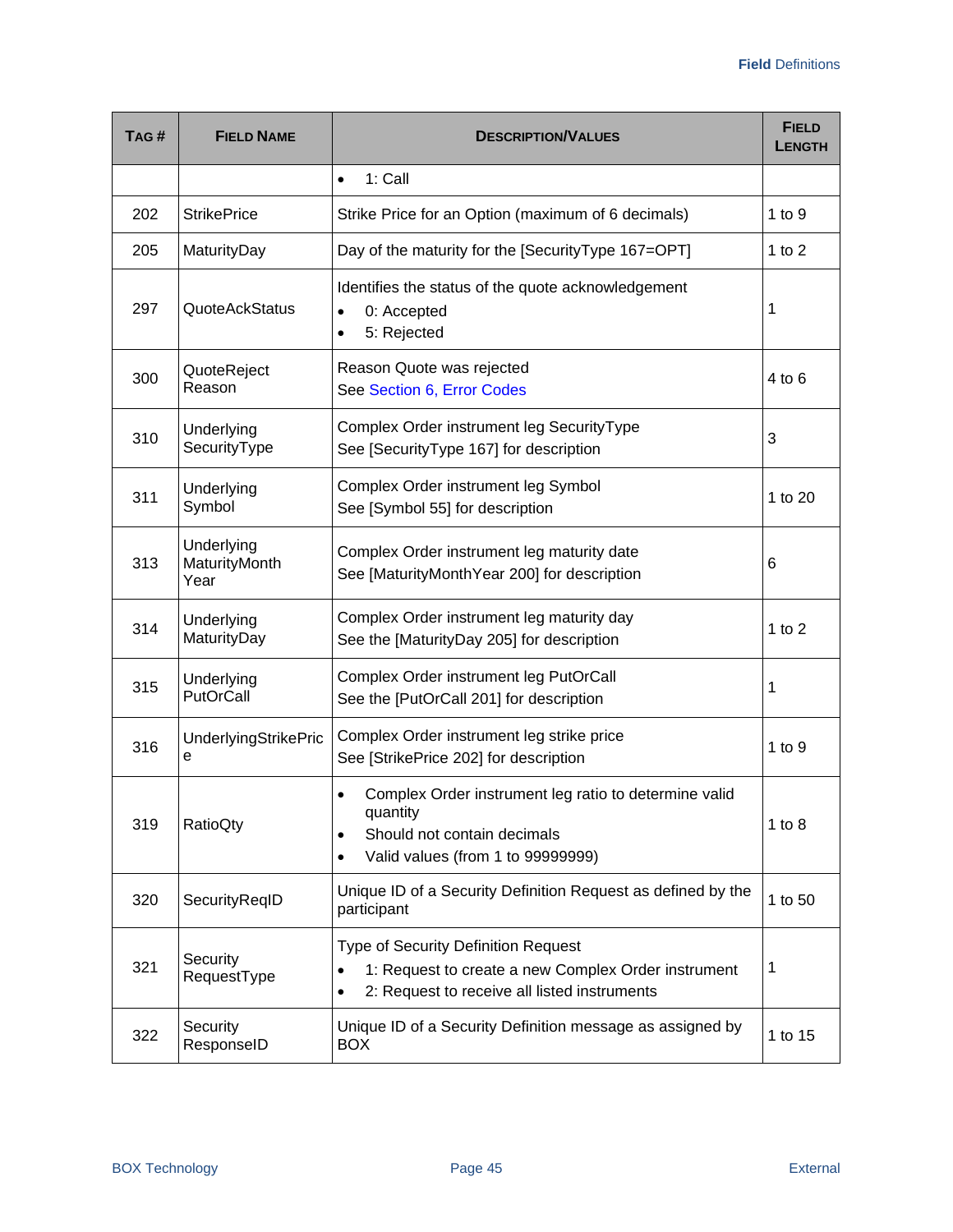| TAG# | <b>FIELD NAME</b>               | <b>DESCRIPTION/VALUES</b>                                                                                                                                                                                                                                                                                                                       | <b>FIELD</b><br><b>LENGTH</b> |
|------|---------------------------------|-------------------------------------------------------------------------------------------------------------------------------------------------------------------------------------------------------------------------------------------------------------------------------------------------------------------------------------------------|-------------------------------|
| 323  | Security<br>ResponseType        | Type of response when responding to a Security Definition<br>Request message<br>1: Accept Security Definition Request as initially<br>requested<br>2: Accept Security Definition Request with revisions as<br>$\bullet$<br>indicated in this message                                                                                            | 1                             |
| 371  | RefTagID                        | Tag number of the FIX field being referenced                                                                                                                                                                                                                                                                                                    | $1$ to $5$                    |
| 372  | RefMsgType                      | Message type of the FIX message being referenced<br>See [MsgType 35]                                                                                                                                                                                                                                                                            | 1 to $2$                      |
| 373  | Session<br>RejectReason         | Code to identify reason for a session-level Reject message                                                                                                                                                                                                                                                                                      | $1$ to $2$                    |
| 375  | ContraBroker                    | BOX number of the firm on the opposite side of the trade<br>$\bullet$<br>Value will be equal to the receiver's BOX number when<br>$\bullet$<br>reporting cross trades<br>For all other messages, tag [ContraBroker 376] will not<br>$\bullet$<br>be supplied                                                                                    | 4                             |
| 379  | <b>Business</b><br>RejectRefID  | Value of [SecurityReqID 320] when the Business Reject<br>$\bullet$<br>message refers to a Security Definition Request<br>(message type 'c')<br>Value of [ClOrdID 11] when the Business Reject<br>$\bullet$<br>message refers to a New Multi-Leg Order - Single<br>(message type 'AB') or a Auction Initial Order (message<br>type 'Pl') message | 1 to 50                       |
| 380  | <b>Business</b><br>RejectReason | Code identifying the reason of the reject<br>2: Unknown Security (default value)                                                                                                                                                                                                                                                                | 1                             |
| 382  | <b>NoContraBrokers</b>          | Number of ContraBrokers repeating group instances. Always<br>appears before tag [ContraBroker 376].<br>1 when reporting cross trades<br>$\bullet$<br>For all other messages, tag [NoContraBroker 382] not<br>$\bullet$<br>supplied                                                                                                              | 1                             |
| 383  | MaxMessageSize                  | Maximum number of bytes supported for a single message                                                                                                                                                                                                                                                                                          | $2$ to 4                      |
| 432  | <b>ExpireDate</b>               | Date of order expiration (last day the order can trade),<br>expressed in terms of the local market date                                                                                                                                                                                                                                         | 8                             |
| 434  | CxIRej<br>ResponseTo            | Identifies the type of request that a Cancel Reject is in<br>response to:<br>1: Order Cancel Request<br>$\bullet$<br>2: Order Cancel/Replace Request<br>$\bullet$                                                                                                                                                                               | 1                             |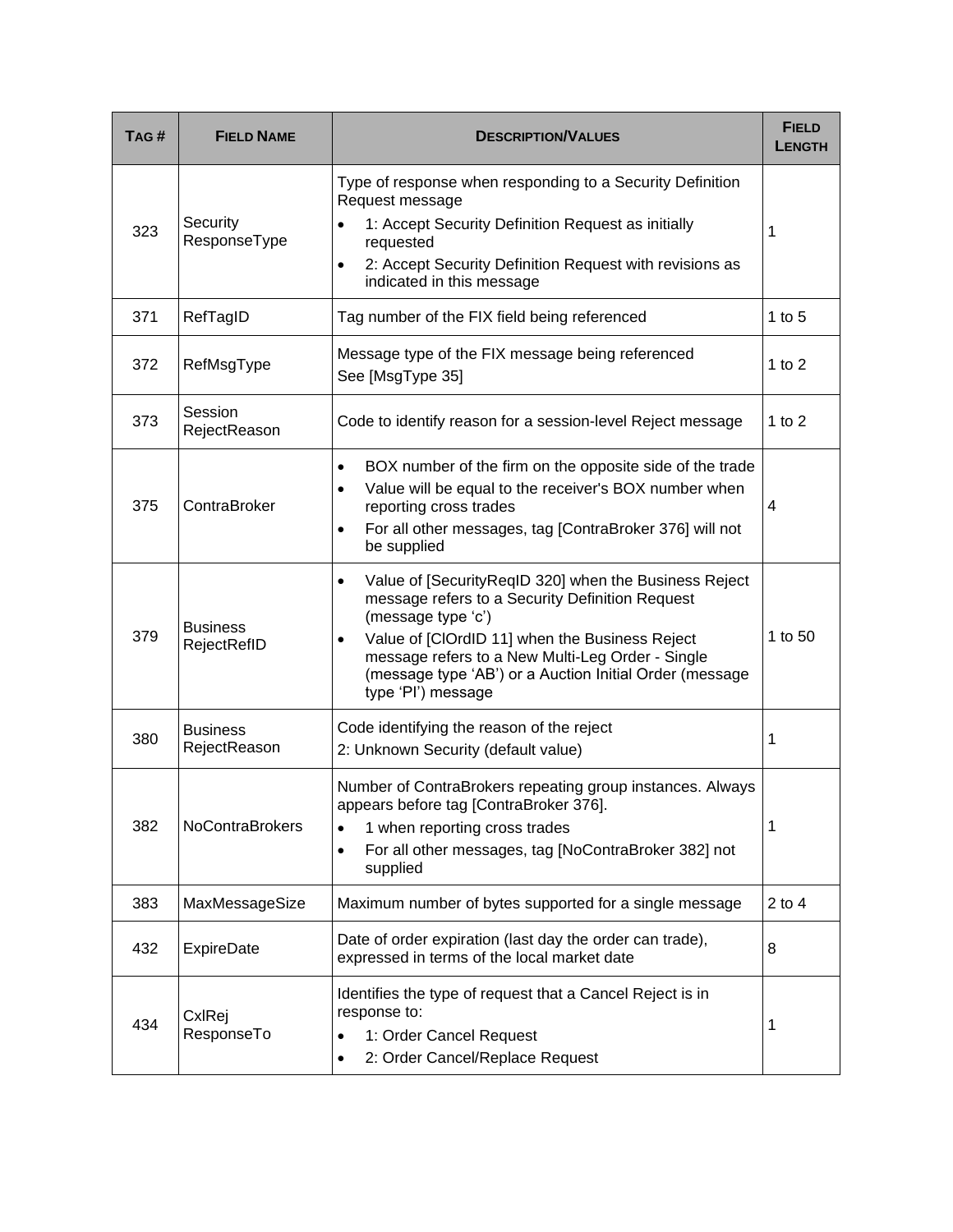| TAG# | <b>FIELD NAME</b>                 | <b>DESCRIPTION/VALUES</b>                                                                                                                                                                                                                                                                                                                                                                                                                                                                                                                                                                                                                                                                                                                                                                                     | <b>FIELD</b><br><b>LENGTH</b> |
|------|-----------------------------------|---------------------------------------------------------------------------------------------------------------------------------------------------------------------------------------------------------------------------------------------------------------------------------------------------------------------------------------------------------------------------------------------------------------------------------------------------------------------------------------------------------------------------------------------------------------------------------------------------------------------------------------------------------------------------------------------------------------------------------------------------------------------------------------------------------------|-------------------------------|
| 439  | ClearingFirm                      | Firm that will clear the trade; used if different from the<br>executing firm                                                                                                                                                                                                                                                                                                                                                                                                                                                                                                                                                                                                                                                                                                                                  | 4                             |
| 440  | ClearingAccount                   | The Clearing Account (or SubAccount) identifies the Market<br>Maker ID (MMID) and will be passed as the SubAccountId<br>field to OCC.<br>Its format is up to 3 AlphaNumeric characters, as is currently<br>supported by OCC.<br>Any trailing space ('') is allowed but will be ignored<br>$\bullet$<br>Any preceeding space ('') is allowed and accepted as is<br>$\bullet$<br>If longer than 3 characters, only the first 3 characters will<br>be used<br>Example:<br>Tag 440='ABC' means 'ABC' will be sent to OCC<br>(Sent as is)<br>Tag 440= 'AB' means 'AB' will be sent to OCC<br>(Preceding space conserved)<br>Tag 440= 'AB ' means 'AB' will be sent to OCC<br>$\bullet$<br>(Trailing space removed)<br>Tag 440 = 'ABCD' means 'ABC' (truncated to 3<br>$\bullet$<br>characters) will be sent to OCC | 3                             |
| 442  | MultiLeg<br>ReportingType         | Used to indicate what an Execution Report represents (e.g.<br>used with multi-leg instrument, such as Option strategies,<br>spreads, etc.)<br>1: Single security or outright contract (default)<br>2: Individual leg of a Complex Order<br>$\bullet$<br>3: Report refers to a Complex Order<br>$\bullet$                                                                                                                                                                                                                                                                                                                                                                                                                                                                                                      | 1                             |
| 527  | SecondaryExecId                   | Equal to [ExecID 17] of the Complex Order Execution Report<br>when the [MultiLegReportingType 442=2]                                                                                                                                                                                                                                                                                                                                                                                                                                                                                                                                                                                                                                                                                                          | 1 to 16                       |
| 555  | NoLegs                            | Number of legs part of the Complex Order instrument:<br>2 to 16                                                                                                                                                                                                                                                                                                                                                                                                                                                                                                                                                                                                                                                                                                                                               | $\overline{2}$                |
| 564  | LegPositionEffect                 | Type of position of each individual leg.<br>O: Open<br>$\bullet$<br>C: Close                                                                                                                                                                                                                                                                                                                                                                                                                                                                                                                                                                                                                                                                                                                                  | 1                             |
| 584  | <b>MassStatus</b><br><b>RegID</b> | Value assigned by issuer of Mass Status Request to<br>uniquely identify the request.<br>This field is taken from FIX v4.3                                                                                                                                                                                                                                                                                                                                                                                                                                                                                                                                                                                                                                                                                     | 1 to 50                       |
| 585  | <b>MassStatus</b><br>ReqType      | Mass Status Request Type<br>7 : Status for all orders                                                                                                                                                                                                                                                                                                                                                                                                                                                                                                                                                                                                                                                                                                                                                         | 1                             |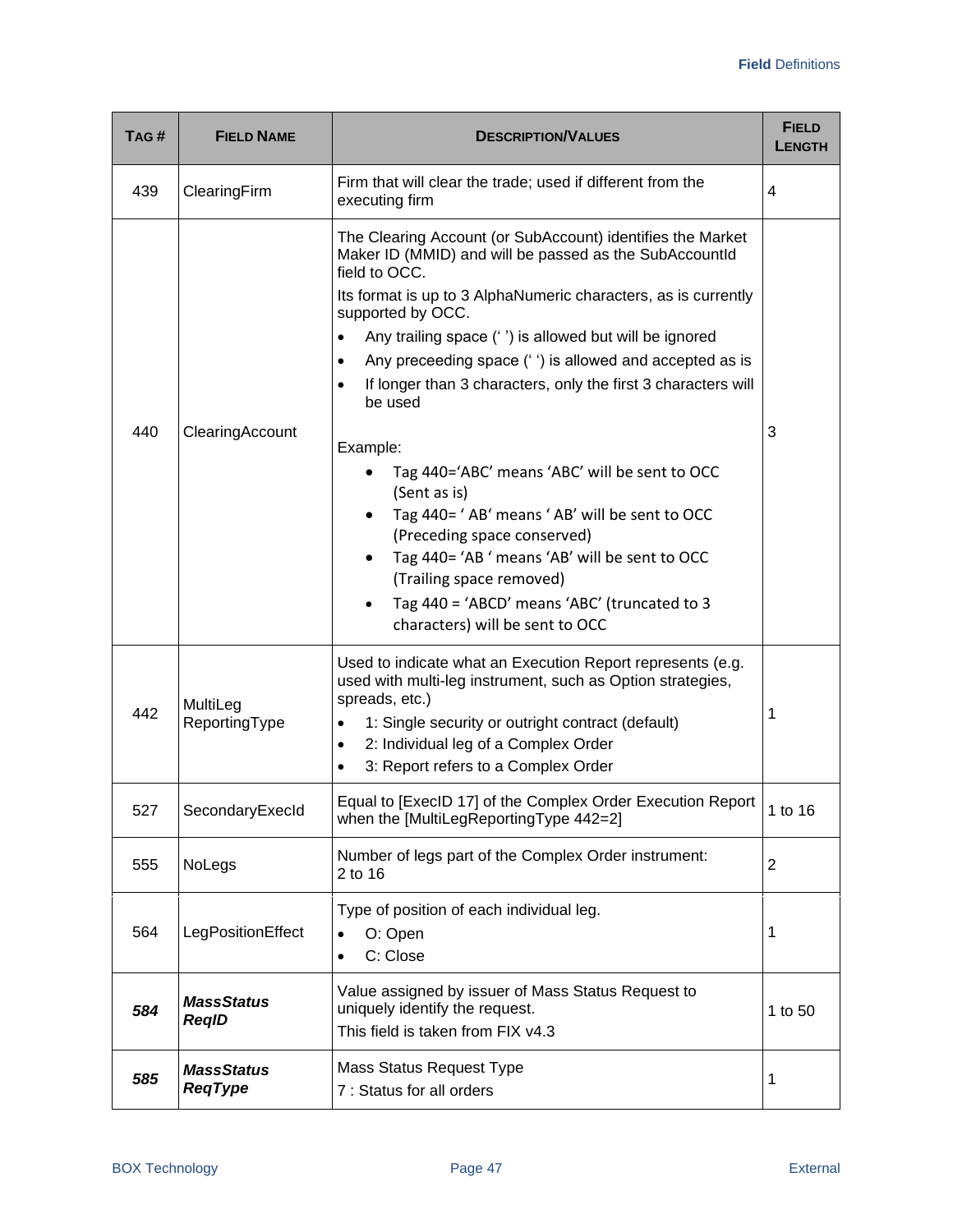| TAG# | <b>FIELD NAME</b>                  | <b>DESCRIPTION/VALUES</b>                                                                                                                                                                                                                                                                                                                                                                                                  | <b>FIELD</b><br><b>LENGTH</b> |
|------|------------------------------------|----------------------------------------------------------------------------------------------------------------------------------------------------------------------------------------------------------------------------------------------------------------------------------------------------------------------------------------------------------------------------------------------------------------------------|-------------------------------|
|      |                                    | This field is taken from FIX v4.3                                                                                                                                                                                                                                                                                                                                                                                          |                               |
| 600  | LegSymbol                          | Symbol for each individual leg                                                                                                                                                                                                                                                                                                                                                                                             | 1 to 20                       |
| 608  | LegCFICode                         | Type of Option of each individual leg<br>OC: Option Call<br>$\bullet$<br>OP: Option Put<br>$\bullet$                                                                                                                                                                                                                                                                                                                       | 2                             |
| 611  | LegMaturityDate                    | Maturity date of each individual leg<br>Format: YYYYMMDD                                                                                                                                                                                                                                                                                                                                                                   | 8                             |
| 612  | LegStrikePrice                     | Strike price of each individual leg (maximum of 6 decimal)                                                                                                                                                                                                                                                                                                                                                                 | 1 to $9$                      |
| 623  | LegRatioQty                        | Ratio quantity for this individual leg relative to the entire<br>Complex Order (maximum value of 99999999)                                                                                                                                                                                                                                                                                                                 | 1 to $8$                      |
| 624  | LegSide                            | Side of each individual leg<br>$1:$ Buy<br>2: Sell<br>$\bullet$                                                                                                                                                                                                                                                                                                                                                            | 1                             |
| 639  | <b>Price</b><br><b>Improvement</b> | Specifies the Max Improvement price for PIP and<br>Facilitation.                                                                                                                                                                                                                                                                                                                                                           | 1 to $9$                      |
| 654  | LegRefID                           | Unique identifier for each leg within the order. Not required to<br>be unique for the day.<br>This tag must be received in sequential order (ex.: leg 1<br>before leg2) and must be the first tag in each component<br>block.                                                                                                                                                                                              | 1 to 50                       |
| 828  | TrdType                            | <>: Unknown<br>$\bullet$<br>O: Opening - Trade performed during opening Rotation<br>$\bullet$<br>A: Guaranteed Auction - Trade done at the end of a PIP<br>$\bullet$<br>Auction<br>F: Continuous Trading - All other trade conditions<br>$\bullet$<br>B: Solicitation Auction - Trade was part of that type of<br>$\bullet$<br>auction<br>C: Facilitation Auction - Trade was part of that type of<br>$\bullet$<br>auction | 1                             |
| 923  | <b>UserRequestId</b>               | Alphanumeric field: Numbers and alphabetic characters<br>$\bullet$<br>are accepted (0-9, a-z, A-Z)<br>Must not be empty and must have a maximum of 30<br>$\bullet$<br>characters                                                                                                                                                                                                                                           | 1 to 30                       |
| 924  | UserRequestType                    | L: LockOut<br>$\bullet$<br>O: CancelOrders<br>$\bullet$                                                                                                                                                                                                                                                                                                                                                                    | 1                             |
| 926  | UserStatusType                     | A: Active<br>$\bullet$                                                                                                                                                                                                                                                                                                                                                                                                     | 1                             |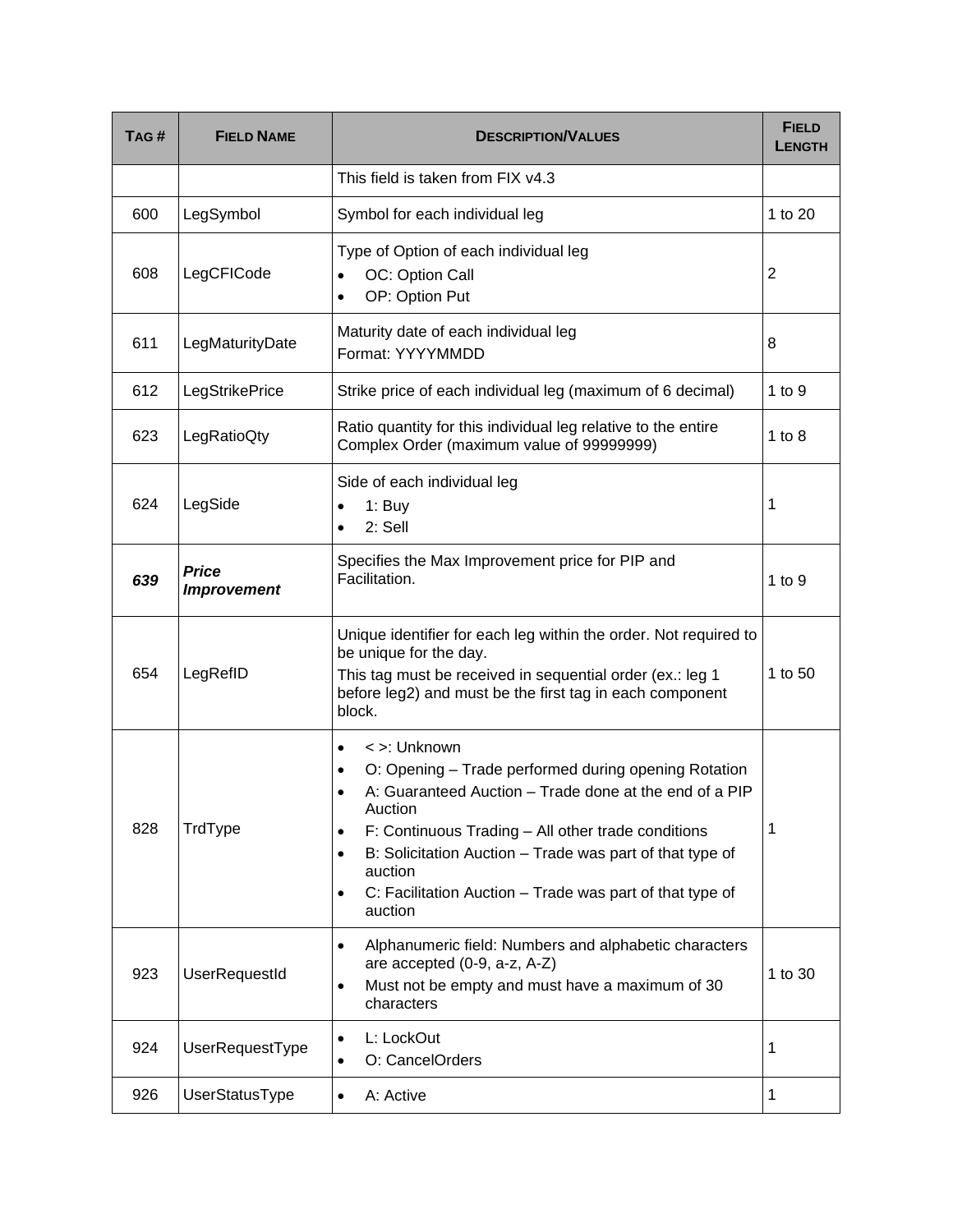| TAG# | <b>FIELD NAME</b>                        | <b>DESCRIPTION/VALUES</b>                                                                                                                                                                                                                                                                                   | <b>FIELD</b><br><b>LENGTH</b> |
|------|------------------------------------------|-------------------------------------------------------------------------------------------------------------------------------------------------------------------------------------------------------------------------------------------------------------------------------------------------------------|-------------------------------|
|      |                                          | L: Locked<br>$\bullet$                                                                                                                                                                                                                                                                                      |                               |
| 854  | <b>QtyType</b>                           | J: Auction Type is MIP<br>$\bullet$<br>If not transmitted, Auction Type is regular PIP<br>$\bullet$<br>B: Surrender Quantity for Solicitation and Facilitation:<br>$\bullet$<br>Indicates that the InitO is willing to surrender a portion of<br>the total number of contracts in the Solicitation auction. | 1                             |
| 6005 | Contra<br><b>AccountType</b>             | Identifies the type of account of the counterparty to the trade<br>C: Public Customer<br>$\bullet$<br>F: Broker Dealer<br>$\bullet$<br>M: Market Mker<br>$\bullet$<br>T: Professional Customer<br>$\bullet$<br>W: Broker Dealer Cleared as Customer<br>$\bullet$<br>X: Away Market Maker<br>$\bullet$       | 1                             |
| 7388 | <b>Contingent Order</b>                  | 2: Contingent Order<br>Specifying that the auction is contingent and should not be or<br>it was not controlled against the NBBO for the execution<br>price                                                                                                                                                  | $\overline{1}$                |
| 7900 | <b>Improve</b><br><b>PhaseID</b>         | Identification of the improvement phase                                                                                                                                                                                                                                                                     | 1 to $6$                      |
| 7901 | <b>Executing</b><br><b>ParticipantID</b> | Identification of the Executing Participant to whom the<br>$\bullet$<br>'Directed Order' is to be submitted, or identification of the<br>Market Maker that is preferred on the 'Preferenced<br>Order'.<br>Indicate the 3 digits participant ID<br>$\bullet$                                                 | $\overline{4}$                |
| 7904 | <b>NoClearingData</b>                    | Valid values: 2                                                                                                                                                                                                                                                                                             | 1                             |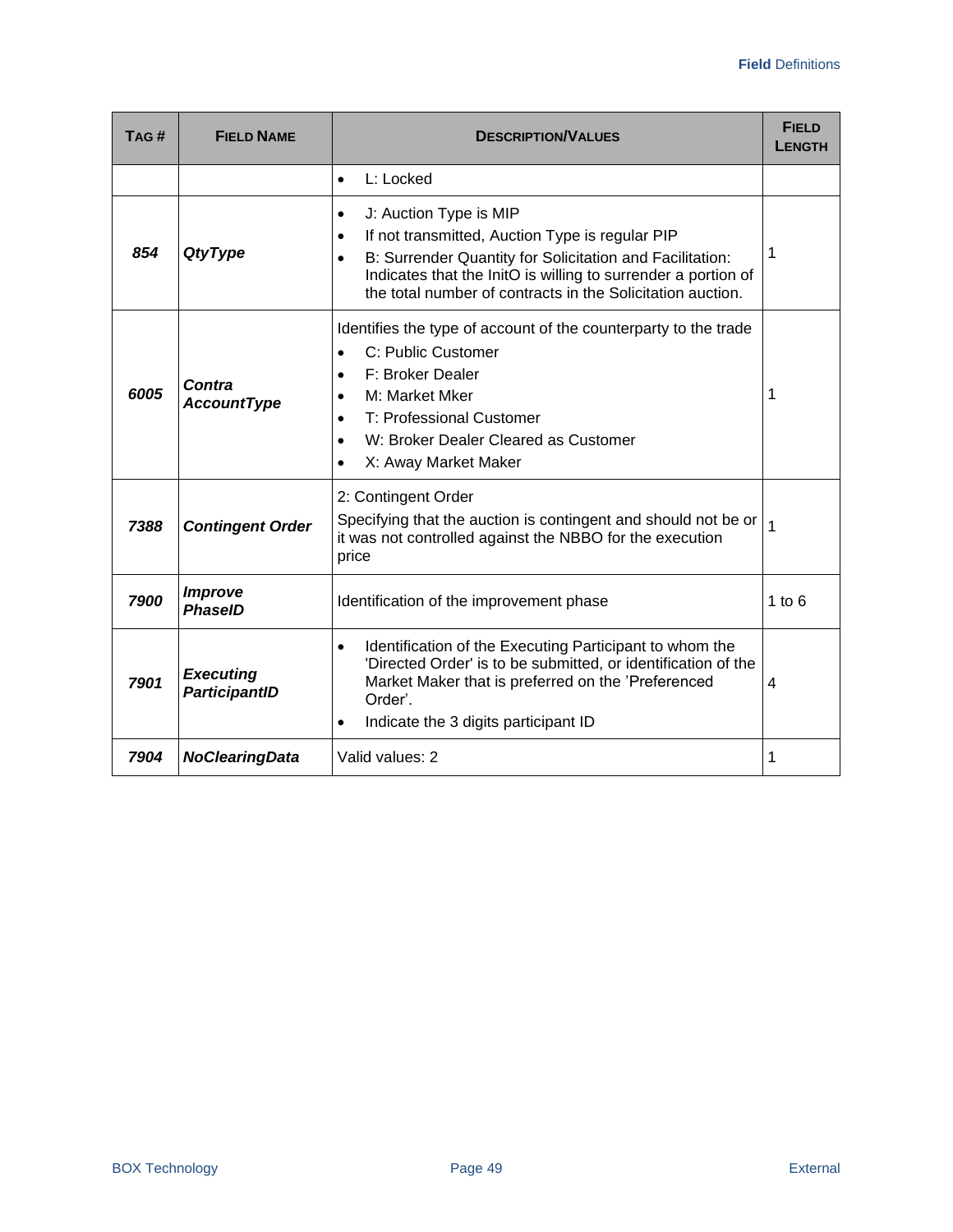| TAG# | <b>FIELD NAME</b>                 | <b>DESCRIPTION/VALUES</b>                                                                                                                                                                                                                                                                                                                                                                                                                                                                                                                                                                                                                                                                                                                                                                                                                                                                                                                                                                                                                                                                                                                                                                                                                                                                                                                                                                                            | <b>FIELD</b><br><b>LENGTH</b> |
|------|-----------------------------------|----------------------------------------------------------------------------------------------------------------------------------------------------------------------------------------------------------------------------------------------------------------------------------------------------------------------------------------------------------------------------------------------------------------------------------------------------------------------------------------------------------------------------------------------------------------------------------------------------------------------------------------------------------------------------------------------------------------------------------------------------------------------------------------------------------------------------------------------------------------------------------------------------------------------------------------------------------------------------------------------------------------------------------------------------------------------------------------------------------------------------------------------------------------------------------------------------------------------------------------------------------------------------------------------------------------------------------------------------------------------------------------------------------------------|-------------------------------|
| 7906 | <b>Combined</b><br><b>OrdType</b> | Indicates the price validation type requested by the client<br>within the IML rules and is validated against the value<br>provided in [Rule80A 47].<br>Valid values for [SecurityType 167=OPT]:<br>1: NBBO Filtering and IML Routing<br>$\bullet$<br>2: No NBBO Filtering<br>$\bullet$<br>3: NBBO Filtering and no IML Routing (default value if<br>$\bullet$<br>the field is not provided)<br>Valid value for the [SecurityType 167=MLEG]:<br>2: No NBBO Filtering (only for Contingent Orders)<br>$\bullet$<br>3: NBBO Filtering and no IML Routing (default value if<br>$\bullet$<br>the field is not provided)<br>6: No Exposure for Complex Order Instrument upon<br>$\bullet$<br>entry. Default behavior for Complex Order instrument is<br>to be flashed upon entry. Only valid for Complex Order.<br>For Solicitation auctions, Facilitation auctions and Floor<br>Trades:<br>When tag [ContingentOrder 7388] is sent with value 2<br>$\circ$<br>(Contingent), tag [CombinedOrdType 7906] must be<br>set to 2 (No NBBO Filtering) or must not be provided,<br>otherwise the auction is rejected.<br>When tag [ContingentOrder 7388] is not provided, the<br>$\circ$<br>tag [CombinedOrdType 7906] must be set to 3<br>(NBBO Filtering and No Routing) or must not be<br>provided.<br>For a detailed description of Price Validation Types, refer to<br>Appendix A, Rule80A and CombinedOrdType Combinations. | 1                             |
| 7926 | <b>RiskTeamStatus</b>             | Status of the Risk Team<br>A: Active<br>$\bullet$<br>L: Locked<br>$\bullet$                                                                                                                                                                                                                                                                                                                                                                                                                                                                                                                                                                                                                                                                                                                                                                                                                                                                                                                                                                                                                                                                                                                                                                                                                                                                                                                                          | 1                             |
| 9303 | <b>RoutingInst</b>                | When present, qualifies the order as either directed or<br>preferenced<br>O: Directed Order<br>P: Preferenced Order<br>$\bullet$                                                                                                                                                                                                                                                                                                                                                                                                                                                                                                                                                                                                                                                                                                                                                                                                                                                                                                                                                                                                                                                                                                                                                                                                                                                                                     | 1                             |
| 9383 | <b>Auction Type</b>               | Specifies the type of auction/order<br>G: Regular Auction (PIP)<br>$\bullet$<br><b>B: Solicitation Auction</b><br>$\bullet$<br>C: Facilitation Auction<br>$\bullet$<br>X: Customer Cross Order or Qualified Contingent Cross<br>$\bullet$<br>R: Floor Trade<br>$\bullet$                                                                                                                                                                                                                                                                                                                                                                                                                                                                                                                                                                                                                                                                                                                                                                                                                                                                                                                                                                                                                                                                                                                                             | 1                             |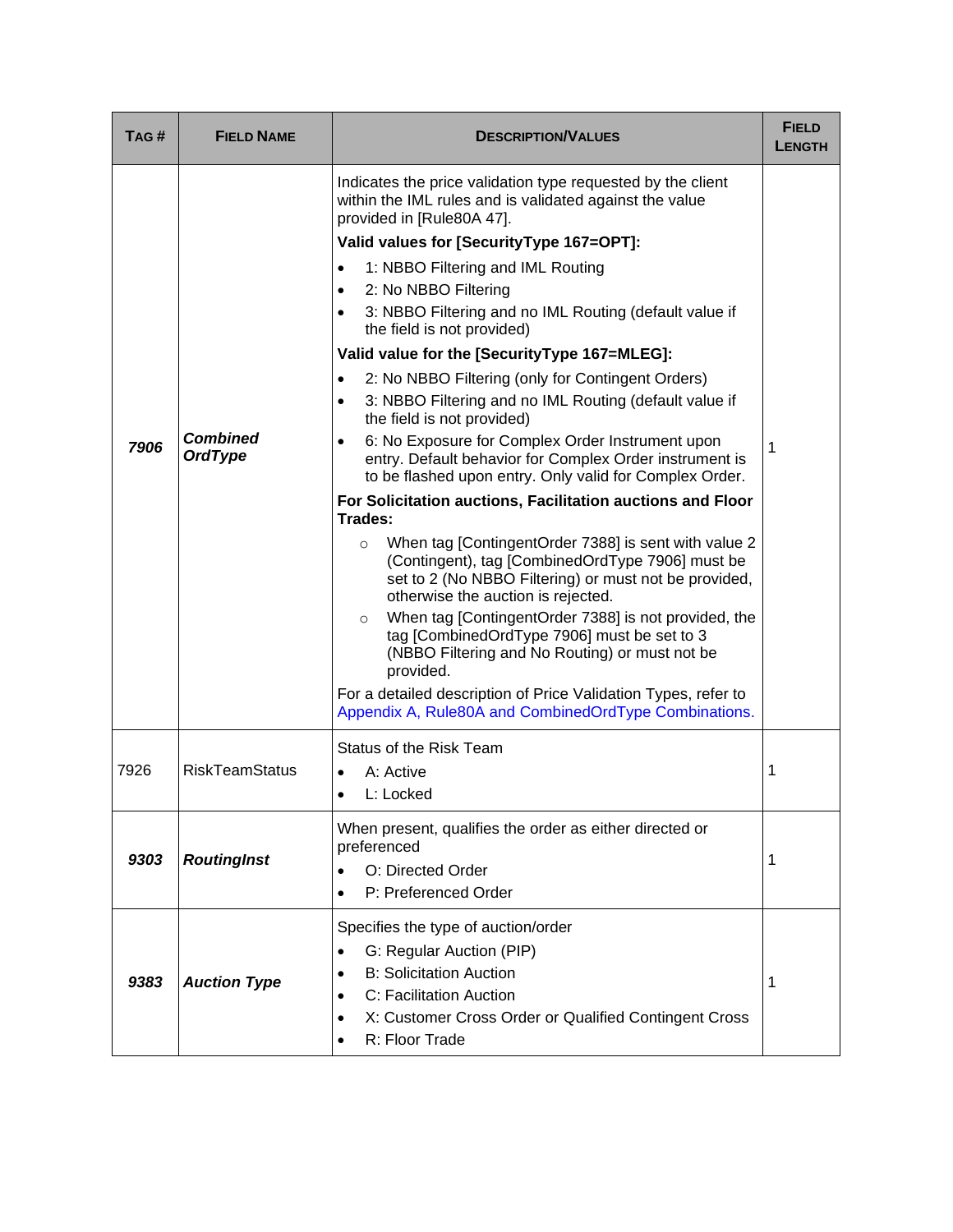| TAG#  | <b>FIELD NAME</b>                         | <b>DESCRIPTION/VALUES</b>                                                                                                                                                                                                                                                                                                                                                                                                                                                                                                                                                                               | <b>FIELD</b><br><b>LENGTH</b> |
|-------|-------------------------------------------|---------------------------------------------------------------------------------------------------------------------------------------------------------------------------------------------------------------------------------------------------------------------------------------------------------------------------------------------------------------------------------------------------------------------------------------------------------------------------------------------------------------------------------------------------------------------------------------------------------|-------------------------------|
| 9459  | <b>SpecialTradeInd</b>                    | 0: Regular Trade (All)<br>$\bullet$<br>g: Contingent Trade (apply to Solicitation and<br>$\bullet$<br>Facilitation, and Floor Trades only)<br>D: Customer Cross Order or Qualified Contingent Cross<br>$\bullet$<br>P: PIP<br>$\bullet$<br>W: ISO Inbound<br>$\bullet$<br>O: Hidden Trade (trade done at an away exchange<br>$\bullet$<br>through the InterMarket Linkage plan)                                                                                                                                                                                                                         | 1                             |
| 9461  | <b>AddQty</b>                             | Used for PIP and Solicitation auction types and Floor<br>$\bullet$<br>Traders.<br>Contains the Surrender Quantity expressed in number of<br>$\bullet$<br>contracts.<br>This field is only accepted when initiating an Auction<br>$\bullet$<br>(PIP or Solicitation) and a Floor Trade.<br>If this field is provided when improving an existing<br>$\bullet$<br>auction, the auction message (PI) will be rejected.<br>Indicates the number of contracts the Initiating<br>$\bullet$<br>Participant is willing to surrender.<br>The value must be less than or equal to the auction initial<br>quantity. | $1$ to $9$                    |
| 9730  | <b>TradeLiquidity</b><br><b>Indicator</b> | Indicates whether a trade adds or removes liquidity from the<br>marketplace<br>A: Add liquidity (Make)<br>$\bullet$<br>R: Remove liquidity (Take)<br>$\bullet$                                                                                                                                                                                                                                                                                                                                                                                                                                          | 1                             |
| 9564  | <b>LegPosition</b><br><b>EffectMBF</b>    | Type of position of each individual leg for the 'Must be Filled'<br>side of an auction<br>O: Open<br>C: Close<br>$\bullet$                                                                                                                                                                                                                                                                                                                                                                                                                                                                              | 1                             |
| 10455 | SecurityAltId                             | Complex Order instrument symbol                                                                                                                                                                                                                                                                                                                                                                                                                                                                                                                                                                         | 1 to 30                       |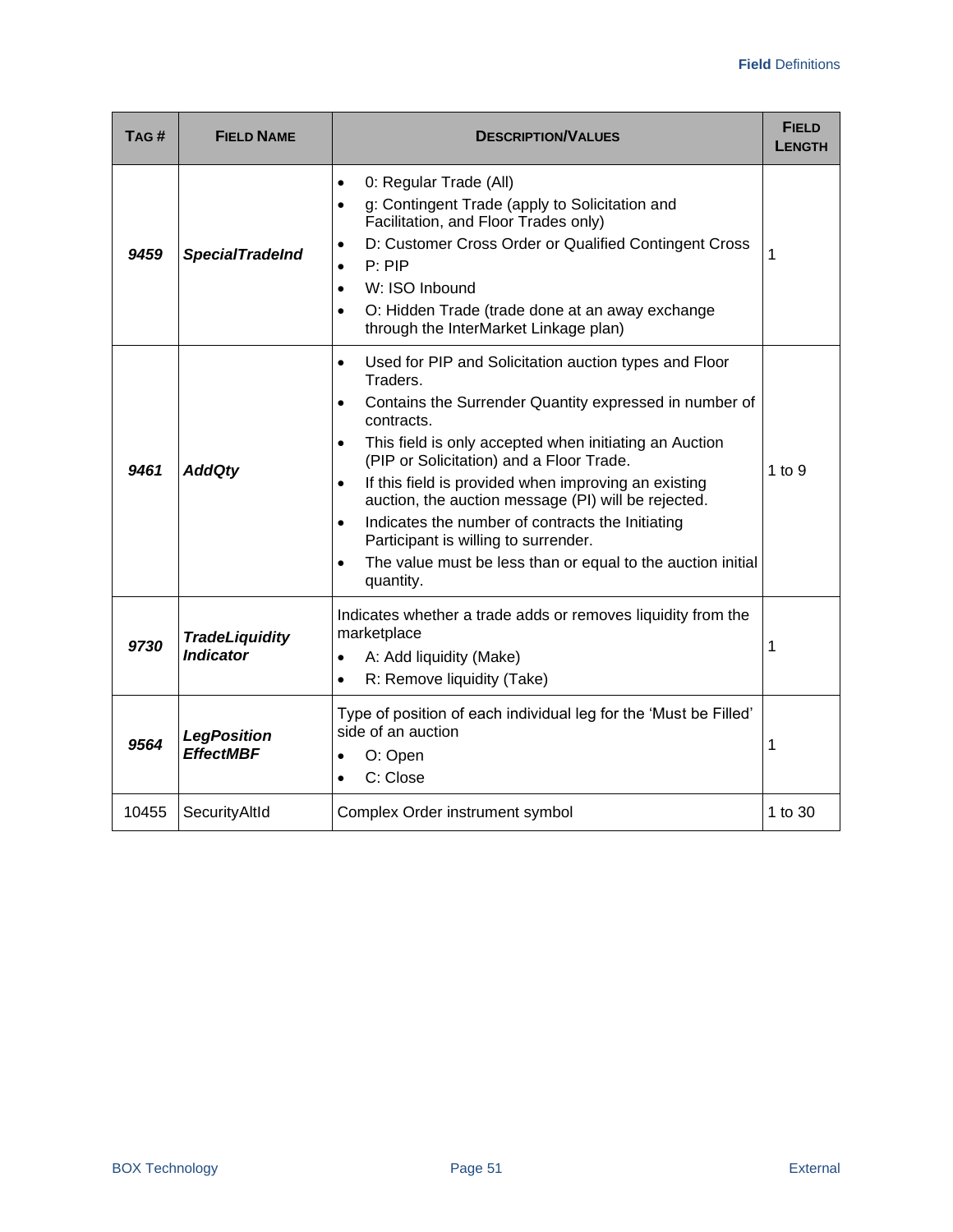## <span id="page-57-0"></span>**Section 6 Error Codes**

The following table displays the error codes and text that can be returned by BOX. Those codes can be returned in messages *Execution Report, Order Cancel Reject* and *Quote Acknowledgement*.

Errors included in this table are not all supported by the current BOX version. Note:

| <b>ERROR NUMBER</b> | <b>ERROR TEXT</b>                                    |
|---------------------|------------------------------------------------------|
| 0001                | User Identification is not correct                   |
| 0002                | Protocol Version is not supported                    |
| 0003                | Message Type is not supported                        |
| 0004                | Session ID Is not active                             |
| 0005                | <b>User Account Locked</b>                           |
| 0006                | Message Type requested is not supported              |
| 0008                | Message is too short                                 |
| 0009                | Message is too long                                  |
| 0010                | Message contains Binary Data                         |
| 0011                | No Heartbeat Activity: disconnection                 |
| 0012                | Message type is Out Of Context                       |
| 0013                | User ID has been deactivated: disconnection          |
| 0014                | <b>Syntax Error</b>                                  |
| 0015                | Field Value is too small                             |
| 0016                | Field Value is too big                               |
| 0100                | Firm is forbidden to trade on this Group             |
| 0101                | Duration type is forbidden for current Group state   |
| 0102                | Verb field cannot be modified                        |
| 0103                | Order is not active                                  |
| 0104                | Price type is forbidden for this instrument          |
| 0105                | Price Term is forbidden for current Instrument state |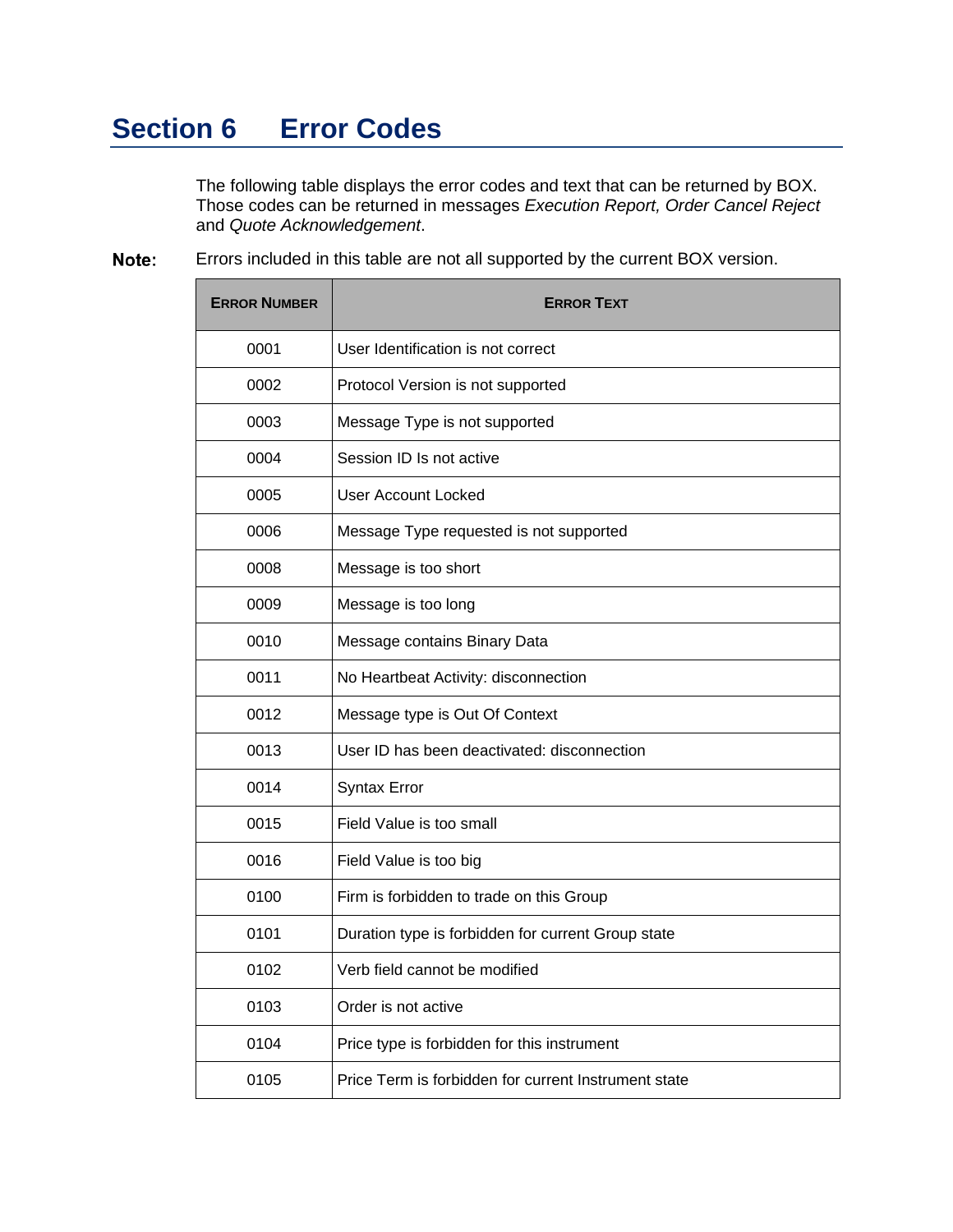| <b>ERROR NUMBER</b> | <b>ERROR TEXT</b>                                                   |
|---------------------|---------------------------------------------------------------------|
| 0108                | Duration type is forbidden for current Instrument state             |
| 0109                | Order cannot be processed: No opposite limit                        |
| 0110                | Price does not represent a valid tick increment for this Instrument |
| 0111                | Duration type is invalid for this price type                        |
| 0112                | Cross order price must be inside the limits                         |
| 0113                | Order price outside price spread                                    |
| 0114                | Opposite Firm must be filled for committed order                    |
| 0115                | Order Account Type is inconsistent with IML Handling field          |
| 0116                | Cross order is not allowed                                          |
| 0117                | Cross order quantity is outside limits                              |
| 0118                | Duration Type Is Invalid For This Price Term                        |
| 0119                | Quantity is out of range                                            |
| 0120                | Functionality not supported                                         |
| 0121                | Order price is outside the order entry protection limits            |
| 0123                | <b>Floor Trade Not Allowed</b>                                      |
| 0124                | <b>Insufficient Surrender Quantity</b>                              |
| 0201                | GTD date must be equal to or greater than current day               |
| 0202                | GTD date must be equal to or less than Instrument expiration date   |
| 0203                | GTD date must be filled only if Duration type is equal to GTD       |
| 0300                | Quantity Term is forbidden for current Instrument state             |
| 0302                | Quantity must be less than or equal to Maximum Improvement Quantity |
| 0303                | Quantity Term is not authorized for this order type                 |
| 0304                | Additional quantity must be less than order quantity                |
| 0305                | Additional quantity is too small                                    |
| 0306                | Minimum quantity cannot be modified                                 |
| 0307                | Quantity Term is forbidden for Duration Type                        |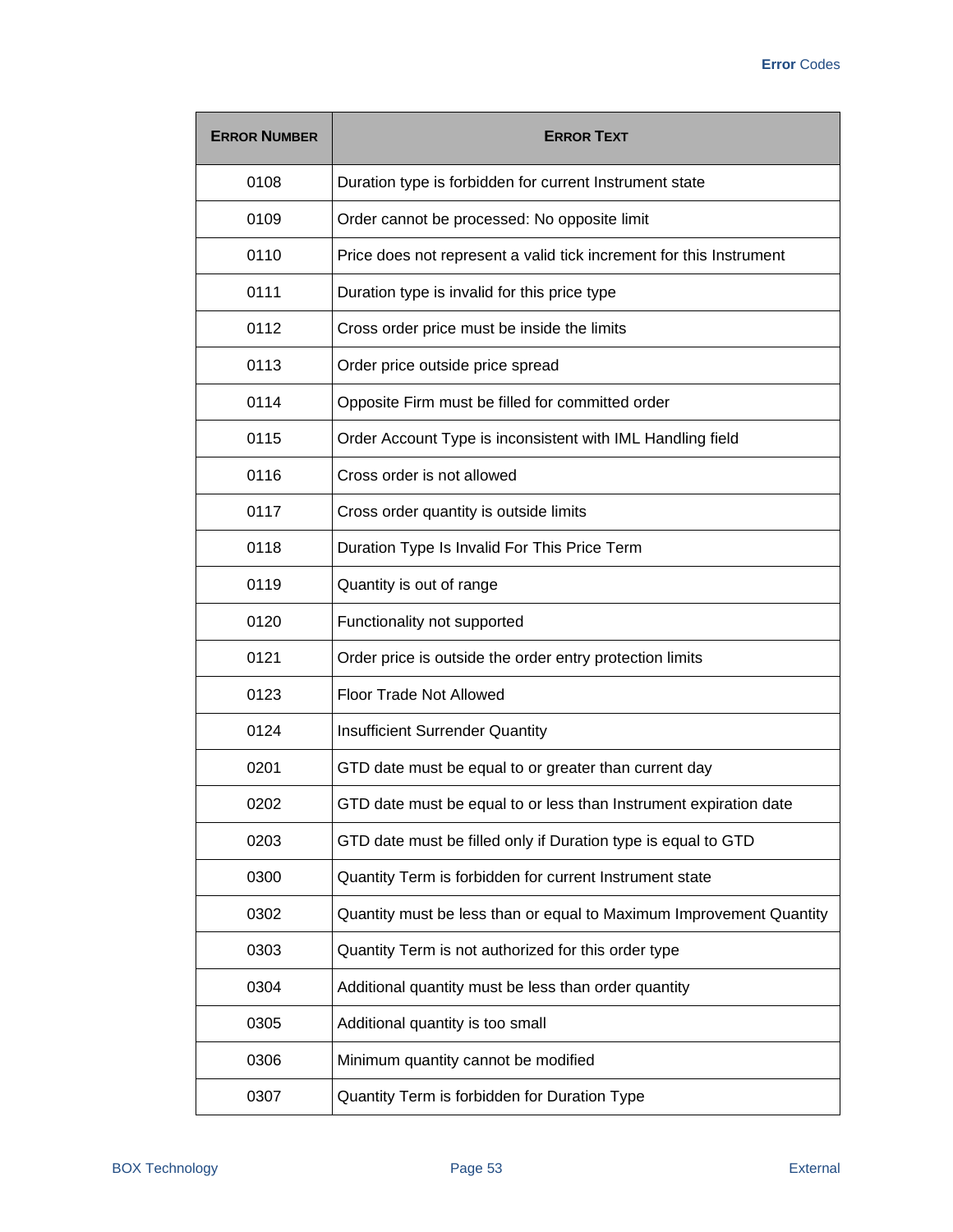| <b>ERROR NUMBER</b> | <b>ERROR TEXT</b>                                                  |
|---------------------|--------------------------------------------------------------------|
| 0308                | Order quantity is outside the instrument quantity threshold        |
| 0309                | Quantities must be multiples of lot size                           |
| 0310                | Order Net Value Is Outside the Net Value Threshold                 |
| 0402                | Trader ID field cannot be modified                                 |
| 0403                | Market Maker not authorized for Group                              |
| 0404                | Market Maker P orders not authorized for class                     |
| 0405                | Market Maker quote spread invalid for P orders                     |
| 0406                | Market Maker quote size invalid for P orders                       |
| 0500                | Order price is outside the instrument price threshold              |
| 0501                | Price field is mandatory for Limit Orders                          |
| 0502                | Price field must not be filled for this Price Type                 |
| 0503                | Order cannot be modified or cancelled                              |
| 0504                | Additional Price is forbidden for Price Term                       |
| 0505                | Order price must be greater than additional price                  |
| 0506                | Order price must be lower than additional price                    |
| 0507                | Additional price must be lower than last price or last day price   |
| 0508                | Additional price must be greater than last price or last day price |
| 0509                | Order rejected Cannot trade outside instrument price thresholds    |
| 0510                | Order cannot be modified                                           |
| 0511                | Order price is outside circuit breaker limits                      |
| 0512                | Price Term Invalid For Price Type                                  |
| 0513                | Instrument Allows Only Closing Orders                              |
| 0514                | Instrument Leg Allows Only Closing Orders                          |
| 0700                | Only one quote per instrument and per Verb is accepted             |
| 0701                | Quote is not present in the Instrument Book                        |
| 0702                | Market Maker Protection in progress Quote not processed            |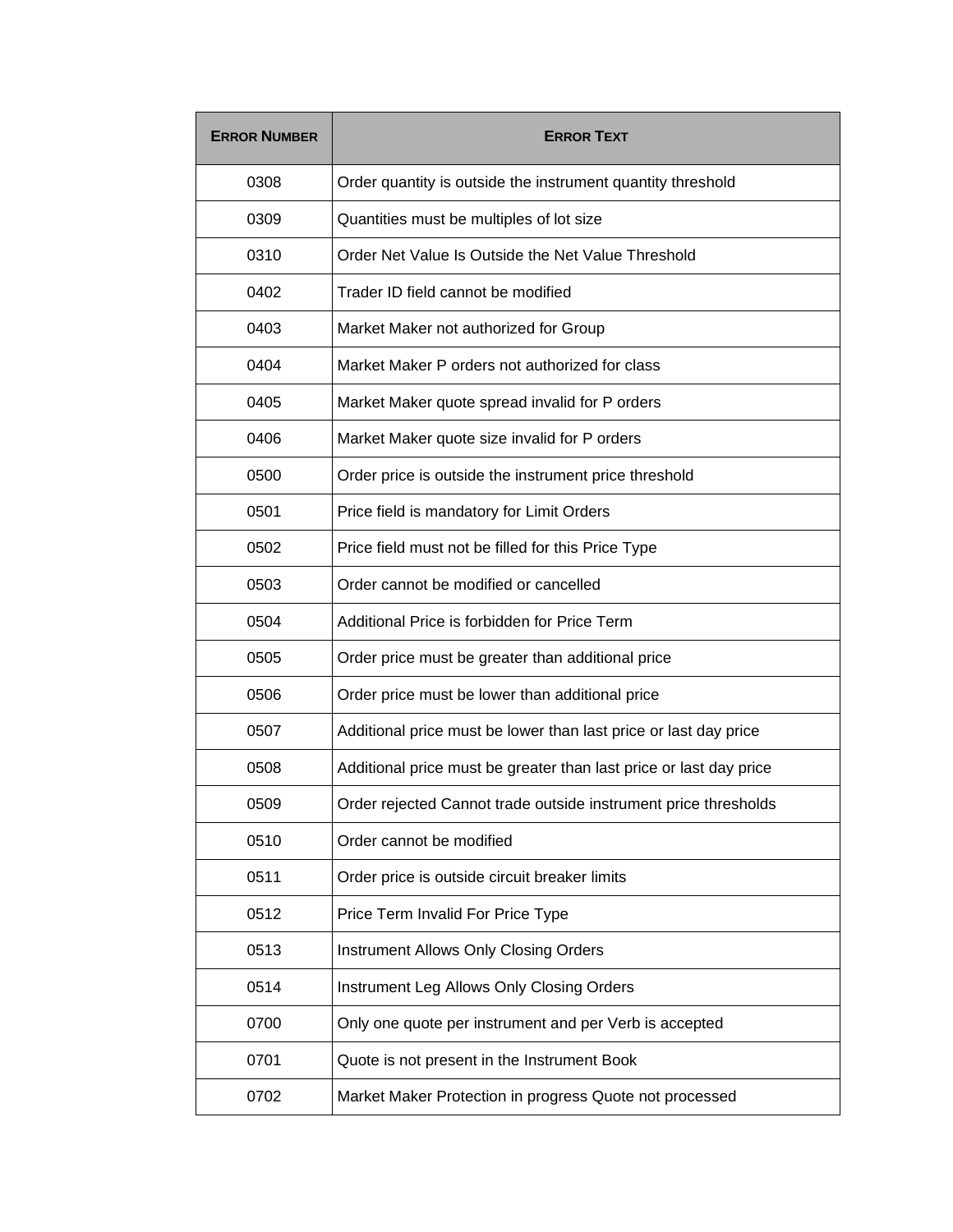| <b>ERROR NUMBER</b> | <b>ERROR TEXT</b>                                                        |
|---------------------|--------------------------------------------------------------------------|
| 0703                | Advanced Market Maker Protection not enabled for this Group              |
| 0704                | Buy and Sell must not cross for the same instrument                      |
| 0705                | Number of quotes is not in sync with the message length                  |
| 0707                | Market Maker Protection state must be re-activated                       |
| 0708                | Trader ID has no quote for this Group                                    |
| 0709                | All the Instruments must belong to the same Group                        |
| 0710                | Clearing Data have not been initialized                                  |
| 0800                | Required number of Market Makers is not satisfied to start an auction    |
| 0801                | Auction ID is not active                                                 |
| 0802                | Only Price can be updated                                                |
| 0803                | Price must be better than previous Improvement Price                     |
| 0804                | Improvement Quantity is not valid                                        |
| 0805                | Only price and quantity can be updated                                   |
| 0806                | Improvement Verb is not valid for this auction                           |
| 0807                | A guaranteed auction cannot be started when NBBO is crossed or<br>locked |
| 0808                | An auction is already running                                            |
| 0810                | Price must be within NBBO spread                                         |
| 0811                | Quantity must be greater than Minimum Improvement Quantity               |
| 0812                | Improvement Order cannot be cancelled                                    |
| 0813                | Initial Order cancel is forbidden                                        |
| 0814                | Improvement cancellation forbidden                                       |
| 0815                | Improvement price must be improved                                       |
| 0816                | Improvement quantity cannot be decreased                                 |
| 0817                | Linked order wasnt present before auction                                |
| 0818                | Linked order forbidden                                                   |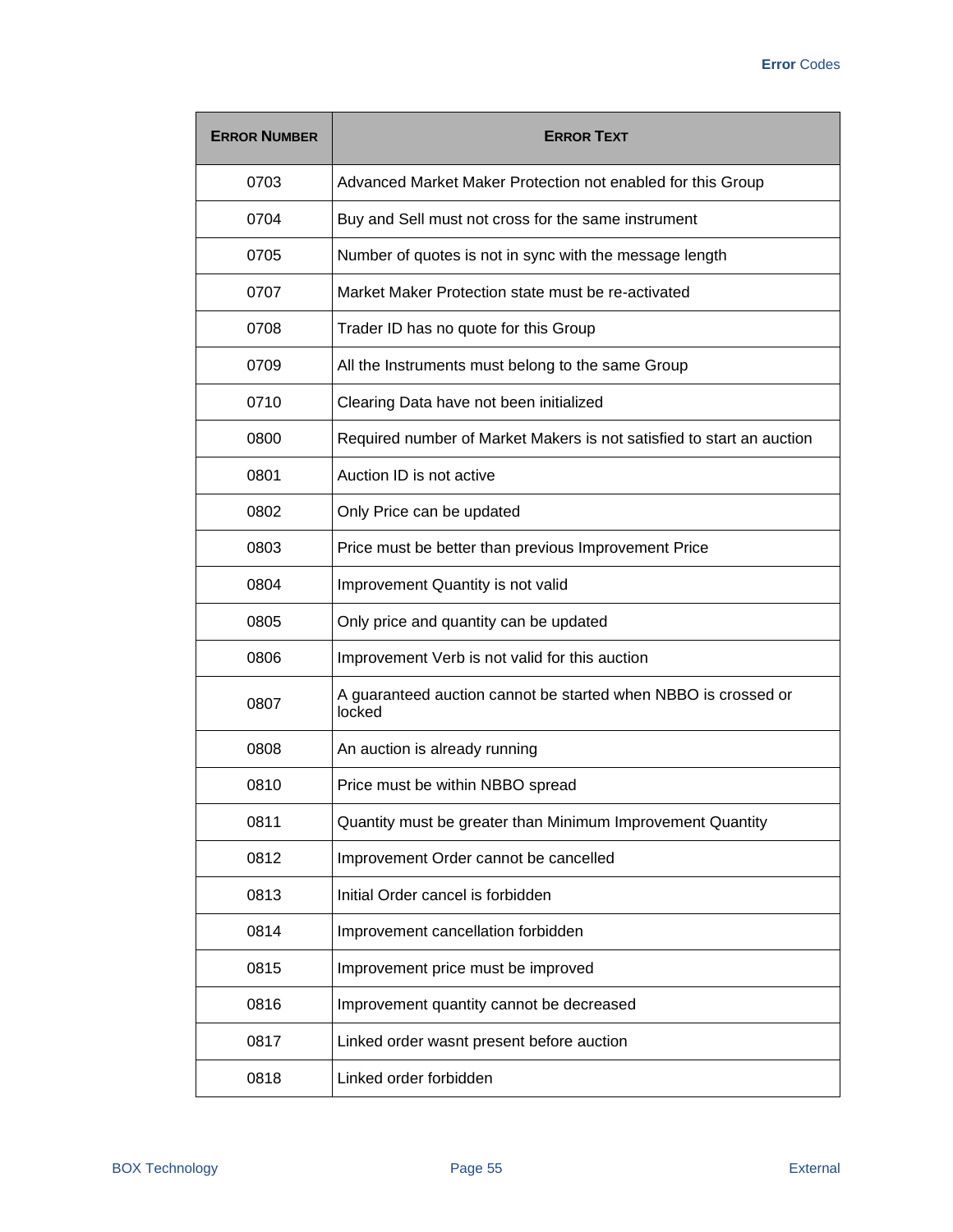| <b>ERROR NUMBER</b> | <b>ERROR TEXT</b>                                         |
|---------------------|-----------------------------------------------------------|
| 0819                | Linked Orderld must not be set for a quote                |
| 0820                | Linked quantity greater than linked order quantity        |
| 0821                | Linked order must have same account type as improvement   |
| 0822                | Linked order must be at nbbo                              |
| 0823                | Linked order not in the book                              |
| 0900                | <b>EP Disconnected</b>                                    |
| 1000                | Cross orders forbidden in Pre-opening phase               |
| 1001                | Instrument does not exist                                 |
| 1002                | Group ID does not exist                                   |
| 1003                | Trader ID is Invalid                                      |
| 1004                | Message Type is forbidden for current Instrument state    |
| 1005                | Firm ID is Invalid                                        |
| 1006                | Directed Order should be Garanteed                        |
| 1007                | Participant must use A2 protocol version                  |
| 1008                | RFQ currently underway for this instrument                |
| 1009                | Action not allowed under current configuration            |
| 1010                | Number of entries is invalid                              |
| 1011                | Invalid Trade Id                                          |
| 1103                | Cross order price type must be limited                    |
| 1104                | Validity date type for a cross order must be FAK          |
| 1105                | Invalid data for Low and high limits                      |
| 1106                | The preopening time must be greater than system time      |
| 1107                | Firm or trader had been disabled                          |
| 1108                | Instrument mandatory when using MM Monitoring Mode Forced |
| 1109                | Market maker has no obligation for this group             |
| 2000                | Technical error Function not performed Contact the THD    |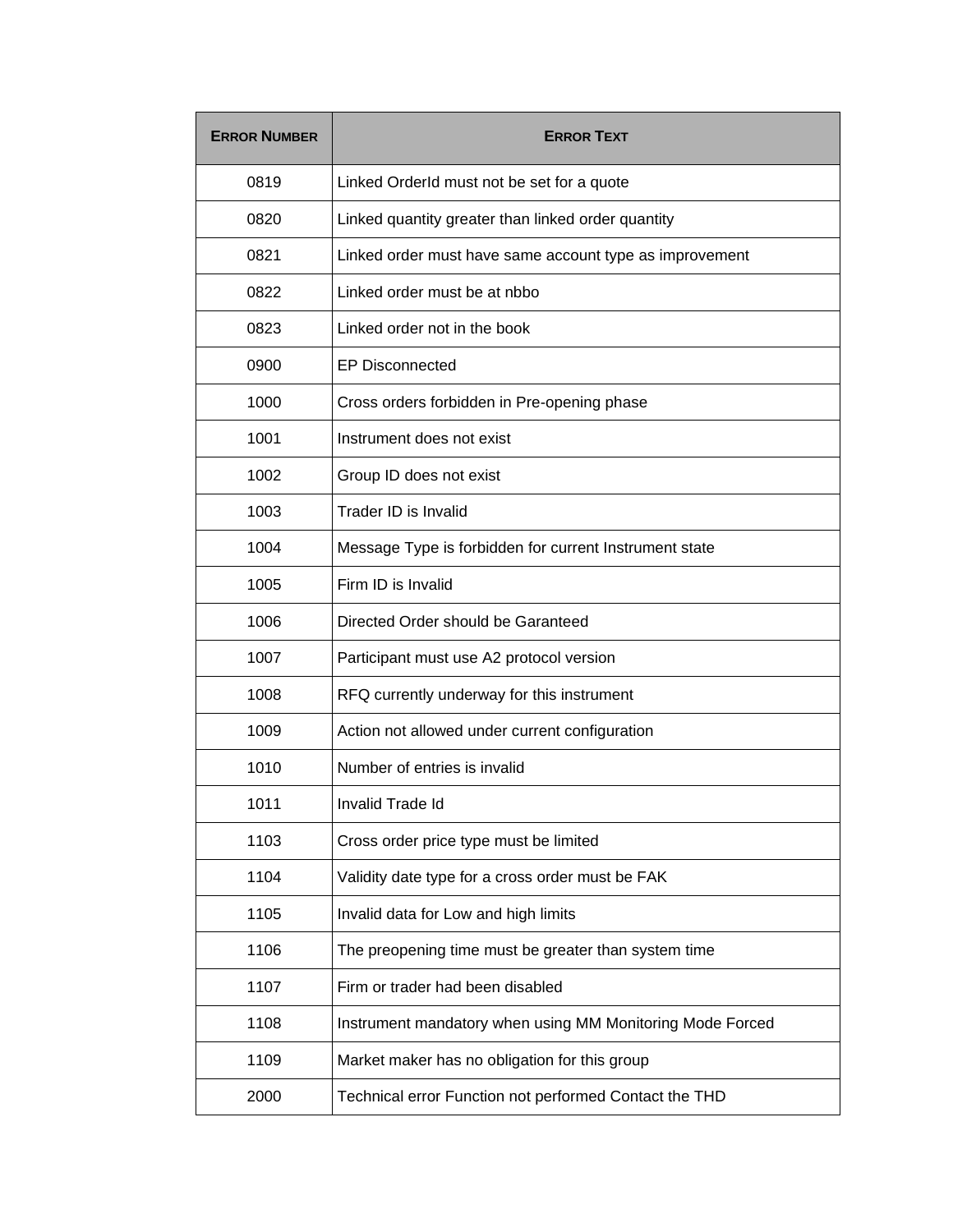| <b>ERROR NUMBER</b> | <b>ERROR TEXT</b>                                  |
|---------------------|----------------------------------------------------|
| 2001                | Gateway State forbids this command Contact the THD |
| 2002                | Function only partially performed Contact the THD  |
| 3000                | <b>Broker Option</b>                               |
| 3001                | Unknown Invalid Symbol                             |
| 3002                | <b>Exchange Closed</b>                             |
| 3003                | <b>Order Exceeds Limit</b>                         |
| 3004                | <b>Too Late To Enter</b>                           |
| 3005                | <b>Unknown Order</b>                               |
| 3006                | <b>Duplicate Order</b>                             |
| 3007                | <b>Stale Order</b>                                 |
| 3008                | <b>Instrument State Rotation</b>                   |
| 3009                | Instrument State NonFirmMode                       |
| 3010                | Instrument State halted                            |
| 3011                | Reference Price Is Out Of Bound                    |
| 3012                | <b>Unknown Clearing Firm</b>                       |
| 3013                | SubAccount ID Missing                              |
| 3014                | Invalid Auto Ex Value                              |
| 3015                | <b>Account Missing</b>                             |
| 3016                | Time In Force Missing Invalid                      |
| 3017                | Open Close Missing Invalid                         |
| 3018                | <b>Exec Broker Missing</b>                         |
| 3019                | <b>Clearing Account Missing</b>                    |
| 3020                | <b>Execution Information Missing</b>               |
| 3021                | Order Received Too Soon                            |
| 3022                | <b>Order Capacity Missing Invalid</b>              |
| 3023                | Late Print To OPRA Tape                            |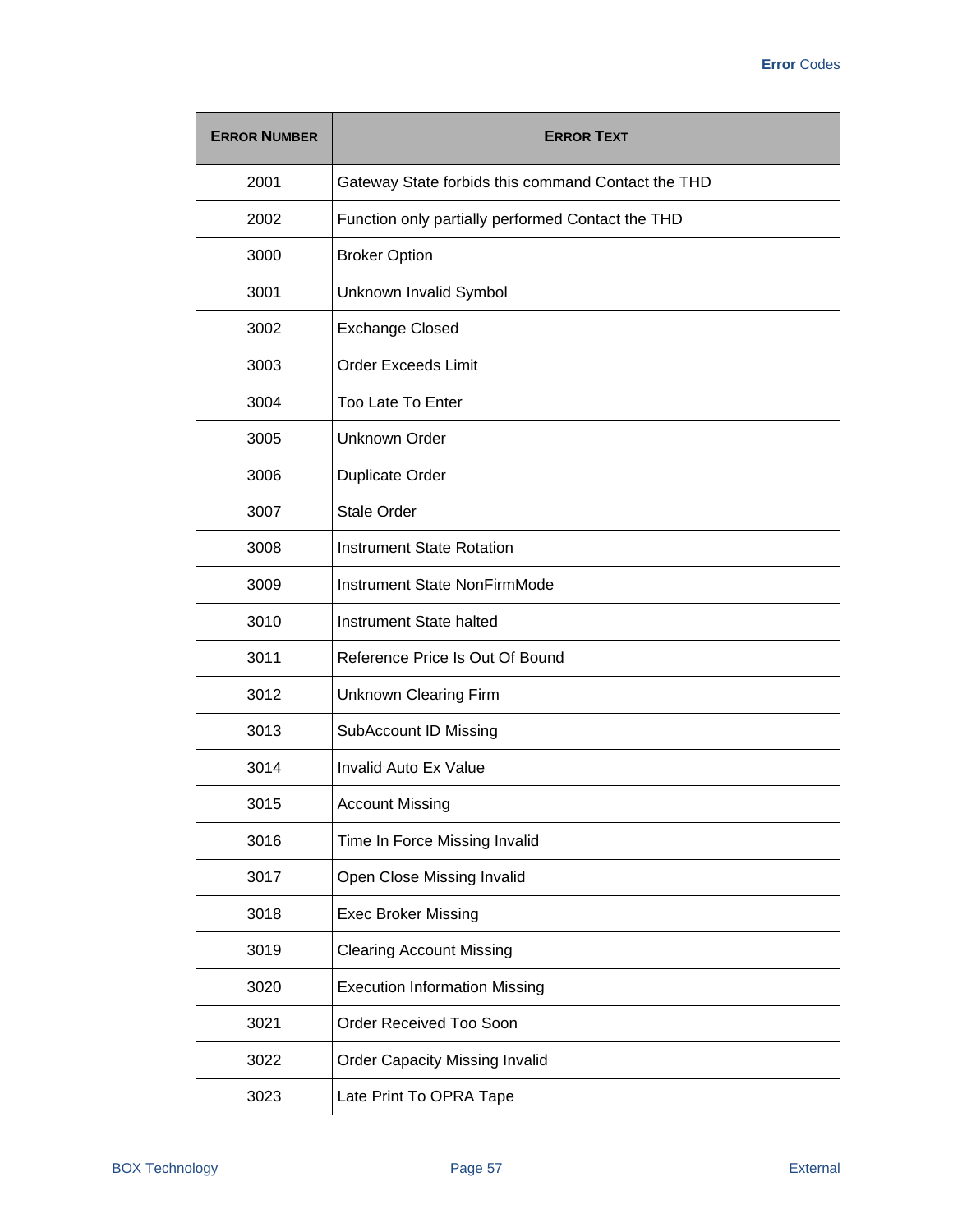| <b>ERROR NUMBER</b> | <b>ERROR TEXT</b>                                  |
|---------------------|----------------------------------------------------|
| 3024                | <b>Communications Delays To OPRA</b>               |
| 3025                | <b>Manual Crowd Trade</b>                          |
| 3026                | <b>Processing Problems</b>                         |
| 3027                | Complex Order                                      |
| 3028                | <b>Trade Rejected</b>                              |
| 3029                | <b>Trade Busted Corrected</b>                      |
| 3030                | <b>Original Order Rejected</b>                     |
| 3031                | Rejected Linkage Trade                             |
| 3032                | Other                                              |
| 3033                | <b>Traded At NBBO</b>                              |
| 3034                | Unknown Exchange                                   |
| 3035                | Too Late To Cancel                                 |
| 3036                | Already In Pending Cancel                          |
| 3037                | Pro Rata Satisfaction Distrib                      |
| 3038                | Req Ord Size Superior Trade Size                   |
| 3039                | Not At NBBO                                        |
| 3040                | Cancel Due To Non-Block Trade                      |
| 3041                | <b>Unknown Clearing Operation Mode</b>             |
| 3042                | Invalid Price Type                                 |
| 3096                | <b>Trader Lock Out</b>                             |
| 3097                | <b>Risk Team Lock Out</b>                          |
| 4001                | <b>Executing Participant discretion</b>            |
| 4002                | <b>Initial Order Failed</b>                        |
| 4003                | Executing Participant did not respond Order booked |
| 4010                | Invalid modification of Executing Participant      |
| 5001                | Report date is invalid                             |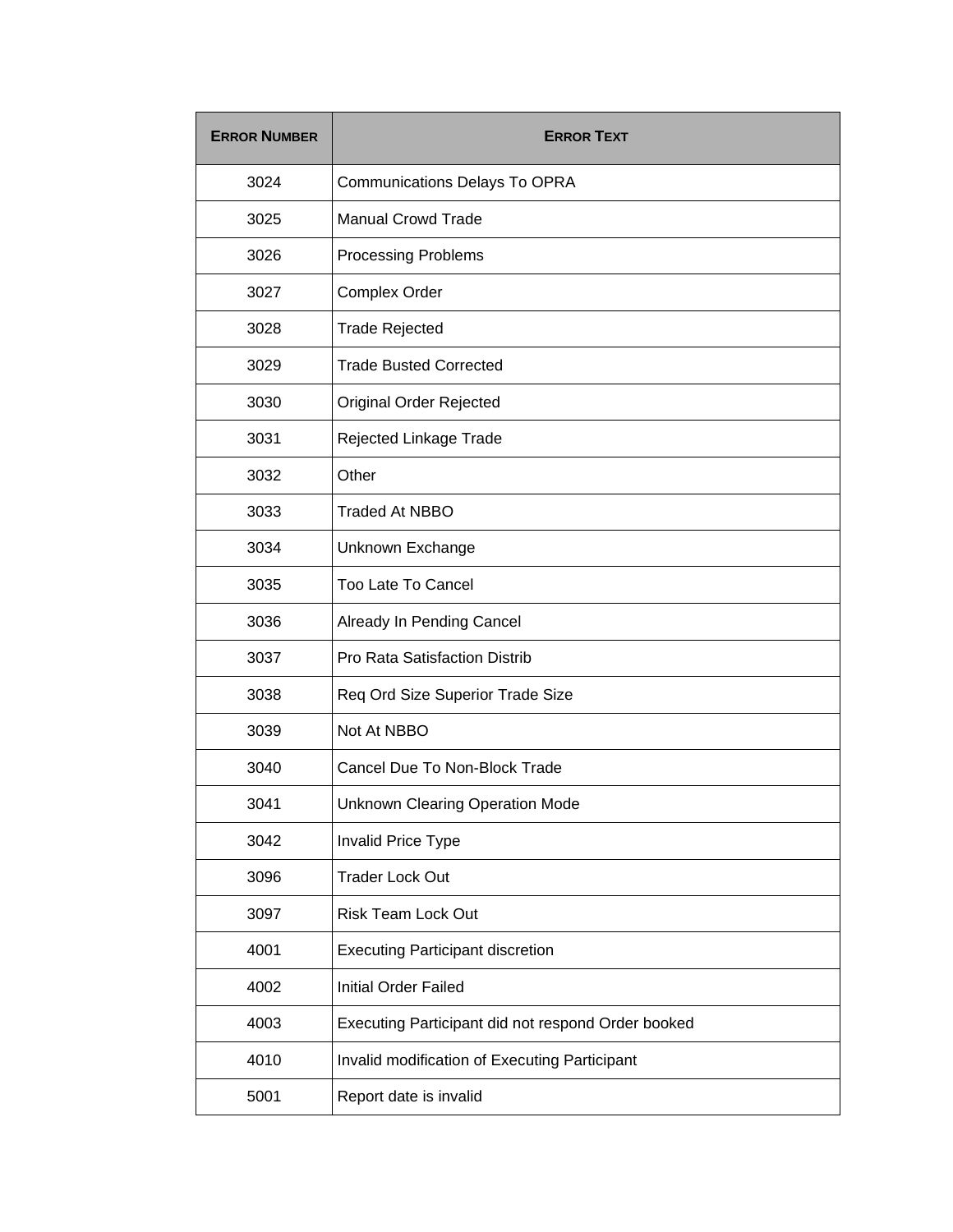| <b>ERROR NUMBER</b> | <b>ERROR TEXT</b>                                                 |
|---------------------|-------------------------------------------------------------------|
| 5002                | Account number does not exist                                     |
| 5003                | Account already exists                                            |
| 5004                | Both quantities cannot be null                                    |
| 5005                | Position does not exist                                           |
| 5006                | Account does not exist                                            |
| 5007                | Participant does not exist                                        |
| 5008                | Approved participant does not exist                               |
| 5009                | This account has open positions                                   |
| 5010                | Firm unit mismatch                                                |
| 5011                | Invalid instrument for specified report date                      |
| 9000                | Internal To be defined                                            |
| 9001                | Price Term is forbidden for ISO order                             |
| 9002                | Quantity Term is forbidden for ISO order                          |
| 9003                | ISO order must be Limit                                           |
| 9004                | Group opening not allowed number of instruments exceeds threshold |
| 9005                | Group opening not allowed total traded volume exceeds threshold   |
| 9006                | Instrument opening not allowed a quote crosses the CTO            |
| 9007                | ISO order must be IOC                                             |
| 9008                | Change to ISO order is forbidden                                  |
| 9009                | Unknown CPU                                                       |
| 9010                | CPU State forbids this command                                    |
| 9011                | Change from PPA IML handling is Forbidden                         |
| 9012                | Change to PPA IML handling Type is Forbidden                      |
| 9013                | No order to delete in the book                                    |
| 9014                | Strategy trade must be cancelled leg by leg                       |
| 9015                | Strategy instrument has some legs closed                          |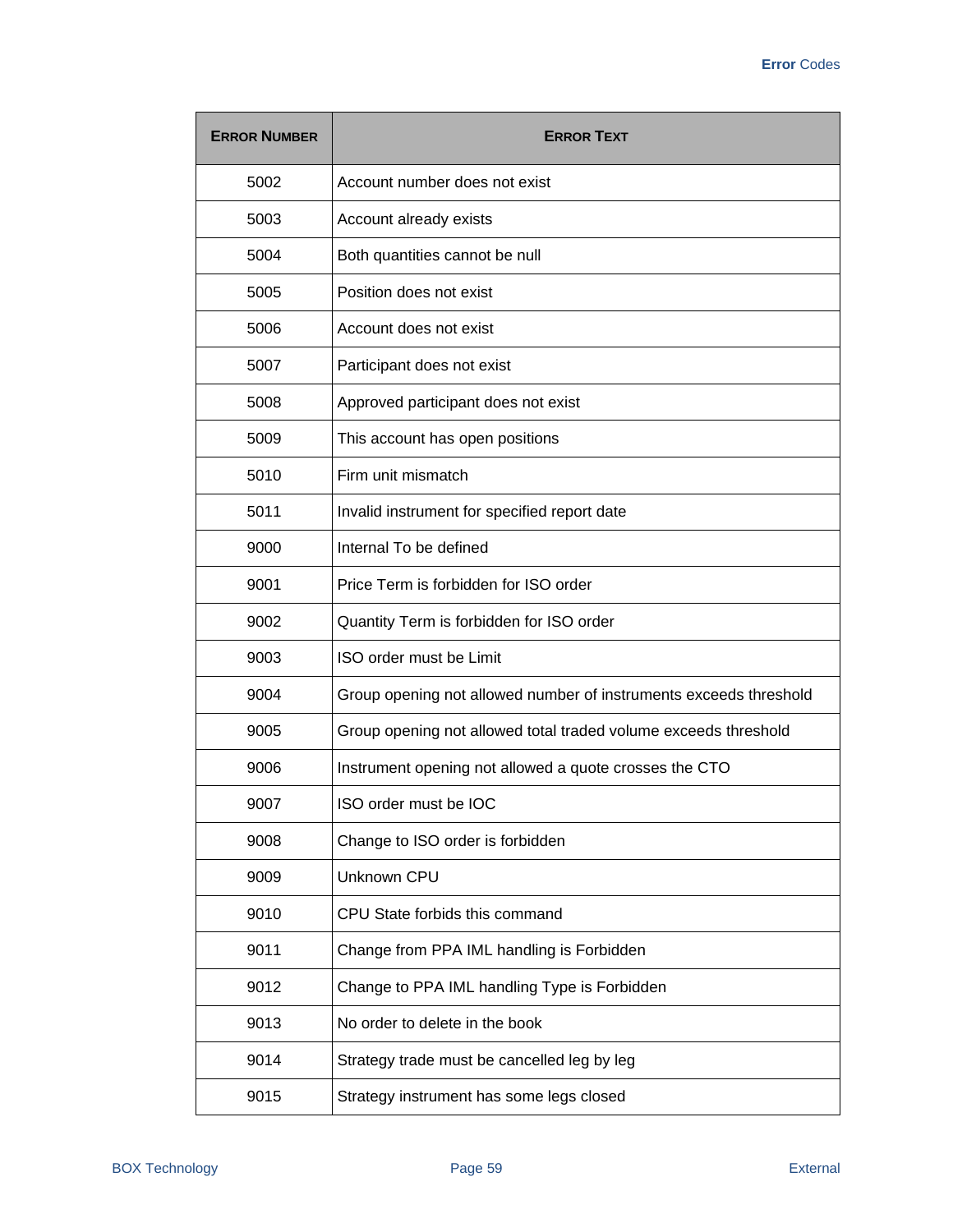| <b>ERROR NUMBER</b> | <b>ERROR TEXT</b>                                          |
|---------------------|------------------------------------------------------------|
| 9016                | Maximum pending instrument creation reached                |
| 9017                | <b>Invalid Number Of Legs</b>                              |
| 9018                | Invalid Leg Information                                    |
| 9019                | Unknown Strategy type                                      |
| 9020                | Firm Creation Quotas Has Been Reached                      |
| 9021                | Leg Instrument Is Not Active                               |
| 9022                | Strategy has unpriced legs                                 |
| 9023                | Group state does not allow this function                   |
| 9024                | Order cannot be processed presence of capped legging order |
| 9026                | The IML Handling is incompatible with this instrument      |
|                     | Invalid tag number                                         |
|                     | Required tag missing                                       |
|                     | Tag not defined for this message type                      |
|                     | <b>Undefined Tag</b>                                       |
|                     | Tag specified without a value                              |
|                     | Value is incorrect (out of range) for this tag             |
|                     | Incorrect data format for value                            |
|                     | Decryption problem                                         |
|                     | Signature problem                                          |
|                     | CompID problem                                             |
|                     | SendingTime accuracy problem                               |
|                     | Invalid MsgType                                            |
|                     | Session Not Established                                    |
|                     | <b>Invalid Tag Sequence</b>                                |
|                     | Incompatible With OrderType                                |
|                     | SecurityDefinitionRequest Not Allowed                      |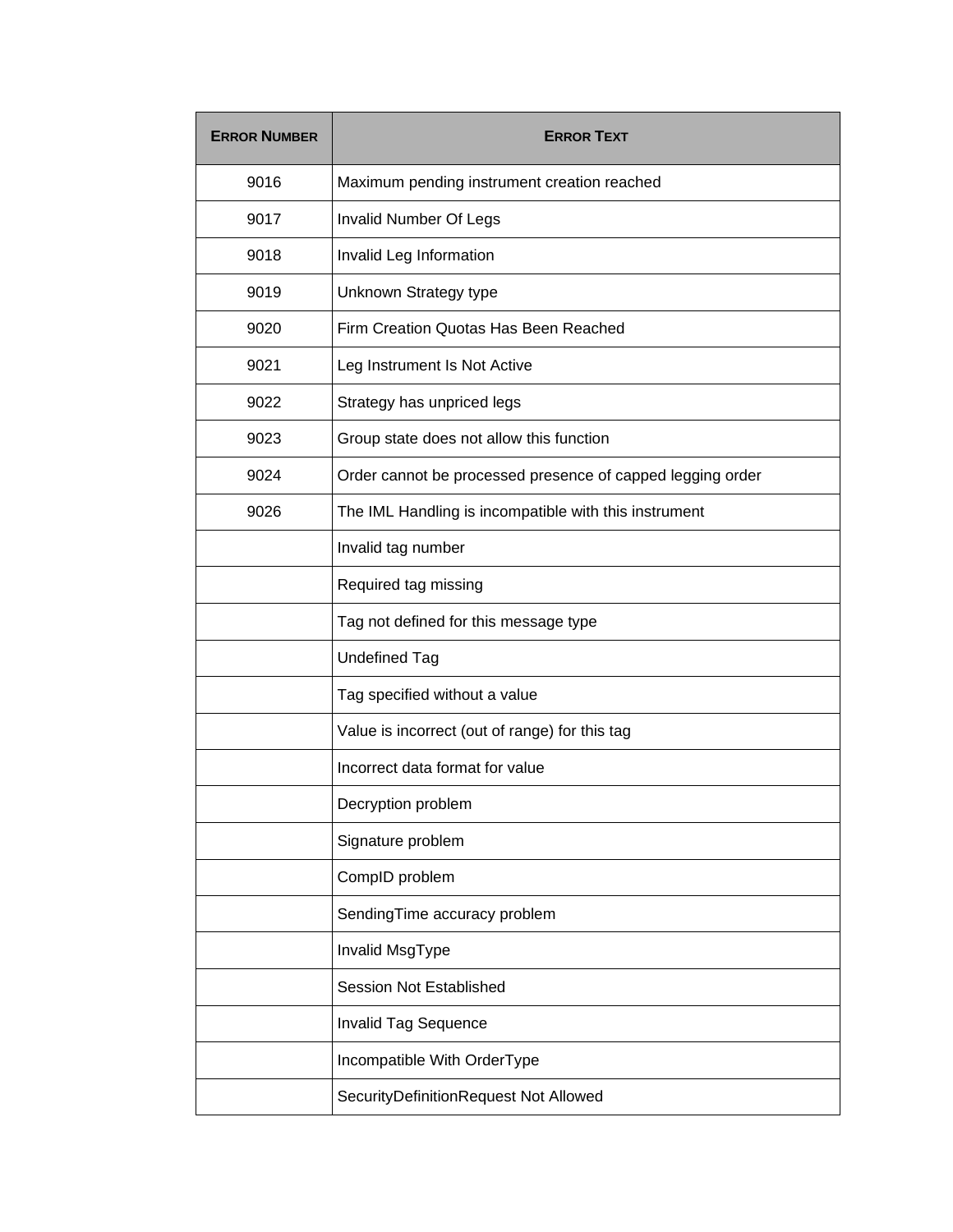| <b>ERROR NUMBER</b> | <b>ERROR TEXT</b>                                                                     |
|---------------------|---------------------------------------------------------------------------------------|
|                     | SecurityDefinitionRequest Maximum Request Reach                                       |
|                     | OrderMassStatus Request Maximum Request Reach                                         |
|                     | Insufficient qty available. New qty smaller or equal than traded qty                  |
|                     | Tag#18 ExecInst and tag#7906 CombinedOrderType are incompatible<br>together           |
|                     | Tag#7388 ContingentOrder and tag#7906 CombinedOrderType are<br>incompatible together  |
|                     | Tag#7388 ContingentOrder and tag#18 Execlnst are incompatible<br>together             |
|                     | Tag#18 ExecInst possible value is 18=f IntermarketSweep                               |
|                     | Tag#7388 ContingentOrder possible value is 7388=2                                     |
|                     | Tag#439 ClearingFirm CMTA and tag#76 ClearingFirm GiveUp are<br>incompatible together |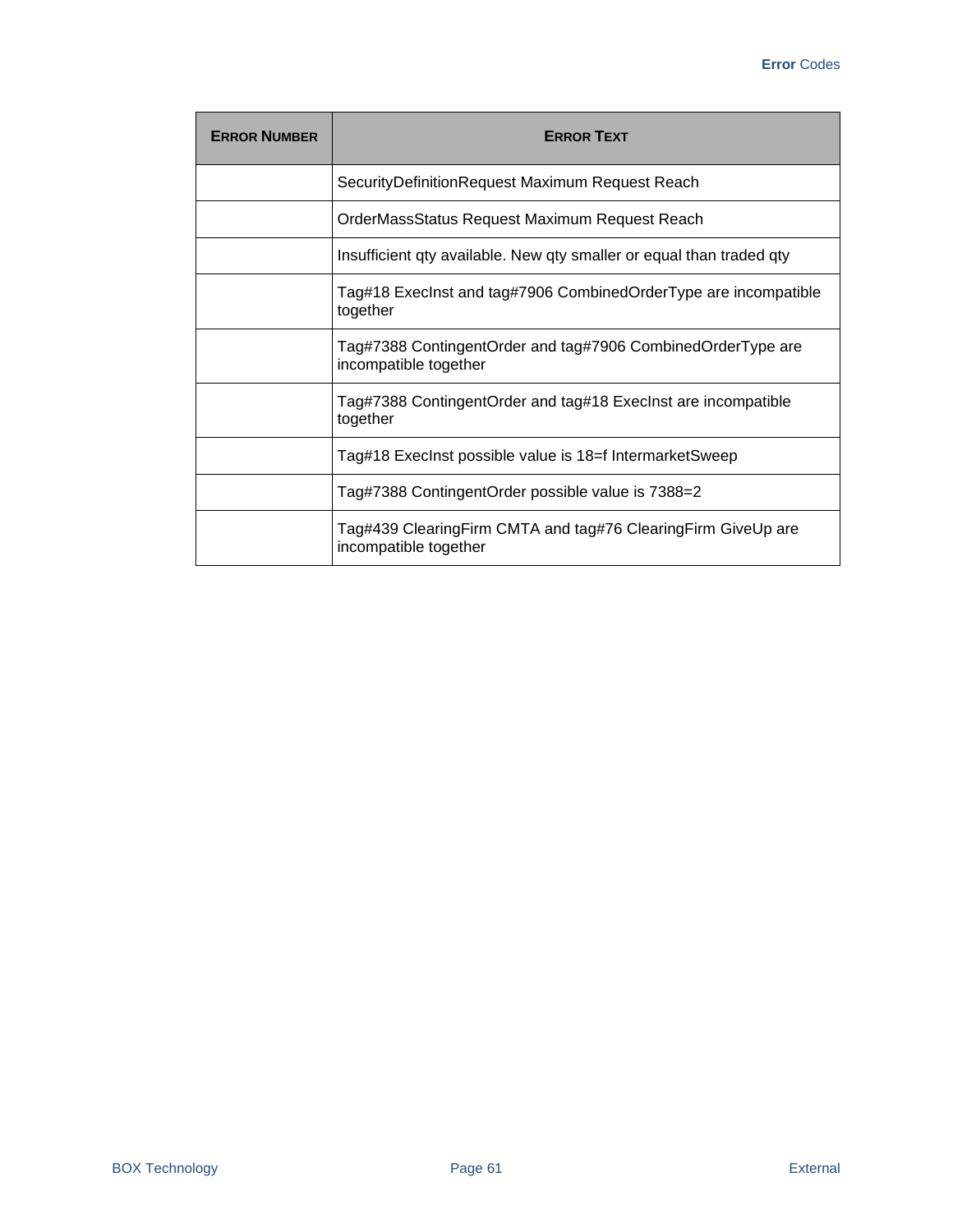## <span id="page-67-0"></span>**Appendix A Rule80A and** *CombinedOrdType* **Combinations**

The following section provides additional information on how to use the Rule80A (tag 47) and CombinedOrderType (tag 7906) tags found in several FIX messages supported by BOX.

As a reminder, BOX participant uses field Rule80A to specify the type of trader sending the order (public customer, market maker, etc.) while the CombinedOrdType field specifies what action should be taken by BOX if the order may potentially trade through the current NBBO. Not all CombinedOrdType value may be used with all trader types. You will find below a definition for each value available in these two fields along with all valid combinations for each type of message.

The FIX Tag47 (Rule 80A) appears in the following messages:

- New Order Single
- Order Cancel / Replace Request
- Auction Initial Order
- Execution Report
- New Multi-Leg Order Single
- Cancel/Replace Multi-Leg Order

#### **A.1 Supported Origins**

C-Public Customer: Is a regulatory definition which comprises all accounts which are neither the proprietary account of a Broker Dealer, nor a Market Maker.

F-Broker Dealer: BOX Participant proprietary account.

M-Market Maker: BOX Market Maker.

T-Professional Customer (refer to BOX Circular IC-2011-003 for more information on how and when to use that value).

W-Broker Dealer cleared as Customer: BOX Participant proprietary account as well as proprietary account affiliates for which the order is to be cleared to a customer account.

X-Away Market Maker: Away Market Maker registered on another exchange. Trades clear as Market Maker at OCC.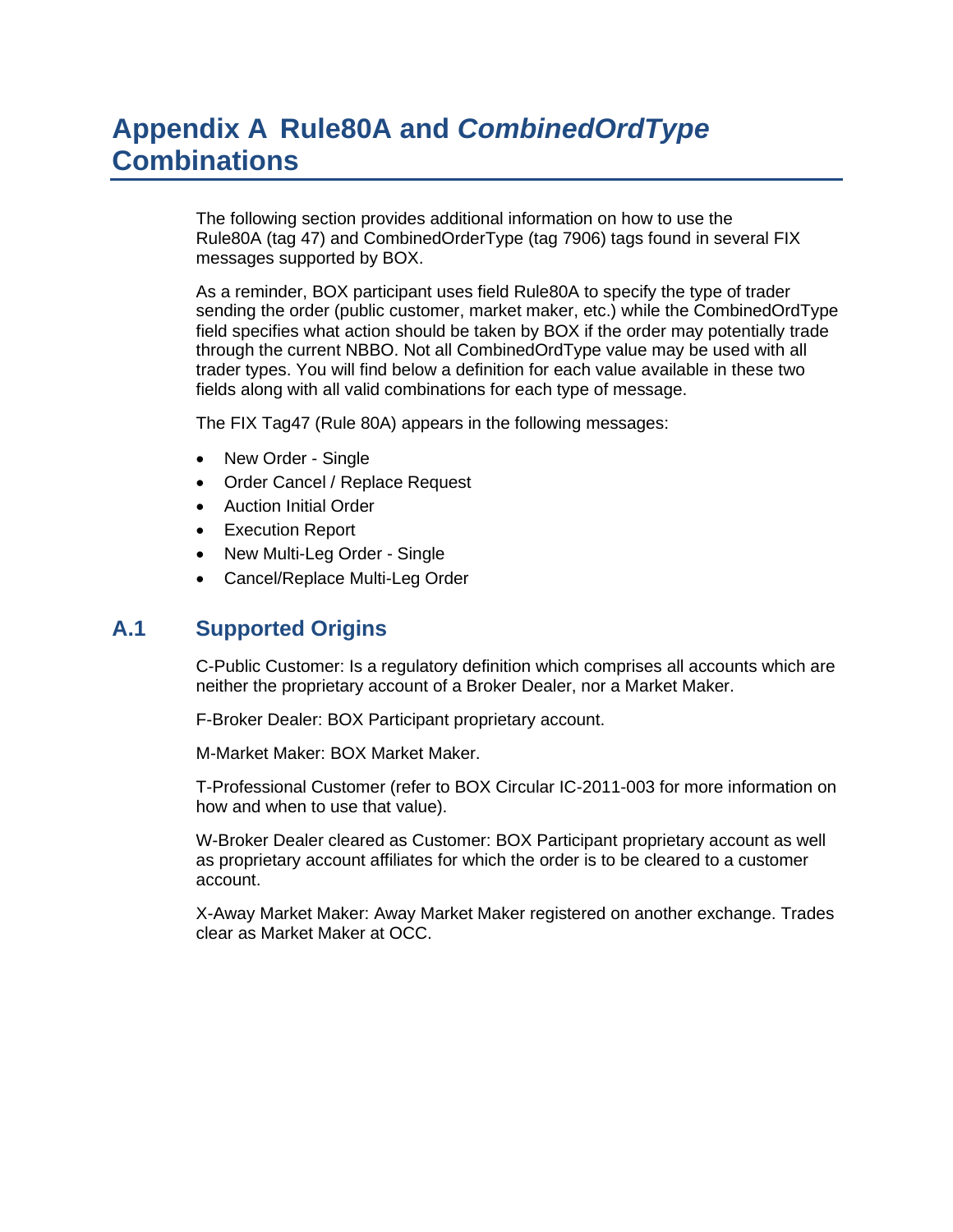#### **A.2 Supported CombinedOrdType Values**

**1 - NBBO Filtering and IML Routing:** The order is filtered for NBBO and is routed to the best away Exchange if it is executable and BOX is not at NBBO.

**2 - No NBBO Filtering:** The order is not filtered for NBBO. This Combiner Order Type is not acceptable for Public Customer and Broker Dealer Origin Orders, regardless of whether they are for BOX Participants or not.

**3 - NBBO Filtering and no IML Routing:** The order is filtered for NBBO and is rejected back to the sender if it is executable and BOX is not at NBBO.

**6 - No Exposure for Complex Order instrument:** The Complex Order is not exposed upon entry.

#### **A.3 Validity Matrix**

The following table presents the **Rule80A/CombinedOrderType** combinations that are supported for each type of message.

|                                                                                            | <b>RULE 80A</b>                                                      |                                                                                                                       |                |  |
|--------------------------------------------------------------------------------------------|----------------------------------------------------------------------|-----------------------------------------------------------------------------------------------------------------------|----------------|--|
| <b>MESSAGE TYPE</b>                                                                        | <b>C PUBLIC CUSTOMER</b><br><b>T PROFESSIONAL</b><br><b>CUSTOMER</b> | <b>F BROKER DEALER</b><br><b>W BROKER DEALER CLEARED M MARKET</b><br><b>AS CUSTOMER</b><br><b>X AWAY MARKET MAKER</b> | <b>MAKER</b>   |  |
| New Order Single (35=D)*                                                                   | 1, 3                                                                 | 3                                                                                                                     | 2, 3           |  |
| Order Cancel/Replace<br>Request (35=G)                                                     | 1, 3                                                                 | 3                                                                                                                     | 2, 3           |  |
| Auction Initial Order Broker<br>Side (35=PI)                                               | 3                                                                    | 3                                                                                                                     | 3              |  |
| <b>Auction Initial Order MBF</b><br>Side (35=PI)                                           | 3                                                                    | 3                                                                                                                     | 3              |  |
| Directed Order (35=D)<br>Preferenced Order                                                 | 1, 3                                                                 | 3                                                                                                                     | 2, 3           |  |
| Solicitation/Facilitation -<br>Non-Contingent, Broker<br>Side (35=PI, 9383=B or C)         | N/A                                                                  | 3                                                                                                                     | 3              |  |
| <b>Solicitation/Facilitation -</b><br>Non-Contingent, MBF Side<br>(35=PI, 9383=B or C)     | 3                                                                    | 3                                                                                                                     | 3              |  |
| Solicitation/Facilitation -<br>Contingent, Broker Side<br>(35=PI, 9383=B or C,<br>$7388=2$ | N/A                                                                  | $\overline{2}$                                                                                                        | $\overline{2}$ |  |